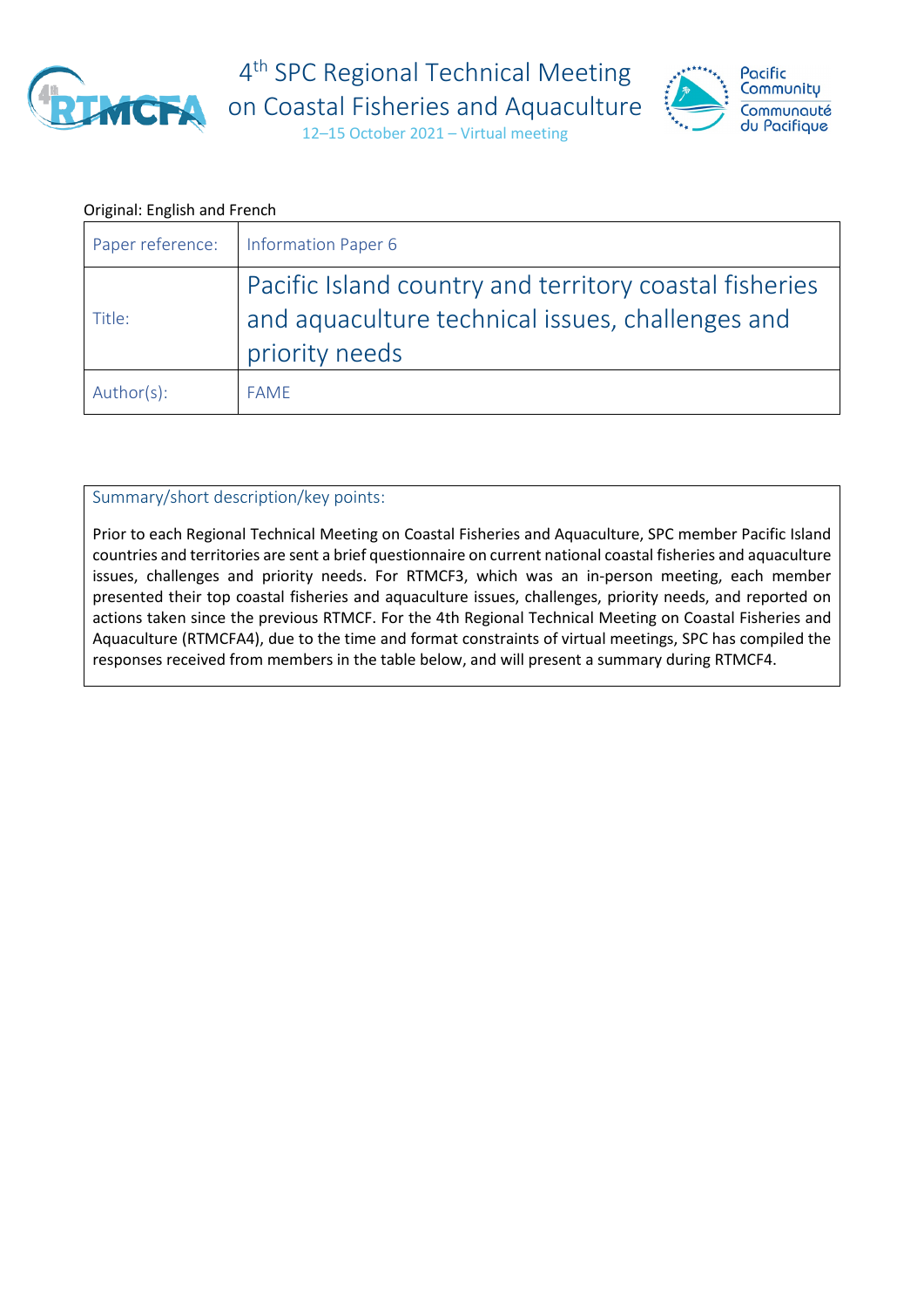# <span id="page-1-0"></span>Pacific Island country and territory coastal fisheries and aquaculture technical issues, challenges and priority needs

### **Coastal fisheries:**

<sup>1</sup> <http://purl.org/spc/digilib/doc/asggs>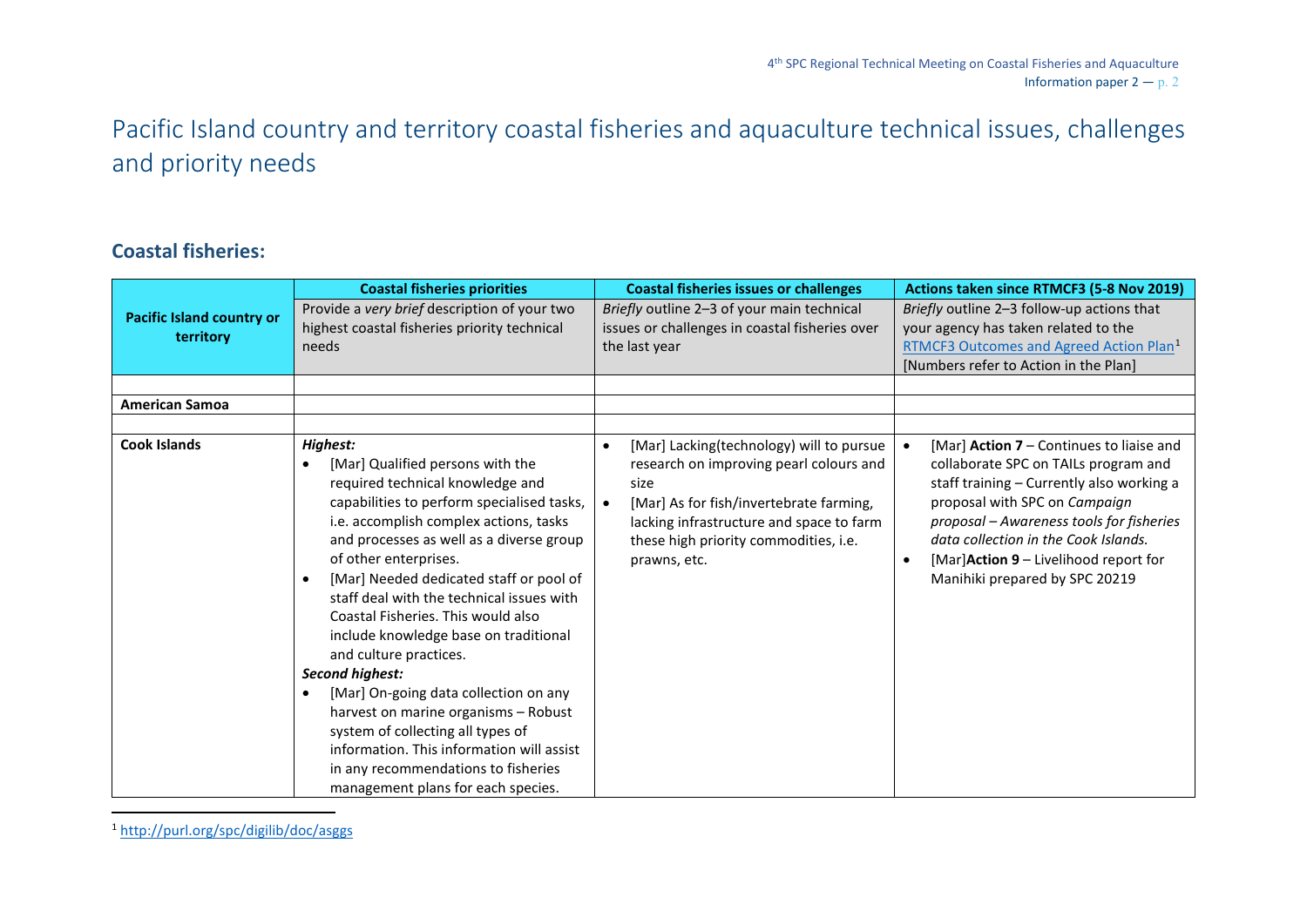|                                                 | <b>Coastal fisheries priorities</b>                                                                                                                                                                                                                                                                                                                                                                                                                                                                                                                                                                                                                                                                                                                                                                                                                                                                                                                                                                                                                                      | <b>Coastal fisheries issues or challenges</b>                                                                                                                                                                                                                                                                                                                                                                                                                                                                                                                                                                                                                                                                                                                                                                                                                                                                                                                                                                                                                                                                                               | Actions taken since RTMCF3 (5-8 Nov 2019)                                                                                                                                                                                                                                                                                                                                                   |
|-------------------------------------------------|--------------------------------------------------------------------------------------------------------------------------------------------------------------------------------------------------------------------------------------------------------------------------------------------------------------------------------------------------------------------------------------------------------------------------------------------------------------------------------------------------------------------------------------------------------------------------------------------------------------------------------------------------------------------------------------------------------------------------------------------------------------------------------------------------------------------------------------------------------------------------------------------------------------------------------------------------------------------------------------------------------------------------------------------------------------------------|---------------------------------------------------------------------------------------------------------------------------------------------------------------------------------------------------------------------------------------------------------------------------------------------------------------------------------------------------------------------------------------------------------------------------------------------------------------------------------------------------------------------------------------------------------------------------------------------------------------------------------------------------------------------------------------------------------------------------------------------------------------------------------------------------------------------------------------------------------------------------------------------------------------------------------------------------------------------------------------------------------------------------------------------------------------------------------------------------------------------------------------------|---------------------------------------------------------------------------------------------------------------------------------------------------------------------------------------------------------------------------------------------------------------------------------------------------------------------------------------------------------------------------------------------|
| <b>Pacific Island country or</b><br>territory   | Provide a very brief description of your two<br>highest coastal fisheries priority technical<br>needs                                                                                                                                                                                                                                                                                                                                                                                                                                                                                                                                                                                                                                                                                                                                                                                                                                                                                                                                                                    | Briefly outline 2-3 of your main technical<br>issues or challenges in coastal fisheries over<br>the last year                                                                                                                                                                                                                                                                                                                                                                                                                                                                                                                                                                                                                                                                                                                                                                                                                                                                                                                                                                                                                               | Briefly outline 2-3 follow-up actions that<br>your agency has taken related to the<br>RTMCF3 Outcomes and Agreed Action Plan <sup>1</sup><br>[Numbers refer to Action in the Plan]                                                                                                                                                                                                          |
|                                                 | The need to monitor these resources<br>especially those under restrictions<br>needs to be maintained.                                                                                                                                                                                                                                                                                                                                                                                                                                                                                                                                                                                                                                                                                                                                                                                                                                                                                                                                                                    |                                                                                                                                                                                                                                                                                                                                                                                                                                                                                                                                                                                                                                                                                                                                                                                                                                                                                                                                                                                                                                                                                                                                             |                                                                                                                                                                                                                                                                                                                                                                                             |
|                                                 |                                                                                                                                                                                                                                                                                                                                                                                                                                                                                                                                                                                                                                                                                                                                                                                                                                                                                                                                                                                                                                                                          |                                                                                                                                                                                                                                                                                                                                                                                                                                                                                                                                                                                                                                                                                                                                                                                                                                                                                                                                                                                                                                                                                                                                             |                                                                                                                                                                                                                                                                                                                                                                                             |
| <b>Federated States of</b><br><b>Micronesia</b> | <b>Highest:</b><br>[Oct] An overall legislative review of<br>coastal fisheries and aquaculture<br>legislation in FSM to be conducted<br>[Oct] A comprehensive overarching<br>policy/roadmap for institutional<br>coordination (management,<br>development and enforcement) to be<br>developed at the national level<br>[Oct] Technical advice and guidelines<br>are needed for development of a<br>regulatory regime for effective<br>management of BDM in FSM<br>a large quantity of processed sea-<br>$\circ$<br>cucumber products has been<br>collected, processed and exported<br>from FSM without proper<br>documentation<br>[Oct] States are supported with<br>$\bullet$<br>legislation and policy review-most of<br>this legislation is now quite old and<br>needs to be updated and that CBFM<br>mandate embedded Need to be cleared<br>on user and management rights as well<br>Second highest:<br>[Oct] MCS & enforcement training and<br>relevant capacity building needs for the<br>purpose of adapting & implementing an<br>Ecosystem Approach to Fisheries | [Oct] Outmoded legislation: most<br>$\bullet$<br>coastal fisheries legislation has not been<br>revised since 1970's. Consequently,<br>legislation does not adequately address<br>new emerging issues<br>[Oct] Lack of policy framework at<br>$\bullet$<br>national and states to support<br>management efforts. Management and<br>regulatory measures/schemes need to<br>be developed as well<br>[Oct] The current legislation should be<br>$\bullet$<br>reviewed to recognise community<br>management initiatives (CBFM). An<br>arrangement should be<br>considered/made whereby local<br>communities, through their municipal<br>governments, are legally recognized as<br>custodians of marine resources on<br>behalf of the state<br>[Oct] Management of coastal fisheries is<br>$\bullet$<br>carried out at the national, state and<br>local/municipal levels<br>[Oct] Multiple agencies involved with<br>$\bullet$<br>management of coastal fisheries at<br>national, state and local/municipal<br>levels. Hence, a comprehensive<br>framework for institutional<br>coordination, management,<br>development and enforcement needs to | Action $-24$<br>Community-based fisheries: Scaling up<br>community-based fisheries management<br>Virtual CBFM sub-regional and regional<br>workshops were conducted (Sub-<br>regional CBFM Workshop, 8-12 Feb.<br>2021) and (Regional CBFM Workshop, 1-<br>5 March 2021)<br>A questionnaire survey was filled-in,<br>capturing country information on CBFM and<br>was submitted to SPC-FAME |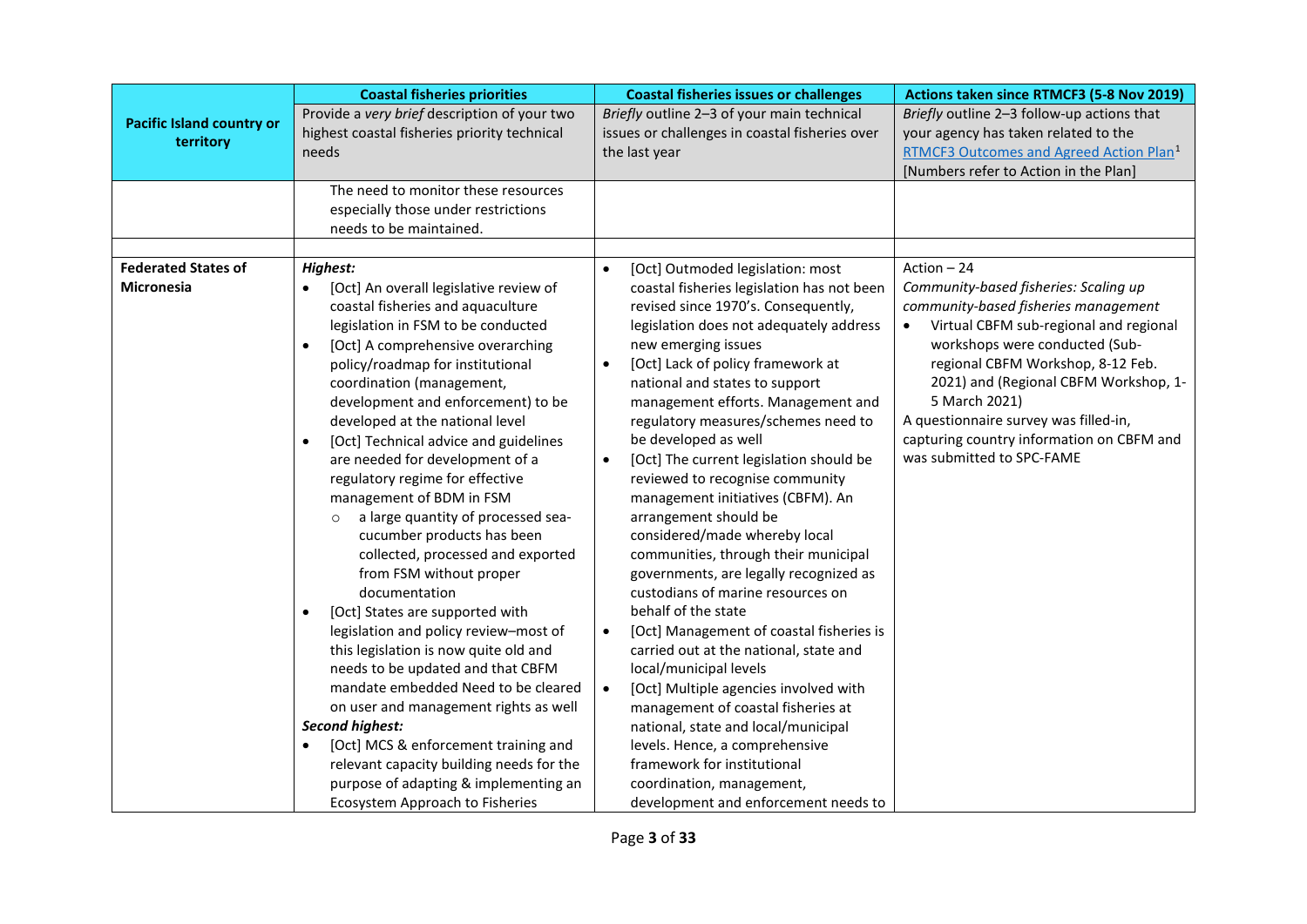|                                               | <b>Coastal fisheries priorities</b>                                                                                                                                                                                                                                                                                                                                                                                                                                              | <b>Coastal fisheries issues or challenges</b>                                                                                                                                                                                                                                                                                                          | Actions taken since RTMCF3 (5-8 Nov 2019)                                                                                                                                                                                                                                             |
|-----------------------------------------------|----------------------------------------------------------------------------------------------------------------------------------------------------------------------------------------------------------------------------------------------------------------------------------------------------------------------------------------------------------------------------------------------------------------------------------------------------------------------------------|--------------------------------------------------------------------------------------------------------------------------------------------------------------------------------------------------------------------------------------------------------------------------------------------------------------------------------------------------------|---------------------------------------------------------------------------------------------------------------------------------------------------------------------------------------------------------------------------------------------------------------------------------------|
| <b>Pacific Island country or</b><br>territory | Provide a very brief description of your two<br>highest coastal fisheries priority technical<br>needs                                                                                                                                                                                                                                                                                                                                                                            | Briefly outline 2-3 of your main technical<br>issues or challenges in coastal fisheries over<br>the last year                                                                                                                                                                                                                                          | Briefly outline 2-3 follow-up actions that<br>your agency has taken related to the<br>RTMCF3 Outcomes and Agreed Action Plan <sup>1</sup><br>[Numbers refer to Action in the Plan]                                                                                                    |
|                                               | Management (EAFM) and identifying<br>alternative livelihoods for coastal<br>communities<br>[Oct] Training capacity and skills<br>development of Government and NGO<br>agency staff in areas of marine and data<br>collection and analysis and/or converting<br>data into meaningful information for<br>decision making                                                                                                                                                           | be developed (vertically and<br>horizontally)                                                                                                                                                                                                                                                                                                          |                                                                                                                                                                                                                                                                                       |
|                                               |                                                                                                                                                                                                                                                                                                                                                                                                                                                                                  |                                                                                                                                                                                                                                                                                                                                                        |                                                                                                                                                                                                                                                                                       |
| Fiji                                          | Highest:<br>[Mar] Managing species to maximize<br>food security and economic value and<br>protecting species under pressure<br>through effective management plans<br>and robust MCS which is guided by good<br>science (stock assessments).<br><b>Second highest:</b><br>[Mar] Developing a fit for purpose<br>$\bullet$<br>legislative and regulatory framework to<br>enable and support sustainable fisheries<br>and review of fisheries legislations and<br>licensing regime. | [Mar] COVID-19 restriction resulted in<br>$\bullet$<br>lay-off of employees and hereby forced<br>the opening of seasonally closed fishery<br>and listed prohibited species.<br>[Mar] Strengthening the science<br>$\bullet$<br>through stock assessment for high value<br>commodities (e.g. Sand fish,<br>groupers/coral trout).                       | [Mar] Action 7 & 8 - Fiji Fisheries<br>$\bullet$<br>working with SPC Coastal Fisheries in e-<br>data collection. This is supported with 3<br>tablets for fish data collection in the<br>markets. Also assisting in the data<br>analysis through the new e-data<br>systems (ikasavea). |
|                                               |                                                                                                                                                                                                                                                                                                                                                                                                                                                                                  |                                                                                                                                                                                                                                                                                                                                                        |                                                                                                                                                                                                                                                                                       |
| Guam                                          | Highest:<br>[Oct] Life history information on coastal<br>species.<br><b>Second highest:</b><br>[Oct] Fisheries data collection and<br>analysis.                                                                                                                                                                                                                                                                                                                                  | [Oct] COVID affecting ability to meet<br>$\bullet$<br>face to face and deal with technical<br>aspects of the creel database<br>[Oct] Concerns with numbers of some<br>$\bullet$<br>species<br>[Oct] Increase in commercial take of<br>$\bullet$<br>coastal species<br>[Oct] Conservation of marine resources<br>for fishing, tourisms, recreation etc. |                                                                                                                                                                                                                                                                                       |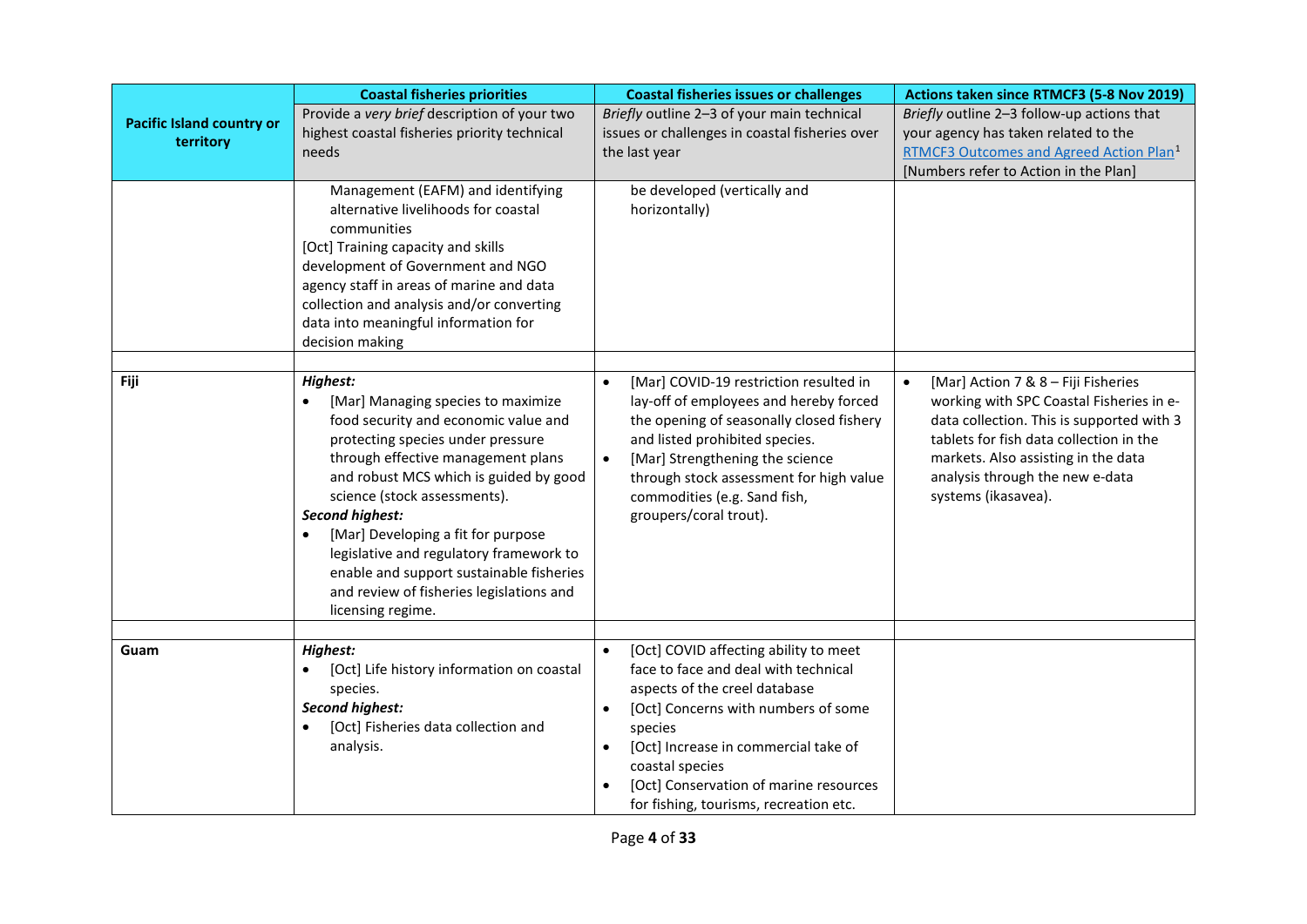|                                               | <b>Coastal fisheries priorities</b>                                                                                                                                                                                                                                                                                                                                                                                                                                                                                                                                                                                                                                                                                                                                                                                                                                                                                                                                                                                                                                             | <b>Coastal fisheries issues or challenges</b>                                                                                                                                                                                                                                                                                                                                                                                                                                                                                                                                                                                                                                                                                                                                                                                                                                                                                                                                                                                                 | Actions taken since RTMCF3 (5-8 Nov 2019)                                                                                                                                                                                                                                                                                                                              |
|-----------------------------------------------|---------------------------------------------------------------------------------------------------------------------------------------------------------------------------------------------------------------------------------------------------------------------------------------------------------------------------------------------------------------------------------------------------------------------------------------------------------------------------------------------------------------------------------------------------------------------------------------------------------------------------------------------------------------------------------------------------------------------------------------------------------------------------------------------------------------------------------------------------------------------------------------------------------------------------------------------------------------------------------------------------------------------------------------------------------------------------------|-----------------------------------------------------------------------------------------------------------------------------------------------------------------------------------------------------------------------------------------------------------------------------------------------------------------------------------------------------------------------------------------------------------------------------------------------------------------------------------------------------------------------------------------------------------------------------------------------------------------------------------------------------------------------------------------------------------------------------------------------------------------------------------------------------------------------------------------------------------------------------------------------------------------------------------------------------------------------------------------------------------------------------------------------|------------------------------------------------------------------------------------------------------------------------------------------------------------------------------------------------------------------------------------------------------------------------------------------------------------------------------------------------------------------------|
| <b>Pacific Island country or</b><br>territory | Provide a very brief description of your two<br>highest coastal fisheries priority technical<br>needs                                                                                                                                                                                                                                                                                                                                                                                                                                                                                                                                                                                                                                                                                                                                                                                                                                                                                                                                                                           | Briefly outline 2-3 of your main technical<br>issues or challenges in coastal fisheries over<br>the last year                                                                                                                                                                                                                                                                                                                                                                                                                                                                                                                                                                                                                                                                                                                                                                                                                                                                                                                                 | Briefly outline 2-3 follow-up actions that<br>your agency has taken related to the<br>RTMCF3 Outcomes and Agreed Action Plan <sup>1</sup><br>[Numbers refer to Action in the Plan]                                                                                                                                                                                     |
|                                               |                                                                                                                                                                                                                                                                                                                                                                                                                                                                                                                                                                                                                                                                                                                                                                                                                                                                                                                                                                                                                                                                                 | through surveillance/enforcement to<br>deter poaching in marine protected<br>areas<br>[Oct] Reef ecosystem habitat loss<br>$\bullet$<br>[Oct] Poaching, habitat destruction, run<br>off, invasive species                                                                                                                                                                                                                                                                                                                                                                                                                                                                                                                                                                                                                                                                                                                                                                                                                                     |                                                                                                                                                                                                                                                                                                                                                                        |
| <b>Kiribati</b>                               | <b>Highest:</b><br>[Mar] Capacity building on data<br>$\bullet$<br>collection, storage and analysis to<br>better understand the status of concern<br>resources to guide decision makers.<br>Coastal fisheries provide the multi-<br>fisheries which have diverse species<br>that are invaluable to commercial and<br>subsistence undertaking which also<br>leads to major challenges for the<br>Coastal Fisheries Division to achieve<br>effective management and sustainable<br>development. Given the experience of<br>data deficit, gap and fragmented data in<br>Kiribati, this leads to a challenge to<br>produce robust data to feed policies<br>and legislation/regulation/management<br>plans development to turn our<br>aspiration toward maximization of<br>revenues from the coastal fisheries in a<br>sustainable manner achievable<br>[Mar] Monitoring and Evaluation of the<br>$\bullet$<br>status of the highly diverse species<br>within the Coastal Fisheries across the<br>national level is always a challenge by<br>the national fisheries authority, where | [Mar] Non-compliance level from<br>$\bullet$<br>commercial small-scale fishers to<br>fisheries regulation.<br>[Mar] Lack of data to develop<br>$\bullet$<br>management measures to other species<br>of interest within the coastal fisheries<br>(species of interest that are not<br>reflected in the regulations), lack of<br>data to develop management plans,<br>(Fisheries Act Section 4 - 6) and to<br>support the plan of introducing licensing<br>to species of interest within the coastal<br>fisheries. For example, groupers,<br>humphead wrasse, pacific threadfin<br>(Moi), diamond squid, wahoo.<br>[Oct] There is gap at the moment on<br>$\bullet$<br>local licensing system to support market<br>and trade on fisheries and aquaculture.<br>There is need for establishment of local<br>licensing systems to support target<br>species potential for exports within<br>place of management measures to<br>ensure that such species are well<br>managed. Example, application similar<br>to the mullet fishery in Tonga but if | CBFM plans already legally recognized<br>$\bullet$<br>under the Fisheries Conservation and<br><b>Management of Coastal Fisheries</b><br>Regulations 2019 under Part II.<br>However, there is need for island<br>recognition of CBFM plans to be<br>integrated as part of the island bye-laws<br>to provide enforceable actions and<br>recognition at the island level. |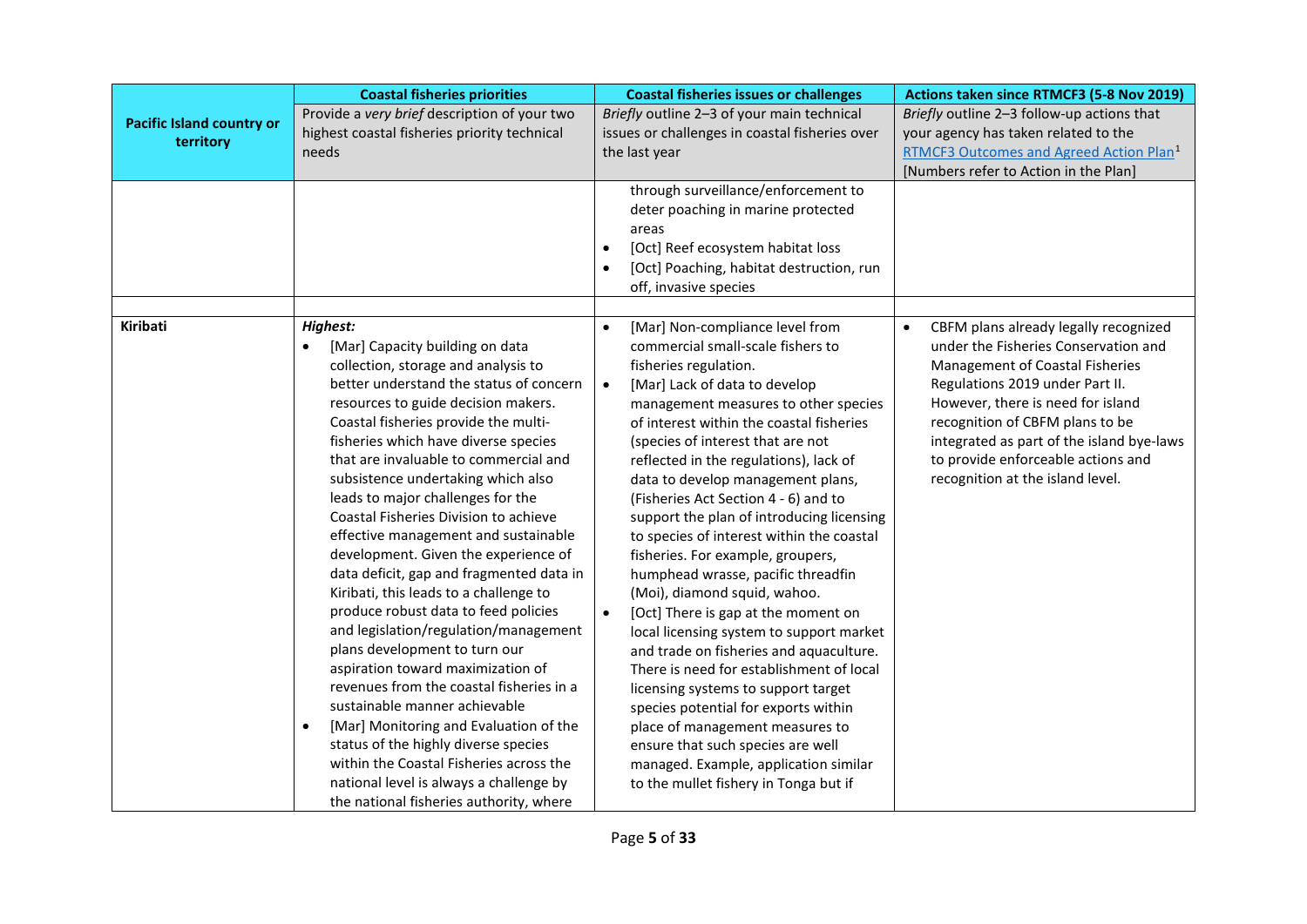|                                               | <b>Coastal fisheries priorities</b>                                                                                                                                                                                                                                                                                                                                                                                                                                                                                                                                                                                                                                                                                                                                                                                                                                                                                                                                                                                                                                                                                                                                                                                                                                                                                                       | <b>Coastal fisheries issues or challenges</b>                                                                                                                                                                                                                                                                                                                                                                                                                                                                                                                                            | Actions taken since RTMCF3 (5-8 Nov 2019)                                                                                                                                          |
|-----------------------------------------------|-------------------------------------------------------------------------------------------------------------------------------------------------------------------------------------------------------------------------------------------------------------------------------------------------------------------------------------------------------------------------------------------------------------------------------------------------------------------------------------------------------------------------------------------------------------------------------------------------------------------------------------------------------------------------------------------------------------------------------------------------------------------------------------------------------------------------------------------------------------------------------------------------------------------------------------------------------------------------------------------------------------------------------------------------------------------------------------------------------------------------------------------------------------------------------------------------------------------------------------------------------------------------------------------------------------------------------------------|------------------------------------------------------------------------------------------------------------------------------------------------------------------------------------------------------------------------------------------------------------------------------------------------------------------------------------------------------------------------------------------------------------------------------------------------------------------------------------------------------------------------------------------------------------------------------------------|------------------------------------------------------------------------------------------------------------------------------------------------------------------------------------|
| <b>Pacific Island country or</b><br>territory | Provide a very brief description of your two<br>highest coastal fisheries priority technical<br>needs                                                                                                                                                                                                                                                                                                                                                                                                                                                                                                                                                                                                                                                                                                                                                                                                                                                                                                                                                                                                                                                                                                                                                                                                                                     | Briefly outline 2-3 of your main technical<br>issues or challenges in coastal fisheries over<br>the last year                                                                                                                                                                                                                                                                                                                                                                                                                                                                            | Briefly outline 2-3 follow-up actions that<br>your agency has taken related to the<br>RTMCF3 Outcomes and Agreed Action Plan <sup>1</sup><br>[Numbers refer to Action in the Plan] |
|                                               | partial studies of the fisheries have<br>always conducted by external<br>institutions. However, Coastal Fisheries<br>Division is aiming to strengthen her own<br>capacity to avoid further reliance of<br>external support with scientific<br>research, thus monitoring through data<br>collection have been recently<br>established which the spatial and<br>temporal coverage are limited to<br>provide sufficient information on the<br>status of developing, less developing<br>and under-developing fisheries<br>resources<br>[Mar] Technical needs may cover<br>$\bullet$<br>consolidating of all the data which are<br>fragmented which have been collected<br>over the past years using SPC protocols<br>on landing catches, catch monitoring,<br>ciguatera monitoring, finfish and<br>invertebrates survey and marine<br>product quarantine data, IUU catch<br>monitoring and socio-economic. Data<br>collection has been initiated recently<br>approximately 10 years ago but<br>analysing to provide status of the<br>fisheries whether on the overall or<br>individual species is a challenge. Require<br>an expert/data analyst to compile all<br>the data collected within the Fisheries<br>Division to provide the best and<br>sufficient representative information for<br>each key commercial and subsistence<br>species | could extended for other fishery in<br>Kiribati such as live fish trade species.<br>$\bullet$<br>[Oct] Lack of understanding in<br>experimental applications for species<br>like squids which exist in Kiribati. There<br>is interest for Kiribati to explore such<br>fishery for trade and if exchange of<br>knowledge and fishing techniques could<br>be explored in Kiribati.<br>[Oct] Cost benefit analysis applications<br>$\bullet$<br>on designated fisheries and aquaculture<br>for information to share to any<br>potential investor in Kiribati to venture<br>on such fishery. |                                                                                                                                                                                    |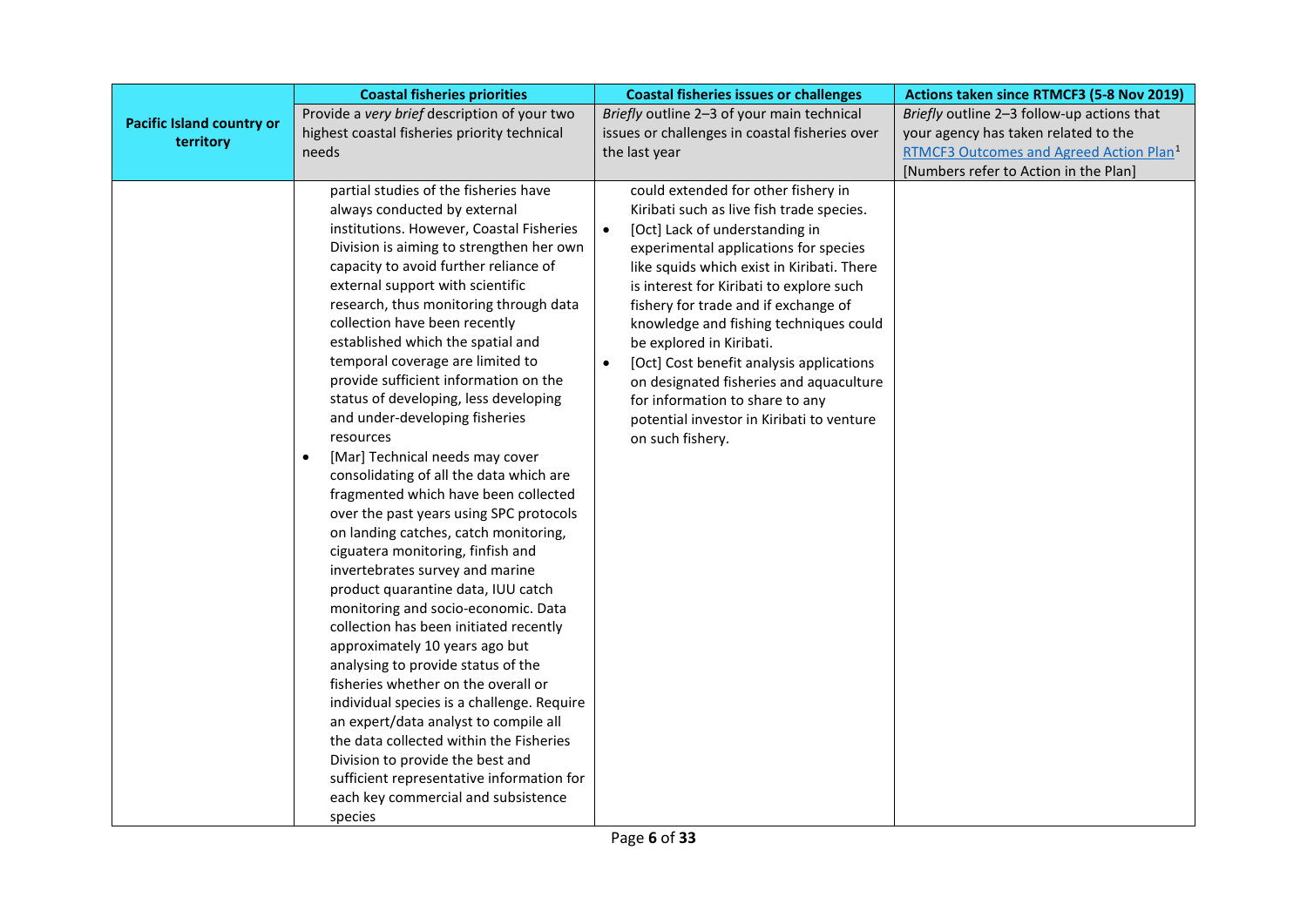|                                  | <b>Coastal fisheries priorities</b>            | <b>Coastal fisheries issues or challenges</b>  | Actions taken since RTMCF3 (5-8 Nov 2019)           |
|----------------------------------|------------------------------------------------|------------------------------------------------|-----------------------------------------------------|
| <b>Pacific Island country or</b> | Provide a very brief description of your two   | Briefly outline 2-3 of your main technical     | Briefly outline 2-3 follow-up actions that          |
| territory                        | highest coastal fisheries priority technical   | issues or challenges in coastal fisheries over | your agency has taken related to the                |
|                                  | needs                                          | the last year                                  | RTMCF3 Outcomes and Agreed Action Plan <sup>1</sup> |
|                                  |                                                |                                                | [Numbers refer to Action in the Plan]               |
|                                  | [Mar] If possible, to merge Statistical        |                                                |                                                     |
|                                  | Analysis recognized or credible software       |                                                |                                                     |
|                                  | such as R-studio with the current              |                                                |                                                     |
|                                  | database that SPC has developed for the        |                                                |                                                     |
|                                  | regional. For example, RFID and other          |                                                |                                                     |
|                                  | existing database or new database to be        |                                                |                                                     |
|                                  | developed. This is important to extract        |                                                |                                                     |
|                                  | the required data for each or overall          |                                                |                                                     |
|                                  | fisheries at certain points of time for        |                                                |                                                     |
|                                  | comparison and etc., using the data            |                                                |                                                     |
|                                  | analysis software. Also there is no            |                                                |                                                     |
|                                  | graphing execution program in the              |                                                |                                                     |
|                                  | current database to improve data               |                                                |                                                     |
|                                  | presentation. Alternatively, capacity          |                                                |                                                     |
|                                  | building on R-studio or other recognized       |                                                |                                                     |
|                                  | data analysis software                         |                                                |                                                     |
|                                  | [Mar] Adopting e-technology to<br>$\bullet$    |                                                |                                                     |
|                                  | improve data collection and replace            |                                                |                                                     |
|                                  | black and white paper                          |                                                |                                                     |
|                                  | [Mar] In depth monitoring program<br>$\bullet$ |                                                |                                                     |
|                                  | support regarding water quality test,          |                                                |                                                     |
|                                  | ciguatera test and identification of toxic     |                                                |                                                     |
|                                  | dinoflagellate living on algal habitat and     |                                                |                                                     |
|                                  | reproductive analysis on important             |                                                |                                                     |
|                                  | coral reef fishes and deep bottom fish         |                                                |                                                     |
|                                  | snappers, to enable the MFMRD plan to          |                                                |                                                     |
|                                  | set-up its own national laboratory             |                                                |                                                     |
|                                  | <b>Second highest:</b>                         |                                                |                                                     |
|                                  | [Mar] Awareness programs and capacity          |                                                |                                                     |
|                                  | building to coastal MCS staff in order to      |                                                |                                                     |
|                                  | effectively carry out their duties in both     |                                                |                                                     |
|                                  | landing sites and fishing grounds in           |                                                |                                                     |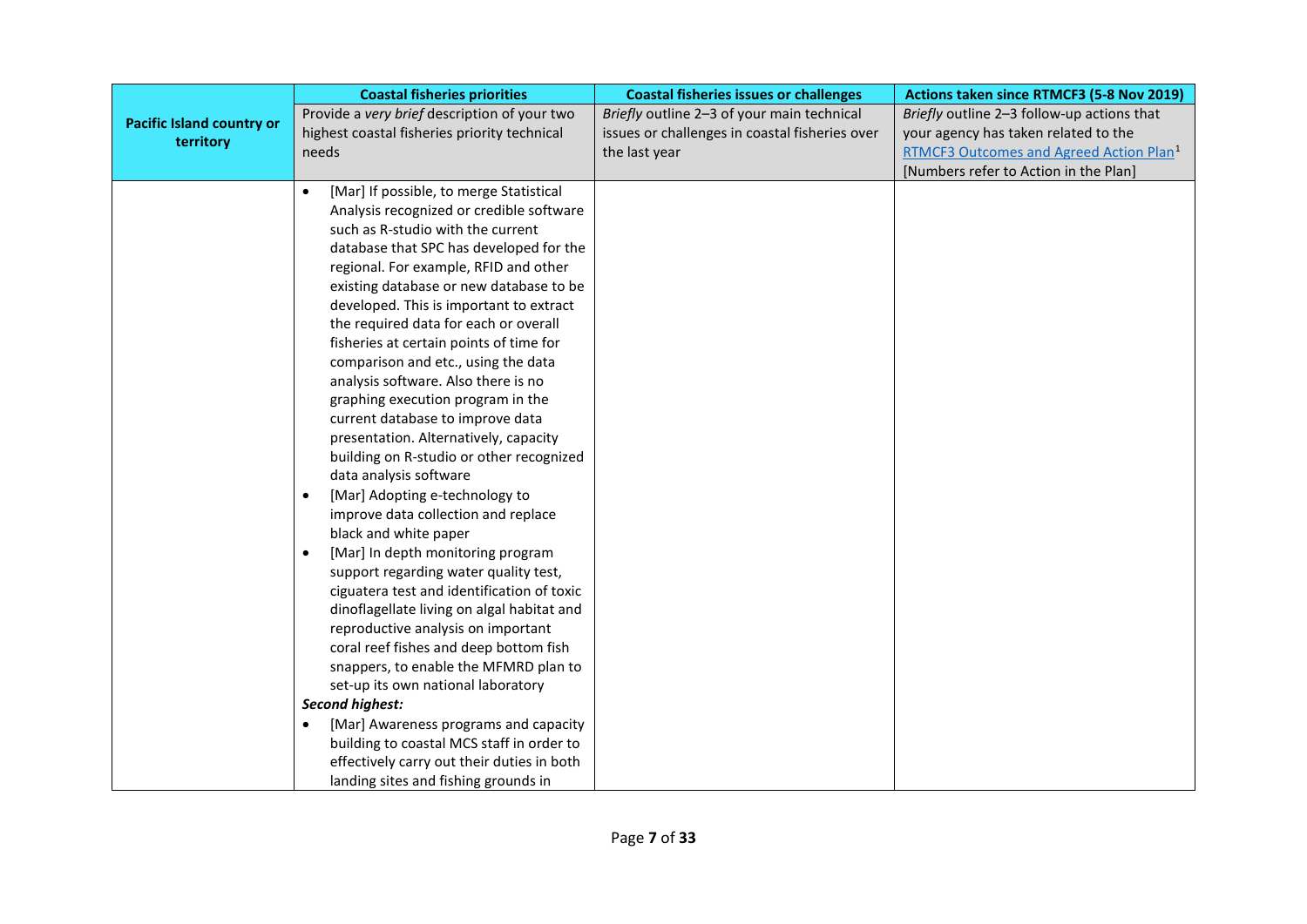|                                               | <b>Coastal fisheries priorities</b>                                                                                                                                                                                                                                                                                                                                                                                                                                                                                                                                                                                                                                                                                                                                                                                                                                                                                                                          | <b>Coastal fisheries issues or challenges</b>                                                                                                                                               | Actions taken since RTMCF3 (5-8 Nov 2019)                                                                                                                                                                                                                                                                       |
|-----------------------------------------------|--------------------------------------------------------------------------------------------------------------------------------------------------------------------------------------------------------------------------------------------------------------------------------------------------------------------------------------------------------------------------------------------------------------------------------------------------------------------------------------------------------------------------------------------------------------------------------------------------------------------------------------------------------------------------------------------------------------------------------------------------------------------------------------------------------------------------------------------------------------------------------------------------------------------------------------------------------------|---------------------------------------------------------------------------------------------------------------------------------------------------------------------------------------------|-----------------------------------------------------------------------------------------------------------------------------------------------------------------------------------------------------------------------------------------------------------------------------------------------------------------|
| <b>Pacific Island country or</b><br>territory | Provide a very brief description of your two<br>highest coastal fisheries priority technical<br>needs                                                                                                                                                                                                                                                                                                                                                                                                                                                                                                                                                                                                                                                                                                                                                                                                                                                        | Briefly outline 2-3 of your main technical<br>issues or challenges in coastal fisheries over<br>the last year                                                                               | Briefly outline 2-3 follow-up actions that<br>your agency has taken related to the<br>RTMCF3 Outcomes and Agreed Action Plan <sup>1</sup><br>[Numbers refer to Action in the Plan]                                                                                                                              |
|                                               | particular to enforcing fisheries<br>legislations<br>[Mar] Technical needs include setting of<br>$\bullet$<br>databases to monitor IUU catches<br>[Mar] Review of national fisheries<br>$\bullet$<br>legislations and policies gaps to<br>strengthen fisheries mandates on her<br>responsibilities<br>[Oct] There are high reports on non-<br>compliance of the public to fisheries<br>measures, but to date there is increase<br>in awareness and compliance. Still there<br>is need to identify best approaches to<br>upskill community engagement towards<br>behavioural change initiatives to make a<br>change in the community<br>[Oct] Data that could link to the<br>$\bullet$<br>monitoring program to allow MCS&E<br>staff to identify hot spots areas to target<br>in the patrol program - spatial mapping<br>techniques<br>[Oct] Investigation tools to ensure that<br>$\bullet$<br>MCS and E staff have strong and<br>evidence for prosecutions. |                                                                                                                                                                                             |                                                                                                                                                                                                                                                                                                                 |
| <b>Marshall Islands</b>                       | Highest:<br>[Mar] Technical assistance in carrying<br>٠<br>out the Reimaanlok process throughout<br>the RMI and then, providing support to<br>local communities in the<br>implementation of community<br>management plans (i.e. monitor and                                                                                                                                                                                                                                                                                                                                                                                                                                                                                                                                                                                                                                                                                                                  | [Mar] Inter-island transportation and<br>$\bullet$<br>communication<br>[Mar] Limited capacity - national and<br>$\bullet$<br>local levels<br>[Mar] Small scale fisheries data<br>collection | [Mar] Action 8 - Online server was<br>$\bullet$<br>developed with help from SPC to better<br>input and analyse socioeconomic data<br>[Mar] Action 19 - Development of<br>$\bullet$<br>community awareness materials with<br>help from SPC<br>[Mar] Action 22 - SPC assistance in<br>integrating women and other |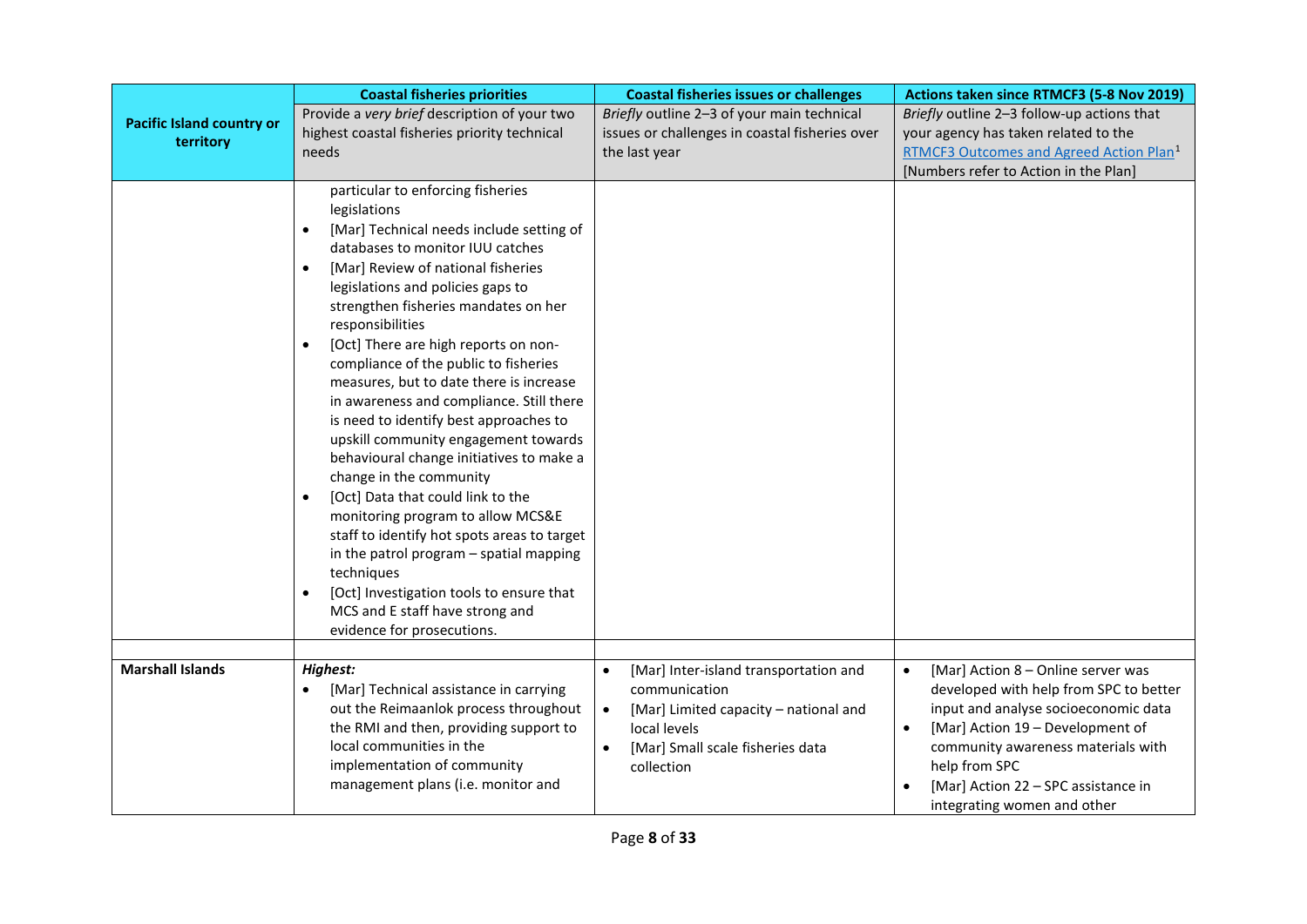|                                  | <b>Coastal fisheries priorities</b>                                                                                                                                                                                                                                                                                                                                                                                                                                             | <b>Coastal fisheries issues or challenges</b>                                                                                                                                                                                                                                                                                                                                                                                                                                                                                                                                                                                                                                                                                                                                                                                       | Actions taken since RTMCF3 (5-8 Nov 2019)                                                                                                                                                                                                                                                                                                                                                                                                                                                                                                                                                                                                                                      |
|----------------------------------|---------------------------------------------------------------------------------------------------------------------------------------------------------------------------------------------------------------------------------------------------------------------------------------------------------------------------------------------------------------------------------------------------------------------------------------------------------------------------------|-------------------------------------------------------------------------------------------------------------------------------------------------------------------------------------------------------------------------------------------------------------------------------------------------------------------------------------------------------------------------------------------------------------------------------------------------------------------------------------------------------------------------------------------------------------------------------------------------------------------------------------------------------------------------------------------------------------------------------------------------------------------------------------------------------------------------------------|--------------------------------------------------------------------------------------------------------------------------------------------------------------------------------------------------------------------------------------------------------------------------------------------------------------------------------------------------------------------------------------------------------------------------------------------------------------------------------------------------------------------------------------------------------------------------------------------------------------------------------------------------------------------------------|
| <b>Pacific Island country or</b> | Provide a very brief description of your two                                                                                                                                                                                                                                                                                                                                                                                                                                    | Briefly outline 2-3 of your main technical                                                                                                                                                                                                                                                                                                                                                                                                                                                                                                                                                                                                                                                                                                                                                                                          | Briefly outline 2-3 follow-up actions that                                                                                                                                                                                                                                                                                                                                                                                                                                                                                                                                                                                                                                     |
| territory                        | highest coastal fisheries priority technical<br>needs                                                                                                                                                                                                                                                                                                                                                                                                                           | issues or challenges in coastal fisheries over<br>the last year                                                                                                                                                                                                                                                                                                                                                                                                                                                                                                                                                                                                                                                                                                                                                                     | your agency has taken related to the<br>RTMCF3 Outcomes and Agreed Action Plan <sup>1</sup>                                                                                                                                                                                                                                                                                                                                                                                                                                                                                                                                                                                    |
|                                  |                                                                                                                                                                                                                                                                                                                                                                                                                                                                                 |                                                                                                                                                                                                                                                                                                                                                                                                                                                                                                                                                                                                                                                                                                                                                                                                                                     | [Numbers refer to Action in the Plan]                                                                                                                                                                                                                                                                                                                                                                                                                                                                                                                                                                                                                                          |
|                                  | surveillance training, ensuring<br>complacency, etc.)<br><b>Second highest:</b><br>[Mar] Technical assistance in further<br>developing our socioeconomic<br>monitoring survey to ensure it is<br>inclusive of all demographics within a<br>community and sub-community (i.e.<br>provides a gendered lens as well as<br>disability lens)                                                                                                                                         |                                                                                                                                                                                                                                                                                                                                                                                                                                                                                                                                                                                                                                                                                                                                                                                                                                     | marginalised groups' use and<br>dependence on natural resources to<br>ensure all stakeholder's issues and<br>concerns are accounted for<br>[Mar] Action 23 - Prioritizing the<br>implementation of CBFM throughout<br>the RMI                                                                                                                                                                                                                                                                                                                                                                                                                                                  |
|                                  |                                                                                                                                                                                                                                                                                                                                                                                                                                                                                 |                                                                                                                                                                                                                                                                                                                                                                                                                                                                                                                                                                                                                                                                                                                                                                                                                                     |                                                                                                                                                                                                                                                                                                                                                                                                                                                                                                                                                                                                                                                                                |
| <b>Nauru</b>                     | Highest:<br>[Mar] Capacity building for local staff on<br>specific areas of fisheries including<br>science (data analysis and<br>interpretation), policy development.<br>[Oct] Include report writing training for<br>local staff<br><b>Second Highest:</b><br>[Mar] Basic communication skills and<br>techniques for working with<br>communities.<br>[Oct] Add meeting/consultation<br>$\bullet$<br>facilitation skills for local fisheries staff<br>working with communities. | [Mar] Lack of academically<br>$\bullet$<br>appropriately qualified local staff with a<br>sound understanding of fisheries<br>biology and science<br>[Mar] Lack of technical skills of staff to<br>$\bullet$<br>analyse and interpret data as well as in<br>writing up technical reports, fisheries<br>management policies and plans etc.<br>[Oct] Lack of motivation of fisheries<br>$\bullet$<br>staff due to limited avenues and<br>opportunities to improve formal<br>qualifications<br>[Oct] Unable to send staff on training<br>$\bullet$<br>overseas in training institutions due to<br>COVID-19 travel restrictions<br>[Oct] Absorptive capacity of local staff<br>$\bullet$<br>makes it very slow and difficult to do in-<br>house capacity training, e.g. for fisheries<br>scientific and technical concepts and<br>skills | Action 9 in terms of limited capacity, we<br>$\bullet$<br>have requested SPC to send some of the<br>local staff on short courses to build up<br>their basic fisheries science skills but<br>there is limited options available for<br>such short courses. This efforts have<br>been impacted greatly by the COVID-19<br>lockdowns.<br>Action 10, we have started working with<br>SPC on developing awareness materials<br>but efforts have been hindered by<br>COVID-19<br>Action 18 - We now have a new Coastal<br>$\bullet$<br>Fisheries and Aquaculture Bill that<br>supports community based fisheries<br>management and which we are now<br>rolling out with communities. |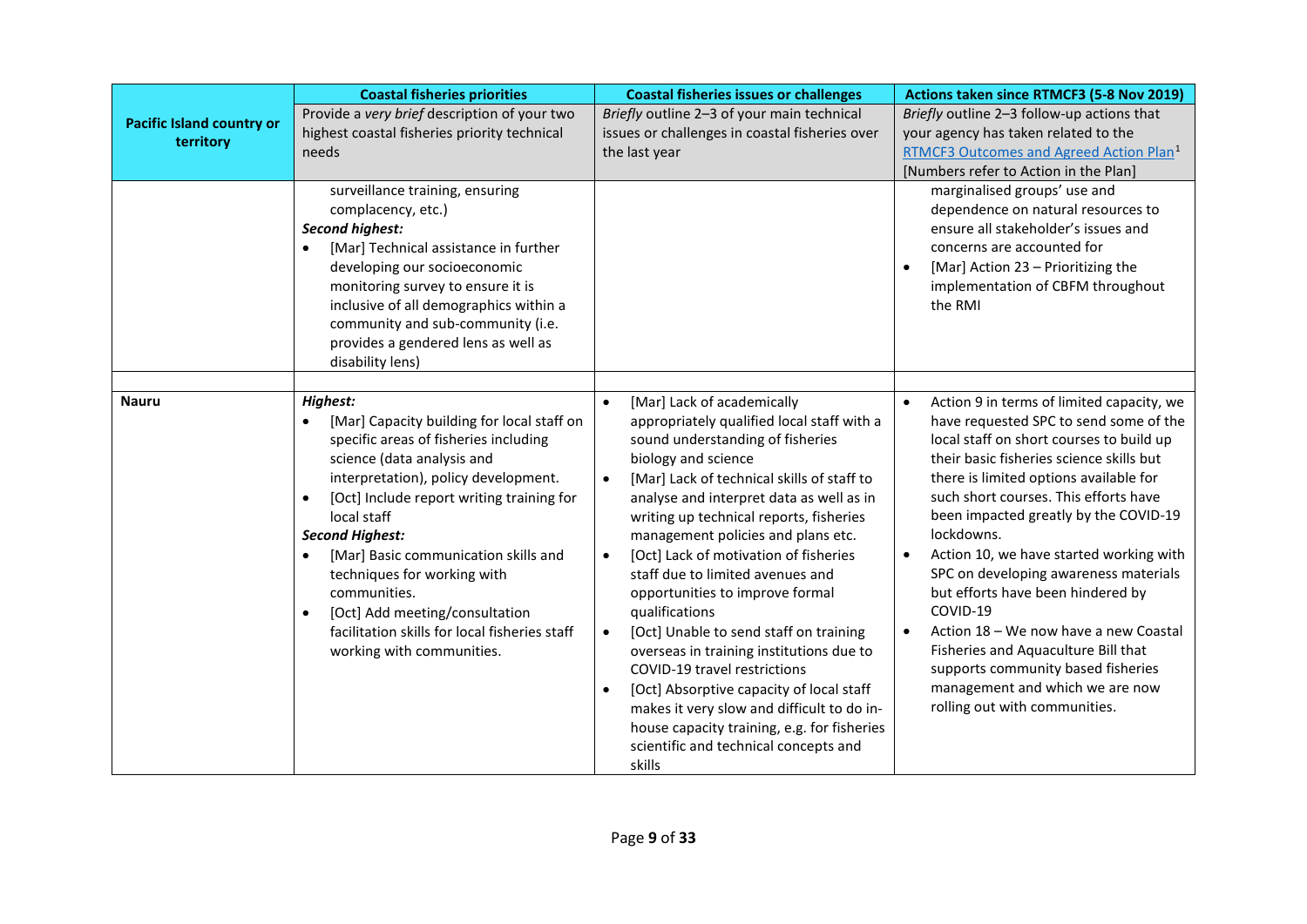|                                               | <b>Coastal fisheries priorities</b>                                                                                                                                                                                                                                                                                                                                                                                                                                                                                                                                                                                                                                                                                                                                                                                                    | <b>Coastal fisheries issues or challenges</b>                                                                                                                                                                                                                                                                                                                                                                                                                                                                                                                                                                                                                                                                                                                                                                                                                                                               | Actions taken since RTMCF3 (5-8 Nov 2019)                                                                                                                                                                                                                                                                                                                                                                                                                                                                                                                                                                                                                                                                                                                                                                                                                                                                                                          |
|-----------------------------------------------|----------------------------------------------------------------------------------------------------------------------------------------------------------------------------------------------------------------------------------------------------------------------------------------------------------------------------------------------------------------------------------------------------------------------------------------------------------------------------------------------------------------------------------------------------------------------------------------------------------------------------------------------------------------------------------------------------------------------------------------------------------------------------------------------------------------------------------------|-------------------------------------------------------------------------------------------------------------------------------------------------------------------------------------------------------------------------------------------------------------------------------------------------------------------------------------------------------------------------------------------------------------------------------------------------------------------------------------------------------------------------------------------------------------------------------------------------------------------------------------------------------------------------------------------------------------------------------------------------------------------------------------------------------------------------------------------------------------------------------------------------------------|----------------------------------------------------------------------------------------------------------------------------------------------------------------------------------------------------------------------------------------------------------------------------------------------------------------------------------------------------------------------------------------------------------------------------------------------------------------------------------------------------------------------------------------------------------------------------------------------------------------------------------------------------------------------------------------------------------------------------------------------------------------------------------------------------------------------------------------------------------------------------------------------------------------------------------------------------|
| <b>Pacific Island country or</b><br>territory | Provide a very brief description of your two<br>highest coastal fisheries priority technical<br>needs                                                                                                                                                                                                                                                                                                                                                                                                                                                                                                                                                                                                                                                                                                                                  | Briefly outline 2-3 of your main technical<br>issues or challenges in coastal fisheries over<br>the last year                                                                                                                                                                                                                                                                                                                                                                                                                                                                                                                                                                                                                                                                                                                                                                                               | Briefly outline 2-3 follow-up actions that<br>your agency has taken related to the<br>RTMCF3 Outcomes and Agreed Action Plan <sup>1</sup><br>[Numbers refer to Action in the Plan]                                                                                                                                                                                                                                                                                                                                                                                                                                                                                                                                                                                                                                                                                                                                                                 |
| <b>Niue</b>                                   |                                                                                                                                                                                                                                                                                                                                                                                                                                                                                                                                                                                                                                                                                                                                                                                                                                        | [Oct] Lack of new local graduates in the<br>$\bullet$<br>area of marine biology or fisheries<br>science and management.                                                                                                                                                                                                                                                                                                                                                                                                                                                                                                                                                                                                                                                                                                                                                                                     |                                                                                                                                                                                                                                                                                                                                                                                                                                                                                                                                                                                                                                                                                                                                                                                                                                                                                                                                                    |
| <b>Northern Mariana</b><br>Islands            |                                                                                                                                                                                                                                                                                                                                                                                                                                                                                                                                                                                                                                                                                                                                                                                                                                        |                                                                                                                                                                                                                                                                                                                                                                                                                                                                                                                                                                                                                                                                                                                                                                                                                                                                                                             |                                                                                                                                                                                                                                                                                                                                                                                                                                                                                                                                                                                                                                                                                                                                                                                                                                                                                                                                                    |
| Nouvelle-Calédonie                            | Highest:<br>[Mar] Amélioration des connaissances<br>et acquisition de données sur la<br>ressource:<br>Etudes et définition des tailles de<br>$\Omega$<br>maturité sexuelle des principales<br>espèces d'intérêts halieutiques<br>dans le Pacifique (Benchmark);<br>Méthodes et procédés pour<br>$\circ$<br>favoriser la participation des<br>pêcheurs professionnels dans la<br>collecte de données biologiques<br>(ex. fourniture de matériel tel<br>qu'une tablette, délivré des<br>avantages tels que des bonus sur<br>les taux d'aide en cas de création<br>d'entreprise ou encore à inclure<br>dans les contrats de prescriptions<br>techniques en contreparties d'une<br>subvention);<br>Développer et aider les pêcheurs<br>$\circ$<br>dans la collecte de données par le<br>biais du digital et des nouvelles<br>technologies. | [Mar] Harmonisation des données de<br>$\bullet$<br>pêche côtière et des référentiels par les<br>3 provinces;<br>[Mar] Caractérisation et évaluation des<br>$\bullet$<br>prélèvements de la pêche non<br>professionnelle (plaisance et de<br>subsistance);<br>[Mar] Mise en adéquation des capacités<br>$\bullet$<br>de pêche et des capacités d'absorption<br>du marché local des produits de la mer ;<br>[Mar] Redynamiser la filière pêche<br>$\bullet$<br>(aides aux carburants, susciter des<br>vocations chez les plus jeunes, créer des<br>bateaux partagés);<br>[Mar] Obtenir des données exploitables<br>$\bullet$<br>pour la gestion des stocks<br>d'holothuries;<br>[Mar] Evolution du mécanisme d'aide<br>$\bullet$<br>au carburant pour en faire un outil de<br>promotion des économies d'énergie<br>[Mar] Interactions entre les pêcheurs<br>$\bullet$<br>professionnels et les communautés du | [Mar] Création par délibération du<br>$\bullet$<br>statut de patron pêcheur à l'échelle<br>Pays en complément des autorisations<br>de pêche professionnelle délivrées par<br>les provinces<br>[Mar] Lancement de l'étude sur les<br>$\bullet$<br>prélèvements de la pêche non-<br>professionnelle<br>[Mar] Echantillonnage biologique sur le<br>$\bullet$<br>principal marché de la Moselle avec<br>l'assistance de la CPS<br>[Mar] Intégration des codes de<br>$\bullet$<br>l'environnement des trois provinces sur<br>la base REEFLEX<br>[Mar] Mise en place d'un observatoire<br>des pêches côtières à l'échelle pays<br>[Mar] Rédaction d'un rapport pays sur<br>$\bullet$<br>la pêcherie des deux espèces<br>d'holothuries inscrites à la CITES<br>$\bullet$<br>[Oct] Création par délibération du statut<br>de patron pêcheur à l'échelle Pays en<br>complément des autorisations de pêche<br>professionnelle délivrées par les<br>provinces |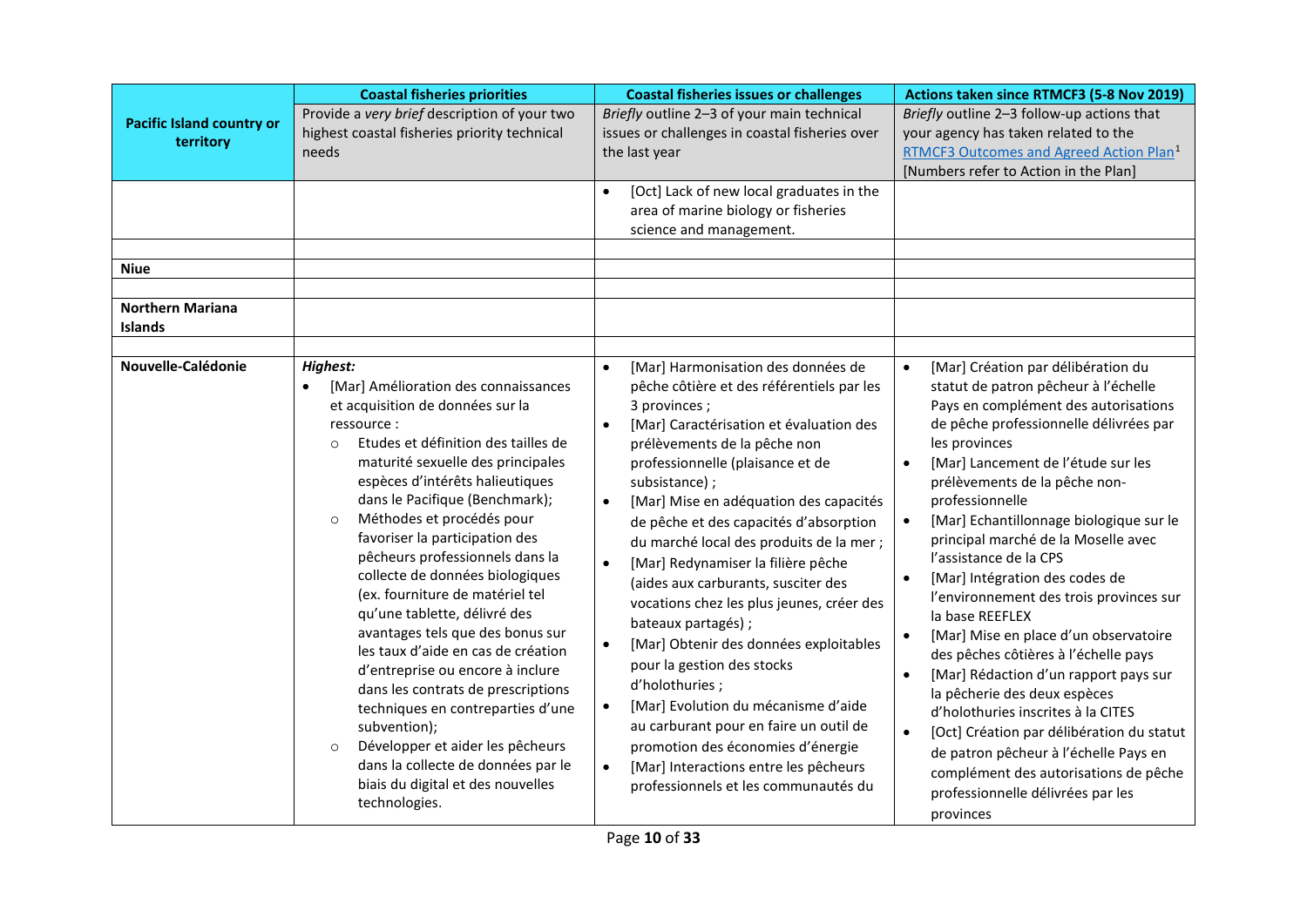|                                               | <b>Coastal fisheries priorities</b>                                                                                                                                                                                                                                                                                                                                                                                                                                                                                                                                                                                                                                                                                                                                                                                                                                                                                                                                                                                                                                                                                          | <b>Coastal fisheries issues or challenges</b>                                                                                                                                                                                                                                                                                                                                                                                                                                                                                                                                                                                                                                                                                                                                                                                                                                                                                                                                                                                                                                                                                                                                                                                                                                         | Actions taken since RTMCF3 (5-8 Nov 2019)                                                                                                                                                                                                                                                                                                                                                                                                                                                                                                              |
|-----------------------------------------------|------------------------------------------------------------------------------------------------------------------------------------------------------------------------------------------------------------------------------------------------------------------------------------------------------------------------------------------------------------------------------------------------------------------------------------------------------------------------------------------------------------------------------------------------------------------------------------------------------------------------------------------------------------------------------------------------------------------------------------------------------------------------------------------------------------------------------------------------------------------------------------------------------------------------------------------------------------------------------------------------------------------------------------------------------------------------------------------------------------------------------|---------------------------------------------------------------------------------------------------------------------------------------------------------------------------------------------------------------------------------------------------------------------------------------------------------------------------------------------------------------------------------------------------------------------------------------------------------------------------------------------------------------------------------------------------------------------------------------------------------------------------------------------------------------------------------------------------------------------------------------------------------------------------------------------------------------------------------------------------------------------------------------------------------------------------------------------------------------------------------------------------------------------------------------------------------------------------------------------------------------------------------------------------------------------------------------------------------------------------------------------------------------------------------------|--------------------------------------------------------------------------------------------------------------------------------------------------------------------------------------------------------------------------------------------------------------------------------------------------------------------------------------------------------------------------------------------------------------------------------------------------------------------------------------------------------------------------------------------------------|
| <b>Pacific Island country or</b><br>territory | Provide a very brief description of your two<br>highest coastal fisheries priority technical<br>needs                                                                                                                                                                                                                                                                                                                                                                                                                                                                                                                                                                                                                                                                                                                                                                                                                                                                                                                                                                                                                        | Briefly outline 2-3 of your main technical<br>issues or challenges in coastal fisheries over<br>the last year                                                                                                                                                                                                                                                                                                                                                                                                                                                                                                                                                                                                                                                                                                                                                                                                                                                                                                                                                                                                                                                                                                                                                                         | Briefly outline 2-3 follow-up actions that<br>your agency has taken related to the<br>RTMCF3 Outcomes and Agreed Action Plan <sup>1</sup><br>[Numbers refer to Action in the Plan]                                                                                                                                                                                                                                                                                                                                                                     |
|                                               | [Oct] Amélioration des connaissances et<br>$\bullet$<br>acquisition de données sur la ressource<br>Etudes et définition des tailles de<br>$\circ$<br>maturité sexuelle des principales<br>espèces d'intérêts halieutiques<br>dans le Pacifique (Benchmark);<br>Dans le cadre des travaux de<br>l'observatoire des pêches pour<br>2021-2022, 4 espèces font l'objet<br>d'un suivi spécifique (taille maturité<br>et période de frai) : Dawa, loche<br>saumonée, jaunet et picot gris.<br>Etroite collaboration OPC/CPS et<br>les services provinciaux.<br>Méthodes et procédés pour<br>$\circ$<br>favoriser la participation des<br>pêcheurs professionnels dans la<br>collecte de données biologiques<br>(ex. fourniture de matériel tel<br>qu'une tablette, délivré des<br>avantages tels que des bonus sur<br>les taux d'aide en cas de création<br>d'entreprise ou encore à inclure<br>dans les contrats de prescriptions<br>techniques en contreparties d'une<br>subvention);<br>Développer et aider les pêcheurs<br>$\circ$<br>dans la collecte de données par le<br>biais du digital et des nouvelles<br>technologies. | bord de mer, notamment sur la<br>question d'accès aux zones de pêche<br>[Oct] Publication du 1 <sup>er</sup> rapport annuel<br>$\bullet$<br>de l'OPC année 2019 à partir des<br>données issues des 3 bases de données<br>provinciales<br>[Oct] Démarrage de l'architecture du<br>$\bullet$<br>méta infocentre<br>[Oct] Poursuite de l'évaluation de stocks<br>$\bullet$<br>des holothuries en NC (Soproner & co)<br>[Oct] Restitution d'une étude de<br>$\bullet$<br>faisabilité juridique : Limiter les prises<br>professionnelles de certaines espèces<br>marines en province Nord (SENSEE<br>2021)<br>[Oct] Harmonisation des données de<br>$\bullet$<br>pêche côtière et des référentiels par les<br>3 provinces;<br>[Oct] Caractérisation et évaluation des<br>$\bullet$<br>prélèvements de la pêche non<br>professionnelle (plaisance et de<br>subsistance);<br>[Oct] Mise en adéquation des capacités<br>$\bullet$<br>de pêche et des capacités d'absorption<br>du marché local des produits de la mer ;<br>[Oct] Redynamiser la filière pêche (aides<br>$\bullet$<br>aux carburants, susciter des vocations<br>chez les plus jeunes, créer des bateaux<br>partagées );<br>[Oct] Obtenir des données exploitables<br>$\bullet$<br>pour la gestion des stocks<br>d'holothuries; | [Oct] Lancement de l'étude sur les<br>prélèvements de la pêche non-<br>professionnelle<br>[Oct] Echantillonnage biologique sur le<br>$\bullet$<br>principal marché de la Moselle avec<br>l'assistance de la CPS<br>$\bullet$<br>[Oct] Intégration des codes de<br>l'environnement des trois provinces sur<br>la base REEFLEX<br>[Oct] Mise en place d'un observatoire<br>$\bullet$<br>des pêches côtières à l'échelle pays<br>[Oct] Rédaction d'un rapport pays sur la<br>$\bullet$<br>pêcherie des deux espèces<br>d'holothuries inscrites à la CITES |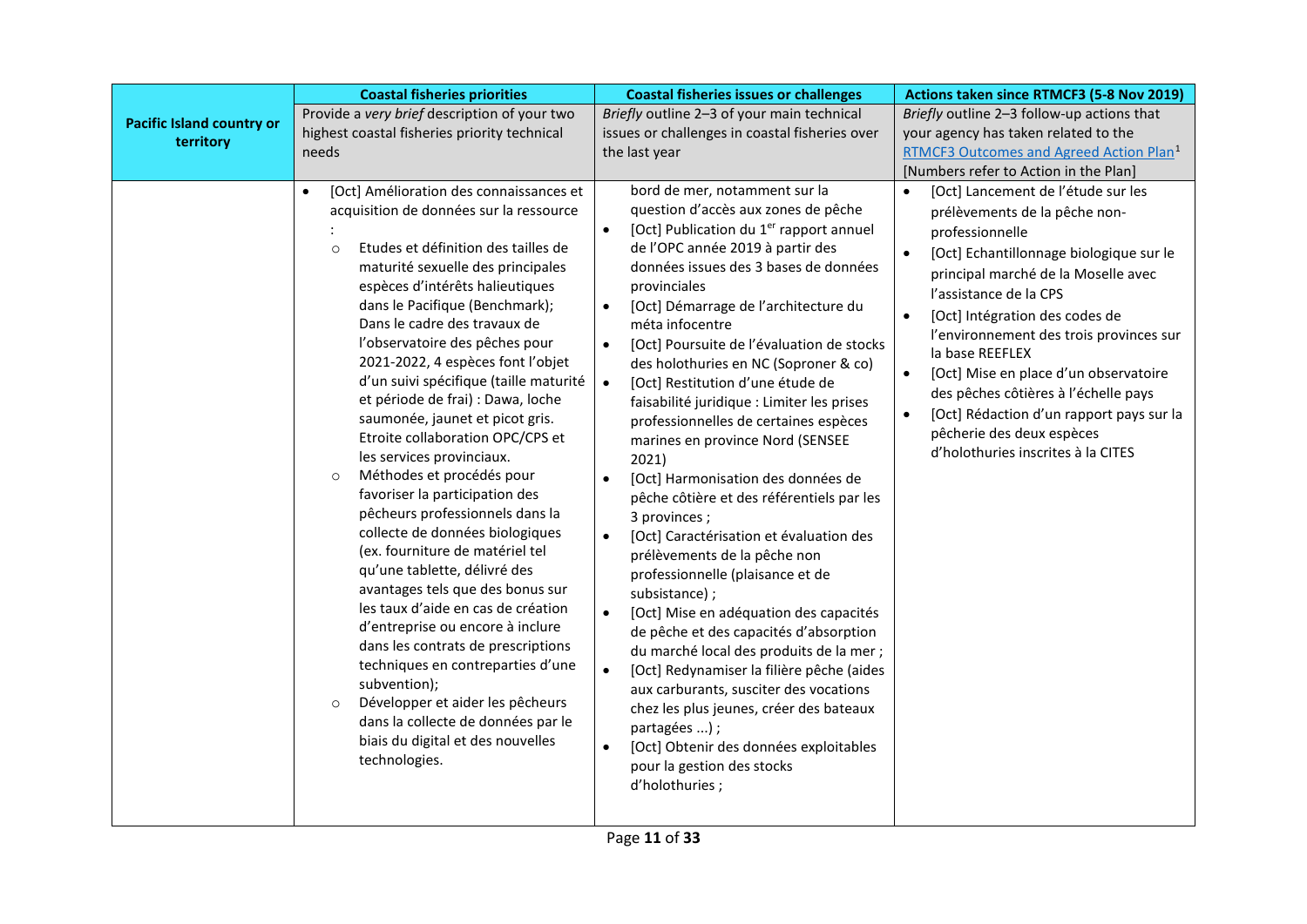|                                               | <b>Coastal fisheries priorities</b>                                                                                                                                                                                                                                                                                                                                                                                                                                                                                                                                                                                                                                                                                                                                                                                                                                                                                                                                                                                                                                                                                                                                                                                                                              | <b>Coastal fisheries issues or challenges</b>                                                                                                                                                                                                                                                         | Actions taken since RTMCF3 (5-8 Nov 2019)                                                                                                                                          |
|-----------------------------------------------|------------------------------------------------------------------------------------------------------------------------------------------------------------------------------------------------------------------------------------------------------------------------------------------------------------------------------------------------------------------------------------------------------------------------------------------------------------------------------------------------------------------------------------------------------------------------------------------------------------------------------------------------------------------------------------------------------------------------------------------------------------------------------------------------------------------------------------------------------------------------------------------------------------------------------------------------------------------------------------------------------------------------------------------------------------------------------------------------------------------------------------------------------------------------------------------------------------------------------------------------------------------|-------------------------------------------------------------------------------------------------------------------------------------------------------------------------------------------------------------------------------------------------------------------------------------------------------|------------------------------------------------------------------------------------------------------------------------------------------------------------------------------------|
| <b>Pacific Island country or</b><br>territory | Provide a very brief description of your two<br>highest coastal fisheries priority technical<br>needs                                                                                                                                                                                                                                                                                                                                                                                                                                                                                                                                                                                                                                                                                                                                                                                                                                                                                                                                                                                                                                                                                                                                                            | Briefly outline 2-3 of your main technical<br>issues or challenges in coastal fisheries over<br>the last year                                                                                                                                                                                         | Briefly outline 2-3 follow-up actions that<br>your agency has taken related to the<br>RTMCF3 Outcomes and Agreed Action Plan <sup>1</sup><br>[Numbers refer to Action in the Plan] |
|                                               | <b>Second highest:</b><br>[Mar] Utilisation des nouvelles<br>technologies du numérique dans le<br>domaine de la gestion des pêches (pour<br>les pêcheurs, les gestionnaires et les<br>agents de contrôle) ;<br>[Mar] Définir une stratégie provinciale<br>sur la pêche côtière voir une stratégie<br>pays avec une liste d'action<br>pragmatique;<br>[Mar] Approches pour la gestion des<br>$\bullet$<br>pêcheries : Réflexion sur la gestion par<br>quotas;<br>[Mar] Amélioration des techniques de<br>$\bullet$<br>réduction de consommation de<br>carburant pour les navires de pêche ;<br>[Mar] Accompagnement et formation<br>$\bullet$<br>des professionnels sur les questions de<br>sécurité;<br>[Mar] Traitement et analyse des<br>$\bullet$<br>données de façon opérationnelle (aide à<br>la décision, indicateurs de suivi,<br>vulgarisation);<br>[Mar] Accompagnement/formation à la<br>$\bullet$<br>création d'une filière : prélèvement,<br>transformation, commercialisation;<br>[Mar] Sensibilisation des pêcheurs non<br>$\bullet$<br>professionnels à la préservation de la<br>ressource;<br>[Mar] Etude sur la préservation de la<br>$\bullet$<br>ressource dans les réserves coutumières<br>et définition d'un mode de gouvernance<br>adapté. | [Oct] Evolution du mécanisme d'aide au<br>$\bullet$<br>carburant pour en faire un outil de<br>promotion des économies d'énergie<br>[Oct] Interactions entre les pêcheurs<br>$\bullet$<br>professionnels et les communautés du<br>bord de mer, notamment sur la<br>question d'accès aux zones de pêche |                                                                                                                                                                                    |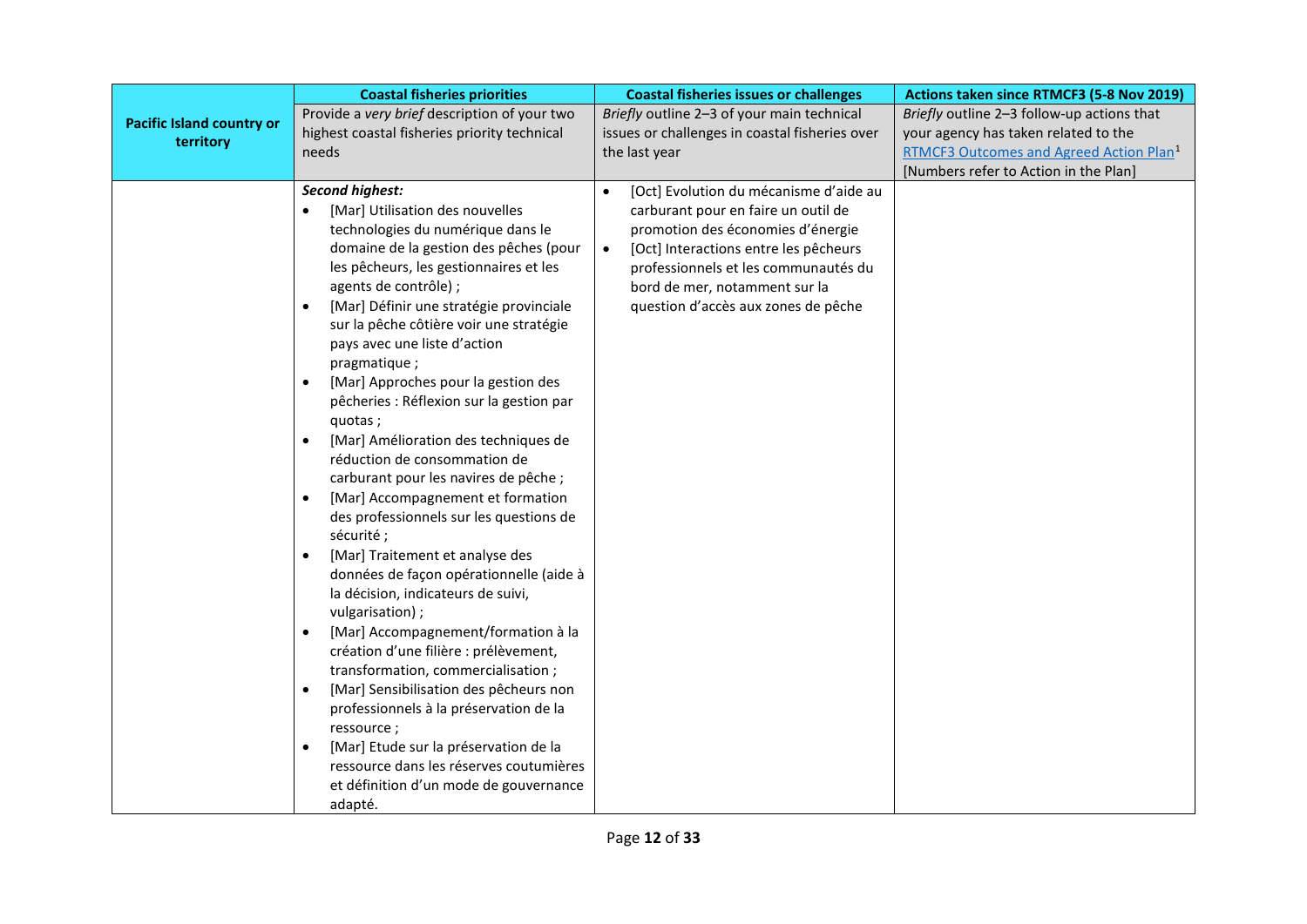|                                  | <b>Coastal fisheries priorities</b>                                              | <b>Coastal fisheries issues or challenges</b>  | Actions taken since RTMCF3 (5-8 Nov 2019)           |
|----------------------------------|----------------------------------------------------------------------------------|------------------------------------------------|-----------------------------------------------------|
| <b>Pacific Island country or</b> | Provide a very brief description of your two                                     | Briefly outline 2-3 of your main technical     | Briefly outline 2-3 follow-up actions that          |
| territory                        | highest coastal fisheries priority technical                                     | issues or challenges in coastal fisheries over | your agency has taken related to the                |
|                                  | needs                                                                            | the last year                                  | RTMCF3 Outcomes and Agreed Action Plan <sup>1</sup> |
|                                  |                                                                                  |                                                | [Numbers refer to Action in the Plan]               |
|                                  | [Oct] Utilisation de l'application                                               |                                                |                                                     |
|                                  | IKASAVEA pour collecter des données                                              |                                                |                                                     |
|                                  | lors des opérations de contrôles pro et                                          |                                                |                                                     |
|                                  | non pro. Un test est en cours avec le                                            |                                                |                                                     |
|                                  | service des gardes natures de la 3DT                                             |                                                |                                                     |
|                                  | (Province sud) en collaboration avec la                                          |                                                |                                                     |
|                                  | CPS. Un premier retour a été effectué<br>fin août (ergonomie, modifs envisagées) |                                                |                                                     |
|                                  | [Oct] Utilisation des nouvelles<br>$\bullet$                                     |                                                |                                                     |
|                                  | technologies du numérique dans le                                                |                                                |                                                     |
|                                  | domaine de la gestion des pêches (pour                                           |                                                |                                                     |
|                                  | les pêcheurs, les gestionnaires et les                                           |                                                |                                                     |
|                                  | agents de contrôle) ;                                                            |                                                |                                                     |
|                                  |                                                                                  |                                                |                                                     |
|                                  | [Oct] Définir une stratégie provinciale<br>$\bullet$                             |                                                |                                                     |
|                                  | sur la pêche côtière voir une stratégie                                          |                                                |                                                     |
|                                  | pays avec une liste d'action                                                     |                                                |                                                     |
|                                  | pragmatique;                                                                     |                                                |                                                     |
|                                  | [Oct] Approches pour la gestion des<br>$\bullet$                                 |                                                |                                                     |
|                                  | pêcheries : Réflexion sur la gestion par                                         |                                                |                                                     |
|                                  | quotas;                                                                          |                                                |                                                     |
|                                  | [Oct] Amélioration des techniques de<br>$\bullet$                                |                                                |                                                     |
|                                  | réduction de consommation de<br>carburant pour les navires de pêche ;            |                                                |                                                     |
|                                  | [Oct] Accompagnement et formation                                                |                                                |                                                     |
|                                  | des professionnels sur les questions de                                          |                                                |                                                     |
|                                  | sécurité;                                                                        |                                                |                                                     |
|                                  | [Oct] Traitement et analyse des                                                  |                                                |                                                     |
|                                  | données de façon opérationnelle (aide à                                          |                                                |                                                     |
|                                  | la décision, indicateurs de suivi,                                               |                                                |                                                     |
|                                  | vulgarisation);                                                                  |                                                |                                                     |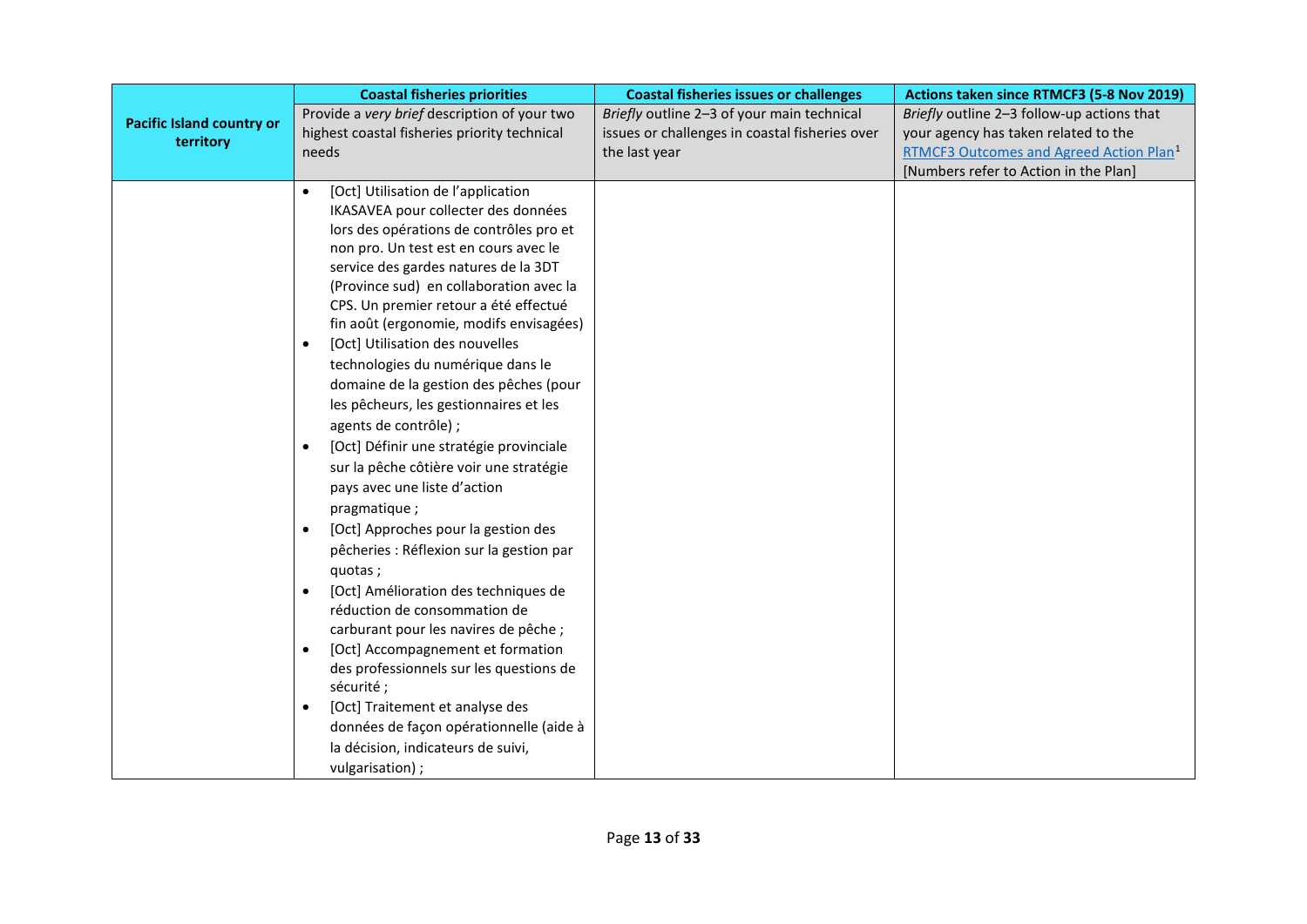|                                  | <b>Coastal fisheries priorities</b>                                                                                                                                                                                                                                                                                                                                                                                                                                                                                               | <b>Coastal fisheries issues or challenges</b>                                                                                                                                                                        | Actions taken since RTMCF3 (5-8 Nov 2019)                                          |
|----------------------------------|-----------------------------------------------------------------------------------------------------------------------------------------------------------------------------------------------------------------------------------------------------------------------------------------------------------------------------------------------------------------------------------------------------------------------------------------------------------------------------------------------------------------------------------|----------------------------------------------------------------------------------------------------------------------------------------------------------------------------------------------------------------------|------------------------------------------------------------------------------------|
| <b>Pacific Island country or</b> | Provide a very brief description of your two<br>highest coastal fisheries priority technical                                                                                                                                                                                                                                                                                                                                                                                                                                      | Briefly outline 2-3 of your main technical<br>issues or challenges in coastal fisheries over                                                                                                                         | Briefly outline 2-3 follow-up actions that<br>your agency has taken related to the |
| territory                        | needs                                                                                                                                                                                                                                                                                                                                                                                                                                                                                                                             | the last year                                                                                                                                                                                                        | RTMCF3 Outcomes and Agreed Action Plan <sup>1</sup>                                |
|                                  |                                                                                                                                                                                                                                                                                                                                                                                                                                                                                                                                   |                                                                                                                                                                                                                      | [Numbers refer to Action in the Plan]                                              |
|                                  | [Oct] Accompagnement/formation à la<br>$\bullet$<br>création d'une filière : prélèvement,<br>transformation, commercialisation;<br>[Oct] Sensibilisation des pêcheurs non<br>$\bullet$<br>professionnels à la préservation de la<br>ressource;<br>[Oct] Etude sur la préservation de la<br>$\bullet$<br>ressource dans les réserves coutumières<br>et définition d'un mode de gouvernance<br>adapté.                                                                                                                              |                                                                                                                                                                                                                      |                                                                                    |
| Palau                            | Highest:<br>[Mar] To develop bureau's 5-year<br>$\bullet$<br>strategic plan. Review and revise marine<br>protection Act to strengthen<br>management, protection, and<br>conservation of coastal resources.<br>Partner with donors for sustainable<br>financing. Support for virtual process<br>and setting.<br><b>Second highest:</b><br>[Mar] Established data management<br>$\bullet$<br>program<br>[Mar] Promote FADs targeting pelagic<br>$\bullet$<br>[Mar] Training and awareness for fishers<br>$\bullet$<br>and community | [Mar] Extension service and data<br>$\bullet$<br>collection<br>[Mar] Local expertise (research,<br>$\bullet$<br>monitoring, legal and policy support)<br>[Mar] Face to face meeting and<br>$\bullet$<br>consultation | [Mar] Revised MPA                                                                  |
| Papua New Guinea                 |                                                                                                                                                                                                                                                                                                                                                                                                                                                                                                                                   |                                                                                                                                                                                                                      |                                                                                    |
|                                  |                                                                                                                                                                                                                                                                                                                                                                                                                                                                                                                                   |                                                                                                                                                                                                                      |                                                                                    |
| Pitcairn                         |                                                                                                                                                                                                                                                                                                                                                                                                                                                                                                                                   |                                                                                                                                                                                                                      |                                                                                    |
|                                  |                                                                                                                                                                                                                                                                                                                                                                                                                                                                                                                                   |                                                                                                                                                                                                                      |                                                                                    |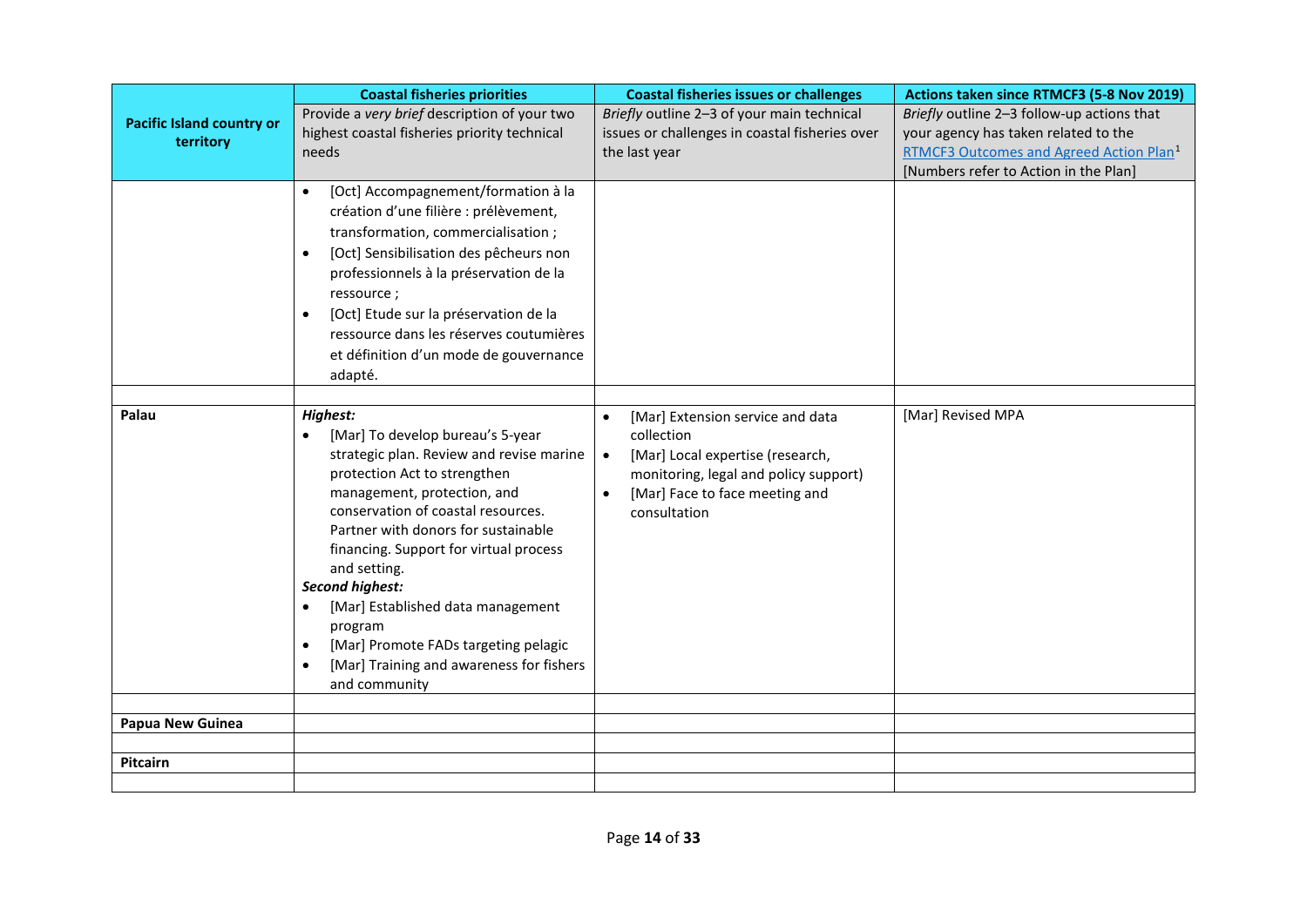|                                               | <b>Coastal fisheries priorities</b>                                                                                                                                                                                                                                                                                                                                                                                                                                                                                                                                                                                                                                                                                                           | <b>Coastal fisheries issues or challenges</b>                                                                                                                                                                                                                 | Actions taken since RTMCF3 (5-8 Nov 2019)                                                                                                                                                                                                                                                                                                                                                                                                                                                                                |
|-----------------------------------------------|-----------------------------------------------------------------------------------------------------------------------------------------------------------------------------------------------------------------------------------------------------------------------------------------------------------------------------------------------------------------------------------------------------------------------------------------------------------------------------------------------------------------------------------------------------------------------------------------------------------------------------------------------------------------------------------------------------------------------------------------------|---------------------------------------------------------------------------------------------------------------------------------------------------------------------------------------------------------------------------------------------------------------|--------------------------------------------------------------------------------------------------------------------------------------------------------------------------------------------------------------------------------------------------------------------------------------------------------------------------------------------------------------------------------------------------------------------------------------------------------------------------------------------------------------------------|
| <b>Pacific Island country or</b><br>territory | Provide a very brief description of your two<br>highest coastal fisheries priority technical<br>needs                                                                                                                                                                                                                                                                                                                                                                                                                                                                                                                                                                                                                                         | Briefly outline 2-3 of your main technical<br>issues or challenges in coastal fisheries over<br>the last year                                                                                                                                                 | Briefly outline 2-3 follow-up actions that<br>your agency has taken related to the<br>RTMCF3 Outcomes and Agreed Action Plan <sup>1</sup><br>[Numbers refer to Action in the Plan]                                                                                                                                                                                                                                                                                                                                       |
| Polynésie française                           | <b>Highest:</b><br>[Mar] Acquisition, gestion et analyse de<br>$\bullet$<br>données de pêche lagonaire.<br>[Mar] Actuellement il y a peu de<br>$\bullet$<br>données fiables sur la pêche lagonaire<br>compte tenu du faible nombre de<br>pêcheurs professionnels déclarés, de<br>leur dispersion dans les îles. Il faut<br>définir les objectifs de cet observatoire,<br>la stratégie et les moyens à mettre en<br>œuvre pour les atteindre.<br><b>Second Highest:</b><br>[Mar] Mise au point de méthodes low-<br>$\bullet$<br>cost pour l'évaluation des stocks des 5<br>espèces commerciales d'holothuries /<br>dont 2 CITES<br>[Mar] Suivi de l'état des stocks dans les<br>zones réglementées, notamment par les<br>pêches expérimentales | [Mar] Obligation de produire une NDF<br>$\bullet$<br>pour les teat fish Holothuria witmaei et<br>Holothuria fuscogilva.<br>[Mar] Sous -effectif technique<br>$\bullet$                                                                                        | [Mar] Action 9 - Renforcement de<br>l'équipe chargé des pêches lagonaires<br>par un ingénieur halieute financé sur le<br>programme PROTEGE<br>[Mar] Action 18 - Étude juridique sur la<br>faisabilité des TURF en Polynésie<br>française<br>[Mar] Action 18 - Modification des<br>textes juridiques pour réglementer les<br>espèces, les captures et l'effort de<br>pêche des zones de pêche réglementée.<br>[Mar] Action 23 - 5 nouvelles zones de<br>pêche créées dans 4 îles, avec création<br>d'un comité de gestion |
| Samoa                                         | <b>Highest:</b><br>[Mar] Strengthen national capacity in<br>stock assessment and research designs<br>that are fit for purpose. These include<br>socioeconomic studies, coastal fisheries<br>contribution to GDP, good quality data<br>collection and analysis. Information<br>management systems, interpretations<br>of results for management strategies<br>and policy development.<br><b>Second highest:</b>                                                                                                                                                                                                                                                                                                                                | [Mar] Staff capacity to conduct coastal<br>$\bullet$<br>fisheries research and stock assessment<br>[Mar] Lack of available resources for<br>$\bullet$<br>coastal fisheries research, development<br>and management programmes.<br>[Mar] COVID-19<br>$\bullet$ | [Mar] New technologies, e-data systems<br>$\bullet$<br>- Action 7 & 8 - Samoa Fisheries and<br>SPC have discussed e-data collection<br>and training will be conducted on using<br>e-tools (ikasavea app) for "landing<br>survey" and "market survey".<br>[Mar] Action 9: Samoa Fisheries put<br>forward a request to work with SPC on<br>fisheries and aquaculture sector policy<br>and fisheries socio-economic survey.                                                                                                 |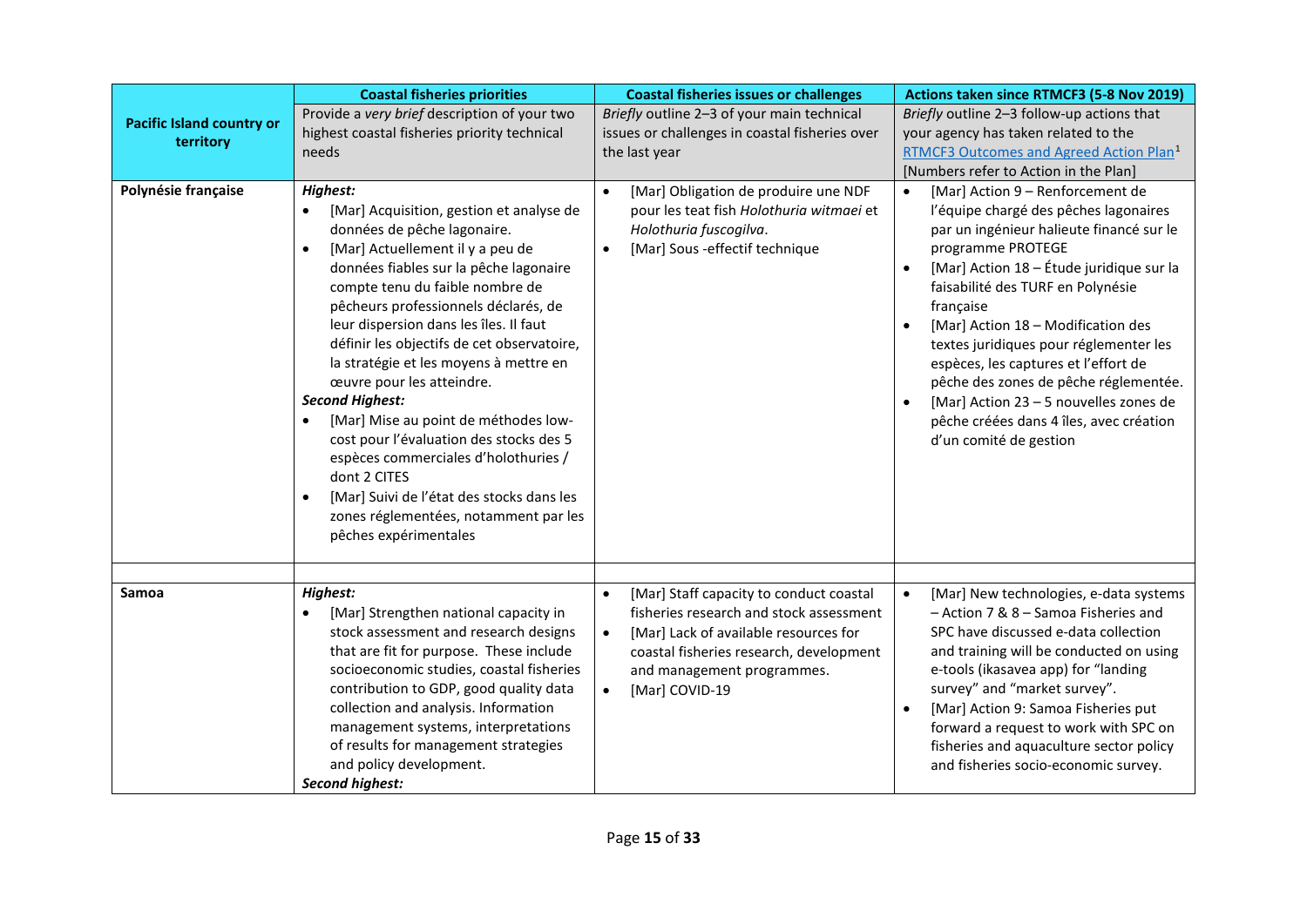|                                               | <b>Coastal fisheries priorities</b>                                                                                                                                                                                                                                                                                                                                                                                                                                                                                                                            | <b>Coastal fisheries issues or challenges</b>                                                                                                                                                                                                                                                                                                                                                                               | Actions taken since RTMCF3 (5-8 Nov 2019)                                                                                                                                                                                      |
|-----------------------------------------------|----------------------------------------------------------------------------------------------------------------------------------------------------------------------------------------------------------------------------------------------------------------------------------------------------------------------------------------------------------------------------------------------------------------------------------------------------------------------------------------------------------------------------------------------------------------|-----------------------------------------------------------------------------------------------------------------------------------------------------------------------------------------------------------------------------------------------------------------------------------------------------------------------------------------------------------------------------------------------------------------------------|--------------------------------------------------------------------------------------------------------------------------------------------------------------------------------------------------------------------------------|
| <b>Pacific Island country or</b><br>territory | Provide a very brief description of your two<br>highest coastal fisheries priority technical<br>needs                                                                                                                                                                                                                                                                                                                                                                                                                                                          | Briefly outline 2-3 of your main technical<br>issues or challenges in coastal fisheries over<br>the last year                                                                                                                                                                                                                                                                                                               | Briefly outline 2-3 follow-up actions that<br>your agency has taken related to the<br>RTMCF3 Outcomes and Agreed Action Plan <sup>1</sup><br>[Numbers refer to Action in the Plan]                                             |
|                                               | [Mar] Develop and review policy<br>$\bullet$<br>framework and legislations to provide<br>strategic directions for sustainable<br>development and management of<br>coastal fisheries resources included:<br>Interpretation of research and<br>$\circ$<br>stock assessment outcomes into<br>management strategies and policy<br>directions.<br>Improved information<br>$\circ$<br>management systems<br>Develop and implement effective<br>coastal MCS protocols and<br>procedures.                                                                              |                                                                                                                                                                                                                                                                                                                                                                                                                             |                                                                                                                                                                                                                                |
| Solomon Islands                               | <b>Highest:</b>                                                                                                                                                                                                                                                                                                                                                                                                                                                                                                                                                |                                                                                                                                                                                                                                                                                                                                                                                                                             |                                                                                                                                                                                                                                |
|                                               | [Mar] Science stock assessment on<br>$\bullet$<br>coral. These covers species<br>identification, survey design and<br>methodologies (that enable us to<br>allocate harvest quota of species in a<br>certain given area) data analysis and<br>reporting.<br>[Mar] Conduct non-detrimental finding<br>$\bullet$<br>(NDF) assessment for marine species<br>e.g. sea cucumber (white and black<br>teatfish), crocodile<br><b>Second highest:</b><br>[Mar] MCS capacity building for coastal<br>$\bullet$<br>fisheries officers and community<br>enforcers/rangers. | [Mar] CITES requirement is obligatory to<br>$\bullet$<br>Solomon Islands and thus NDF<br>submission is a key that will enable<br>Solomon Islands to participate in coral<br>export. Ways on how to document<br>information and write NDF papers is<br>needed. So having these knowledge and<br>skills will ease these complexities/gaps<br>where the Ministry have to meet CITES<br>require and to allow trade of products. | [Mar] Coral Management Plan<br>$\bullet$<br>developed and published in gazette.<br>[Mar] Clam Management Plan<br>$\bullet$<br>developed and published in gazette.<br>[Mar] Draft sea cucumber policy<br>$\bullet$<br>developed |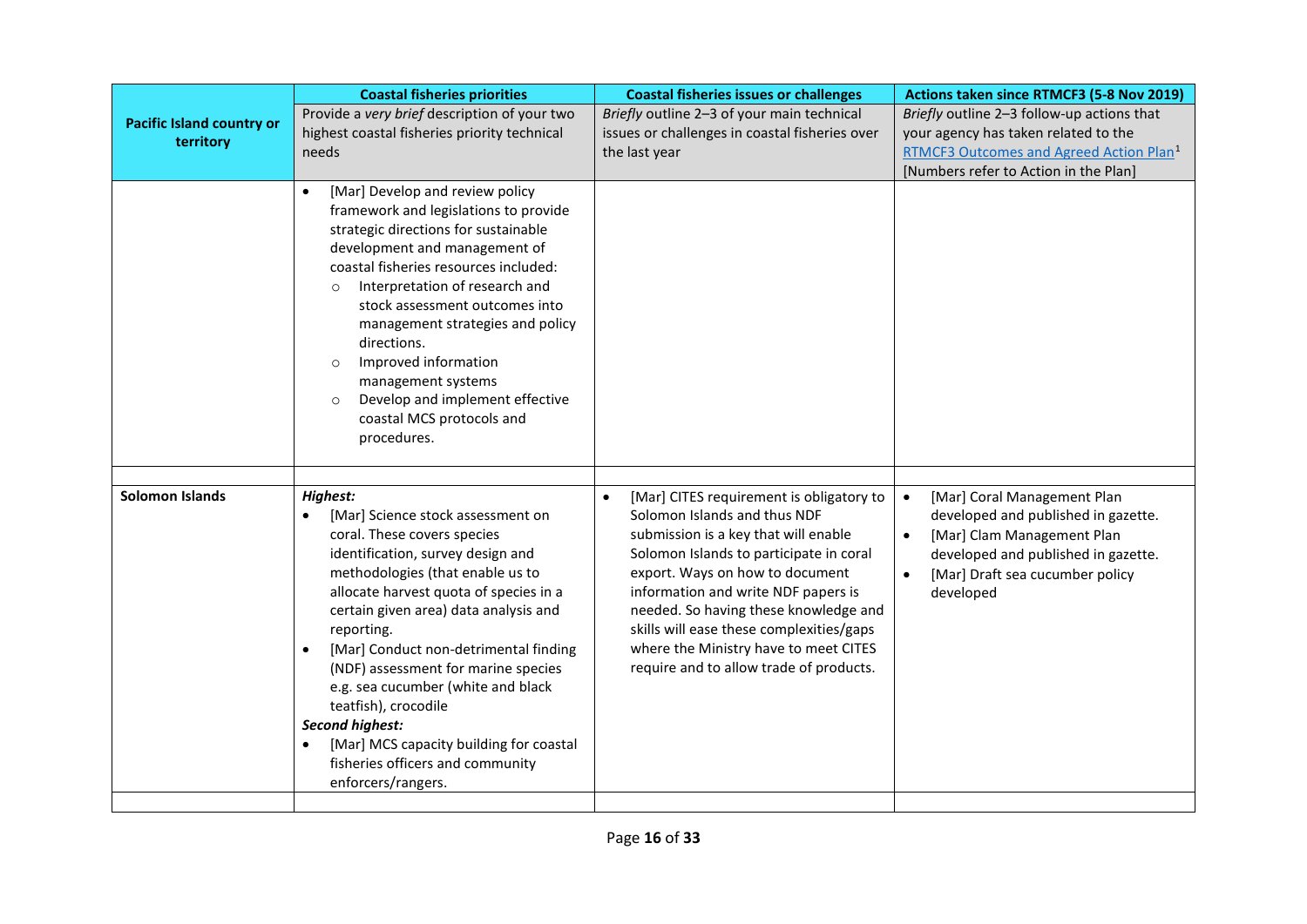|                                  | <b>Coastal fisheries priorities</b>                                        | <b>Coastal fisheries issues or challenges</b>                                       | Actions taken since RTMCF3 (5-8 Nov 2019)                                                    |
|----------------------------------|----------------------------------------------------------------------------|-------------------------------------------------------------------------------------|----------------------------------------------------------------------------------------------|
| <b>Pacific Island country or</b> | Provide a very brief description of your two                               | Briefly outline 2-3 of your main technical                                          | Briefly outline 2-3 follow-up actions that                                                   |
| territory                        | highest coastal fisheries priority technical                               | issues or challenges in coastal fisheries over                                      | your agency has taken related to the                                                         |
|                                  | needs                                                                      | the last year                                                                       | RTMCF3 Outcomes and Agreed Action Plan <sup>1</sup><br>[Numbers refer to Action in the Plan] |
| <b>Tokelau</b>                   |                                                                            |                                                                                     |                                                                                              |
|                                  | Highest:<br>[Mar] Strengthening Data collection<br>$\bullet$               | [Mar] Numerous landing sites and on<br>$\bullet$<br>two separate islands in Fakaofo |                                                                                              |
|                                  | program through capacity building and                                      | [Mar] Algal bloom on the island of<br>$\bullet$                                     |                                                                                              |
|                                  | re supply of equipment needed for data                                     | Fakaofo                                                                             |                                                                                              |
|                                  | collection                                                                 |                                                                                     |                                                                                              |
|                                  | [Mar] Reducing algal bloom on Fakaofo<br>$\bullet$                         |                                                                                     |                                                                                              |
|                                  | island                                                                     |                                                                                     |                                                                                              |
|                                  | [Mar] Repairing of anchored FADS on<br>$\bullet$                           |                                                                                     |                                                                                              |
|                                  | the three islands                                                          |                                                                                     |                                                                                              |
|                                  | [Mar] Provide targeted training to FMA<br>$\bullet$                        |                                                                                     |                                                                                              |
|                                  | three inshore staffs on building their                                     |                                                                                     |                                                                                              |
|                                  | capacity in CBFM work.                                                     |                                                                                     |                                                                                              |
|                                  | Second highest:                                                            |                                                                                     |                                                                                              |
|                                  | [Mar] Identifying priority area in which<br>$\bullet$                      |                                                                                     |                                                                                              |
|                                  | the FMA should render assistance to the<br>Council                         |                                                                                     |                                                                                              |
|                                  | [Mar] Reviewing and updating national<br>$\bullet$                         |                                                                                     |                                                                                              |
|                                  | policies or management plans to                                            |                                                                                     |                                                                                              |
|                                  | address any gaps in legislations in order                                  |                                                                                     |                                                                                              |
|                                  | to support CBFM and any SPC work to                                        |                                                                                     |                                                                                              |
|                                  | support managing coastal resources.                                        |                                                                                     |                                                                                              |
|                                  |                                                                            |                                                                                     |                                                                                              |
| <b>Tonga</b>                     | Highest:                                                                   | [Mar] Compliance tools really needed<br>$\bullet$                                   | [Mar] Establishment of the SMAs<br>$\bullet$                                                 |
|                                  | [Mar] Monitoring of the existing Special<br>$\bullet$                      | by SMAs for better enforcement i.e.                                                 | throughout Tongan groups increase                                                            |
|                                  | Management Areas (SMAs)                                                    | GPS, Binocular, etc.                                                                | [Mar] Complete stock assessment of sea                                                       |
|                                  | [Mar] Coastal fisheries policy and<br>$\bullet$                            | [Mar] Limited coastal fisheries catch<br>$\bullet$                                  | cucumber 2019                                                                                |
|                                  | management measures, regulation                                            | data                                                                                | [Mar] Develop Coastal Fisheries Policy -                                                     |
|                                  | review, etc.                                                               | [Mar] Limited alternative livelihood for<br>$\bullet$                               | ongoing                                                                                      |
|                                  | [Mar] Resources assessment i.e. corals,<br>$\bullet$<br>sea cucumbers, etc | SMAs apart from fishing.<br>[Mar] Lack of fish handling & processing<br>$\bullet$   | [Mar] Review sea cucumber                                                                    |
|                                  | [Mar] Compliance training for SMAs and                                     | skill (i.e. fish smoke, etc.)                                                       | management plan 2020<br>[Mar] FADs deployment at SMAs coastal                                |
|                                  | awareness                                                                  | [Mar] Size limit for reef fishes.                                                   | $area - ongoing$                                                                             |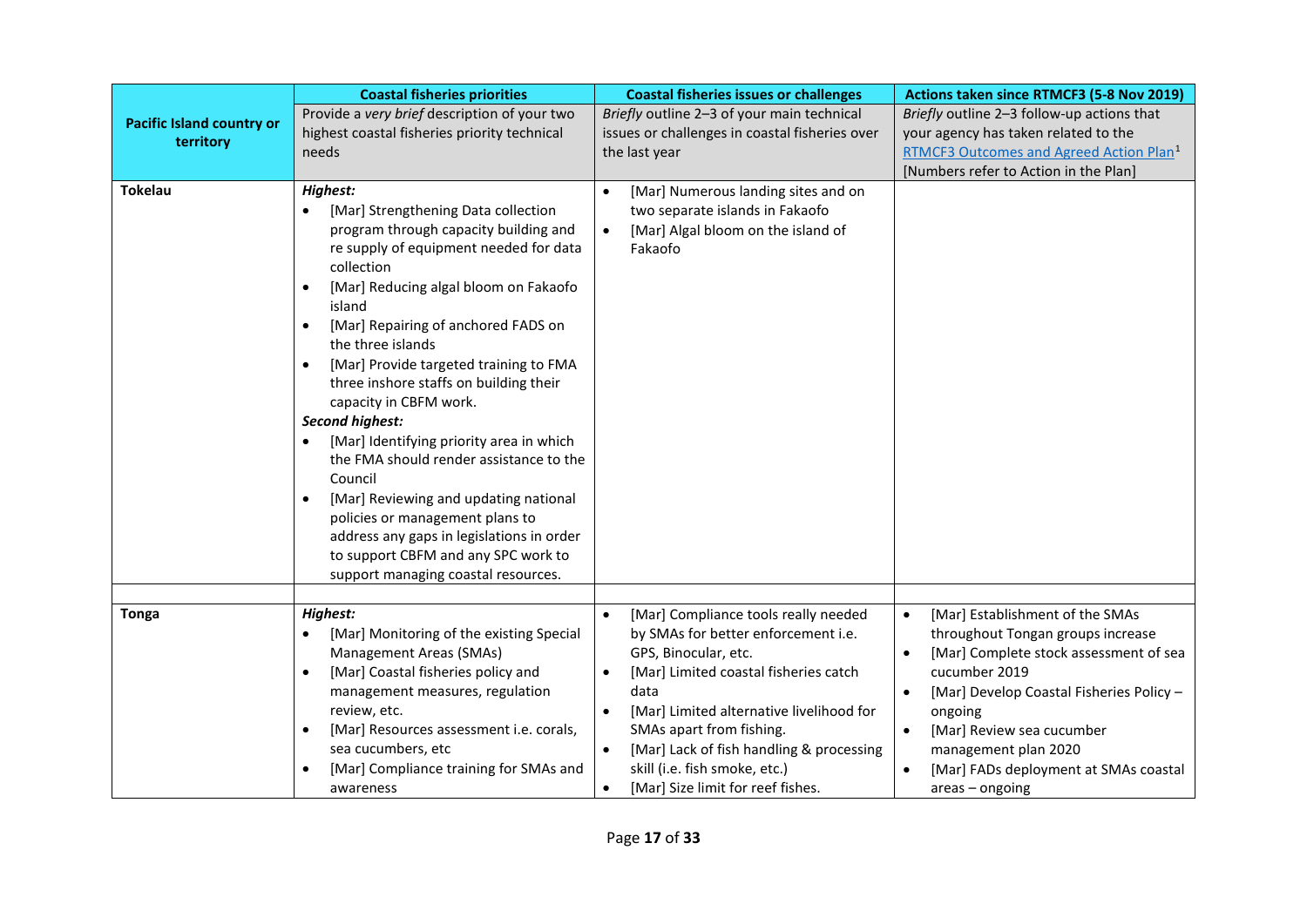|                                               | <b>Coastal fisheries priorities</b>                                                                                                                                                                                                                                                                                                                                                     | <b>Coastal fisheries issues or challenges</b>                                                                                                                                                                                                                                                                             | Actions taken since RTMCF3 (5-8 Nov 2019)                                                                                                                                                                                                                                                                                                                                                                                                                                                                                                                                                                                                                                                                                     |
|-----------------------------------------------|-----------------------------------------------------------------------------------------------------------------------------------------------------------------------------------------------------------------------------------------------------------------------------------------------------------------------------------------------------------------------------------------|---------------------------------------------------------------------------------------------------------------------------------------------------------------------------------------------------------------------------------------------------------------------------------------------------------------------------|-------------------------------------------------------------------------------------------------------------------------------------------------------------------------------------------------------------------------------------------------------------------------------------------------------------------------------------------------------------------------------------------------------------------------------------------------------------------------------------------------------------------------------------------------------------------------------------------------------------------------------------------------------------------------------------------------------------------------------|
| <b>Pacific Island country or</b><br>territory | Provide a very brief description of your two<br>highest coastal fisheries priority technical<br>needs                                                                                                                                                                                                                                                                                   | Briefly outline 2-3 of your main technical<br>issues or challenges in coastal fisheries over<br>the last year                                                                                                                                                                                                             | Briefly outline 2-3 follow-up actions that<br>your agency has taken related to the<br>RTMCF3 Outcomes and Agreed Action Plan <sup>1</sup><br>[Numbers refer to Action in the Plan]                                                                                                                                                                                                                                                                                                                                                                                                                                                                                                                                            |
|                                               | [Oct] Ciguatera field work study -<br>$\bullet$<br>baseline<br>[Oct] Creel survey and market survey<br>$\bullet$<br>[Oct] Provide Technical advice on FADs<br>design.<br><b>Second highest:</b><br>[Mar] Sea safety training for the SMAs<br>[Mar] Fishing techniques training i.e.<br>$\bullet$<br>mini-longline, trolling, etc<br>[Oct] Marine invasive species baseline<br>$\bullet$ | [Oct] Database for resources<br>$\bullet$<br>assessment - Inshore fisheries                                                                                                                                                                                                                                               | [Oct] Conduct training for Small<br>Fisheries Operation i.e. mini-longline<br>[Oct] Collecting data - Artisanal and<br>SMAs catch data<br>[Oct] Conduct SMAs monitoring<br>[Oct] Conduct baseline for SMAs                                                                                                                                                                                                                                                                                                                                                                                                                                                                                                                    |
|                                               |                                                                                                                                                                                                                                                                                                                                                                                         |                                                                                                                                                                                                                                                                                                                           |                                                                                                                                                                                                                                                                                                                                                                                                                                                                                                                                                                                                                                                                                                                               |
| Tuvalu                                        | <b>Highest:</b><br>[Oct] Obtaining, managing and analysing<br>good data on coastal fisheries to inform<br>fisheries management.<br><b>Second highest:</b><br>[Oct] Maintaining a dependable FAD<br>$\bullet$<br>programme for all islands                                                                                                                                               | [Oct] Poor quality, analysing and<br>$\bullet$<br>verification of data collected in some<br>outer islands<br>[Oct] Attempts to use a regional system<br>$\bullet$<br>for data management so far<br>unsuccessful - still relying on our own<br>database<br>[Oct] Logistical problems in maintaining<br>FADs in all islands | [Oct] Waiting on SPC action on data<br>protocols and database tools and<br>approaches.<br>[Oct] On Action 9 we have secured<br>$\bullet$<br>recurrent funding for data collectors on<br>each island; we have recruited 7<br>Community Fisheries Officers to<br>improve data collection and monitoring,<br>enhance community relationships and<br>support community fisheries initiatives.<br>[Oct] On Action 10 we are organising a<br>$\bullet$<br>workshop on the importance of coastal<br>fisheries data<br>[Oct] On CBFM we have continues our<br>programme of consultations with<br>communities on 9 islands so far this<br>year.<br>[Oct] On sea cucumber we have<br>completed an analysis of resources in<br>Funafuti. |
| Vanuatu                                       |                                                                                                                                                                                                                                                                                                                                                                                         |                                                                                                                                                                                                                                                                                                                           |                                                                                                                                                                                                                                                                                                                                                                                                                                                                                                                                                                                                                                                                                                                               |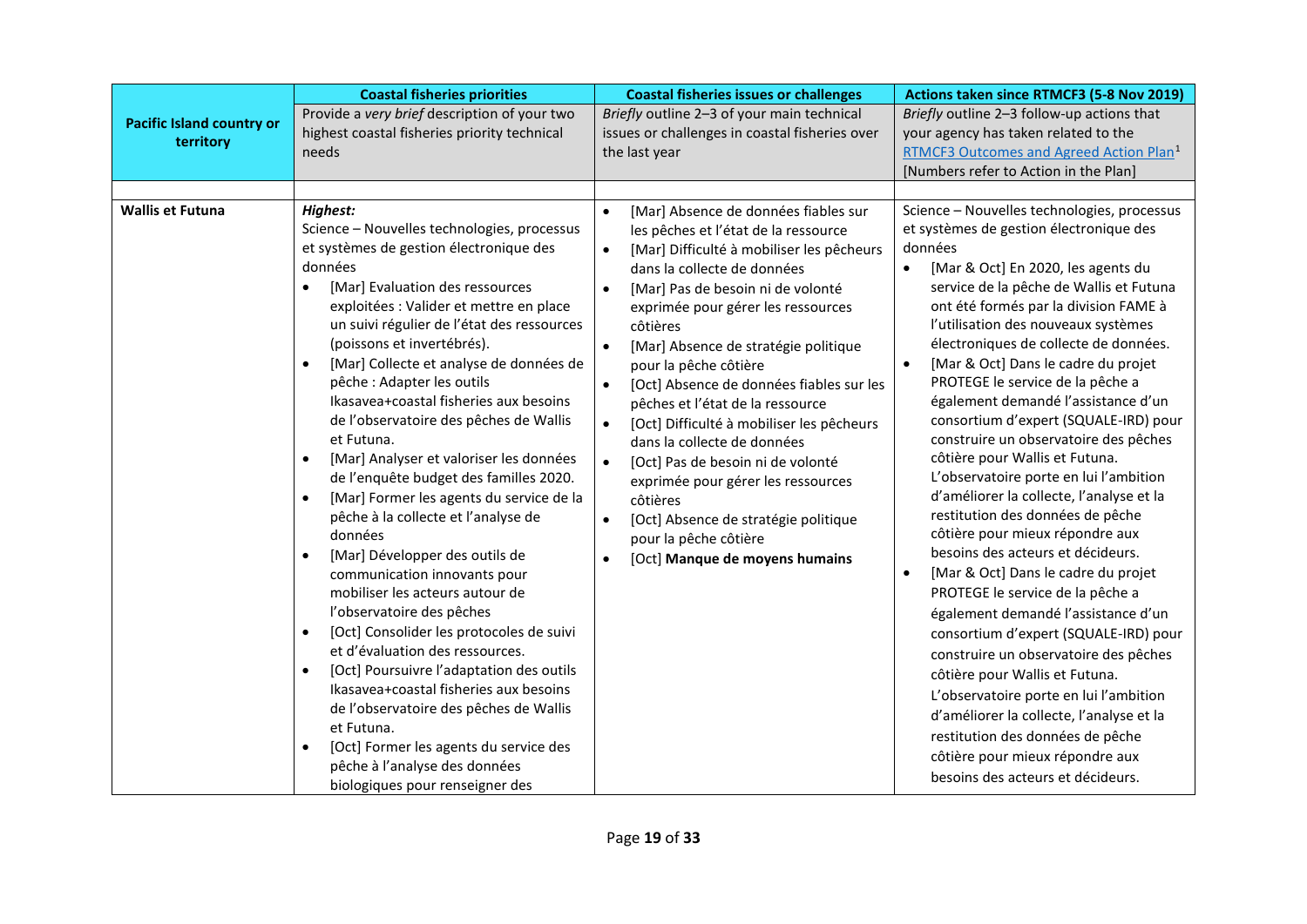|                                               | <b>Coastal fisheries priorities</b>                                                                                                                                                                                                                                                                                                                                                                                                                                                                                                                                                                                                                                                                                                                                                                                                                                                                                                                                                                                                                                                                                                                                                                                                                                | <b>Coastal fisheries issues or challenges</b>                                                                 | Actions taken since RTMCF3 (5-8 Nov 2019)                                                                                                                                                                                                                                                                                                                                                                                                                                                                                                                                                                                                                                                                                                                                                                                                                                                                                                                                                                                                                                                                                                                                                                                           |
|-----------------------------------------------|--------------------------------------------------------------------------------------------------------------------------------------------------------------------------------------------------------------------------------------------------------------------------------------------------------------------------------------------------------------------------------------------------------------------------------------------------------------------------------------------------------------------------------------------------------------------------------------------------------------------------------------------------------------------------------------------------------------------------------------------------------------------------------------------------------------------------------------------------------------------------------------------------------------------------------------------------------------------------------------------------------------------------------------------------------------------------------------------------------------------------------------------------------------------------------------------------------------------------------------------------------------------|---------------------------------------------------------------------------------------------------------------|-------------------------------------------------------------------------------------------------------------------------------------------------------------------------------------------------------------------------------------------------------------------------------------------------------------------------------------------------------------------------------------------------------------------------------------------------------------------------------------------------------------------------------------------------------------------------------------------------------------------------------------------------------------------------------------------------------------------------------------------------------------------------------------------------------------------------------------------------------------------------------------------------------------------------------------------------------------------------------------------------------------------------------------------------------------------------------------------------------------------------------------------------------------------------------------------------------------------------------------|
| <b>Pacific Island country or</b><br>territory | Provide a very brief description of your two<br>highest coastal fisheries priority technical<br>needs                                                                                                                                                                                                                                                                                                                                                                                                                                                                                                                                                                                                                                                                                                                                                                                                                                                                                                                                                                                                                                                                                                                                                              | Briefly outline 2-3 of your main technical<br>issues or challenges in coastal fisheries over<br>the last year | Briefly outline 2-3 follow-up actions that<br>your agency has taken related to the<br>RTMCF3 Outcomes and Agreed Action Plan <sup>1</sup><br>[Numbers refer to Action in the Plan]                                                                                                                                                                                                                                                                                                                                                                                                                                                                                                                                                                                                                                                                                                                                                                                                                                                                                                                                                                                                                                                  |
|                                               | indicateurs d'état de la ressource<br>(modèles LB-SPR, LBB, CMSY)<br>[Oct] Analyser valoriser les données de<br>l'enquête budget des familles 2020<br>(Echanger avec Kiribati).<br>[Oct] Former les agents du service de la<br>$\bullet$<br>pêche à la collecte et l'analyse de<br>données<br>[Oct] Développer des outils de<br>communication innovants pour<br>mobiliser les acteurs autour de<br>l'observatoire des pêches<br><b>Second Highest:</b><br>Pêche communautaire : Transposition à plus<br>grande échelle des régimes de gestion<br>communautaire des pêches<br>[Mar] Communication : mise en œuvre<br>$\bullet$<br>d'une stratégie de communication pour<br>une gestion durable des ressources<br>côtières. Développer des outils de<br>communication en lien avec la stratégie<br>d'intervention adoptée à Wallis et<br>Futuna.<br>[Mar] Formation et sensibilisation des<br>$\bullet$<br>pêcheurs aux pratiques durables<br>[Mar] Renforcement des capacités pour<br>$\bullet$<br>la mise en œuvre du programme DCP<br>[Mar] Evaluation du potentiel<br>$\bullet$<br>d'exploitation durable des holothuries<br>(en considérant les opportunités de<br>stimuler la productivité naturelle et les<br>solutions de rétention de la valeur<br>ajoutée) |                                                                                                               | [Oct] Le service de la pêche a mis en<br>place une collecte de données<br>biologiques au débarquement des<br>pêcheurs<br>$\bullet$<br>[Oct] Le service de la pêche a mandaté<br>un prestataire pour l'analyse des<br>données pêche de l'enquête budget des<br>familles 2019-2020<br>[Oct] Le service de la pêche a restituer<br>les premières données de l'observatoire<br>aux parties-prenantes.<br>Pêche communautaire : Transposition à plus<br>grande échelle des régimes de gestion<br>communautaire des pêches<br>[Mar & Oct] En 2020, le service de la<br>pêche a fait de la gestion participative<br>des pêches une priorité.<br>[Mar & Oct] Le service de la pêche a<br>$\bullet$<br>conduit un diagnostic initial dans le but<br>d'élaborer une stratégie d'intervention<br>pour une gestion durable des pêches<br>côtières comprenant un plan de<br>communication adapté.<br>[Mar & Oct] La mise en place de<br>$\bullet$<br>mesures de gestion sera progressive et<br>se fera uniquement si elle est souhaitée<br>et comprise par la population.<br>[Oct] Le service de la pêche a lancé sa<br>$\bullet$<br>campagne de communication : la mer<br>notre source de vie en partenariat avec<br>PROTEGE, la CPS et NZ aid. |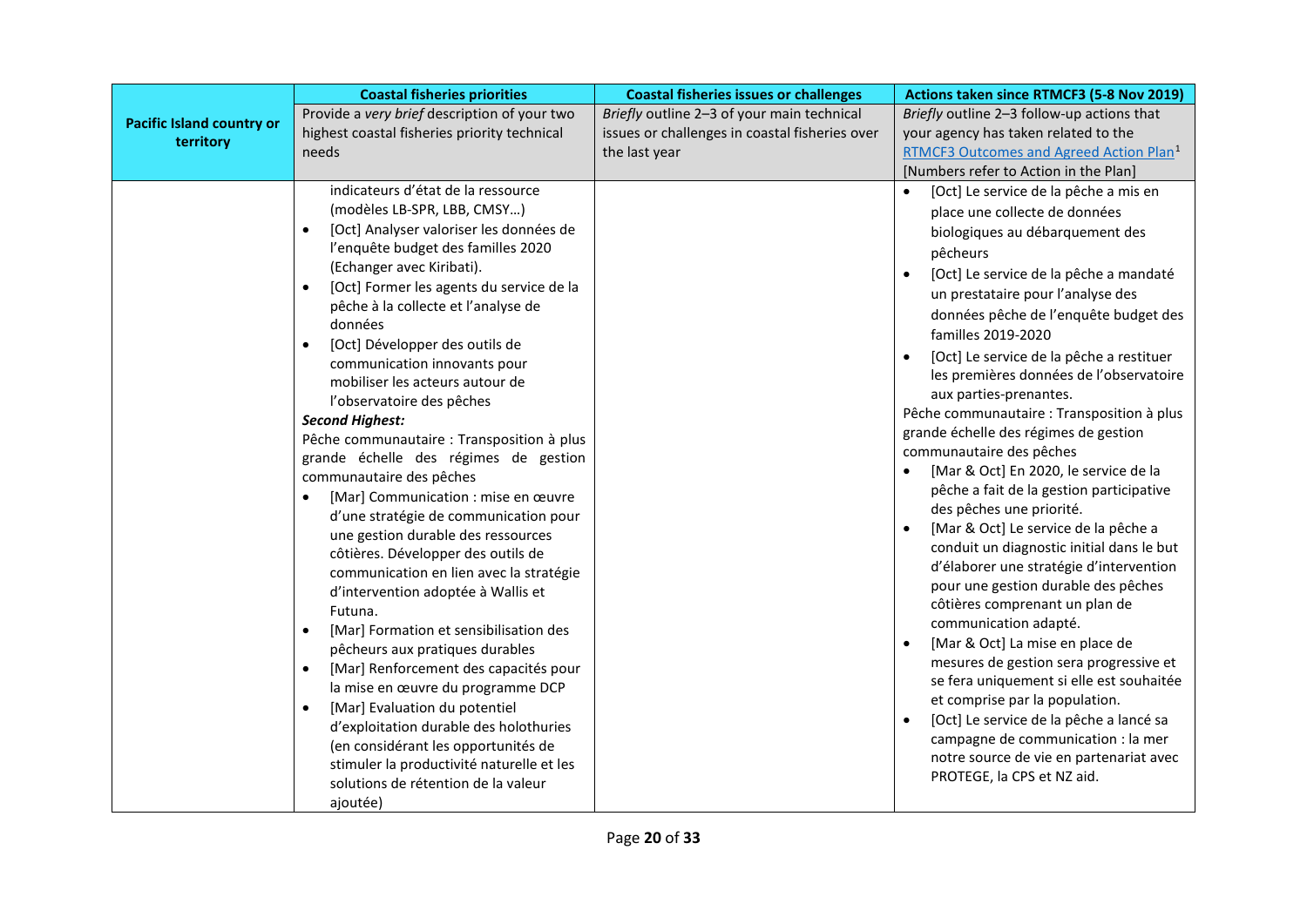|                                  | <b>Coastal fisheries priorities</b>                                                                                                                                                                                                                                                                                                                                                                                                                                                                                                                                                                                                               | <b>Coastal fisheries issues or challenges</b>  | Actions taken since RTMCF3 (5-8 Nov 2019)           |
|----------------------------------|---------------------------------------------------------------------------------------------------------------------------------------------------------------------------------------------------------------------------------------------------------------------------------------------------------------------------------------------------------------------------------------------------------------------------------------------------------------------------------------------------------------------------------------------------------------------------------------------------------------------------------------------------|------------------------------------------------|-----------------------------------------------------|
| <b>Pacific Island country or</b> | Provide a very brief description of your two                                                                                                                                                                                                                                                                                                                                                                                                                                                                                                                                                                                                      | Briefly outline 2-3 of your main technical     | Briefly outline 2-3 follow-up actions that          |
| territory                        | highest coastal fisheries priority technical                                                                                                                                                                                                                                                                                                                                                                                                                                                                                                                                                                                                      | issues or challenges in coastal fisheries over | your agency has taken related to the                |
|                                  | needs                                                                                                                                                                                                                                                                                                                                                                                                                                                                                                                                                                                                                                             | the last year                                  | RTMCF3 Outcomes and Agreed Action Plan <sup>1</sup> |
|                                  |                                                                                                                                                                                                                                                                                                                                                                                                                                                                                                                                                                                                                                                   |                                                | [Numbers refer to Action in the Plan]               |
|                                  | [Mar] Appui au service de la pêche pour<br>$\bullet$<br>élaborer une stratégie globale de<br>développement durable des pêches à<br>Wallis et Futuna<br>[Oct] Poursuivre la mise en œuvre de la<br>٠<br>stratégie de communication pour une<br>gestion durable des ressources côtières.<br>Développer des outils de<br>communication en lien avec la stratégie<br>d'intervention adoptée à Wallis et<br>Futuna.<br>[Oct] Formation et sensibilisation des<br>$\bullet$<br>pêcheurs aux pratiques durables<br>[Oct] Renforcement des capacités pour<br>$\bullet$<br>la mise en œuvre du programme DCP<br>[Oct] Evaluation du potentiel<br>$\bullet$ |                                                |                                                     |
|                                  | d'exploitation durable des holothuries<br>(en considérant les opportunités de<br>stimuler la productivité naturelle et les<br>solutions de rétention de la valeur<br>ajoutée)<br>[Oct] Appui au service de la pêche pour<br>$\bullet$<br>élaborer une stratégie globale de<br>développement durable des pêches à<br>Wallis et Futuna                                                                                                                                                                                                                                                                                                              |                                                |                                                     |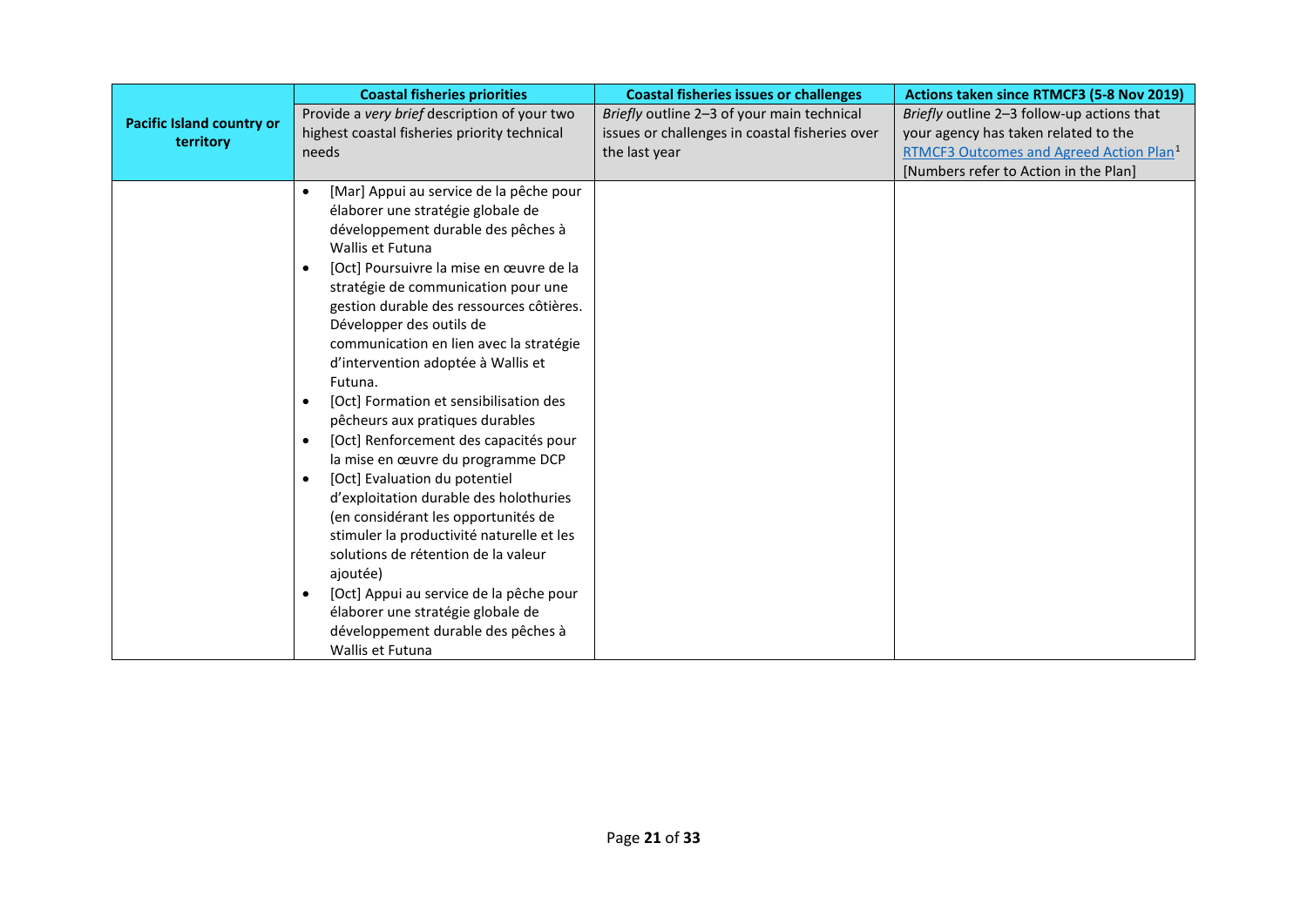## <span id="page-21-0"></span>**Aquaculture:**

|                                                 | <b>Aquaculture priorities</b>                                                                                                                                                                                                                                                                                                                                                                                                                                                        | <b>Aquaculture issues or challenges</b>                                                                                                                                                                                                                                                                                                                  | Actions taken since RTMCF3 (5-8 Nov 2019)                                                                                                                                                                                                                               |
|-------------------------------------------------|--------------------------------------------------------------------------------------------------------------------------------------------------------------------------------------------------------------------------------------------------------------------------------------------------------------------------------------------------------------------------------------------------------------------------------------------------------------------------------------|----------------------------------------------------------------------------------------------------------------------------------------------------------------------------------------------------------------------------------------------------------------------------------------------------------------------------------------------------------|-------------------------------------------------------------------------------------------------------------------------------------------------------------------------------------------------------------------------------------------------------------------------|
| <b>Pacific Island country or</b><br>territory   | Provide a very brief description of your two<br>highest aquaculture priority technical needs                                                                                                                                                                                                                                                                                                                                                                                         | Briefly outline 2-3 of your main technical<br>issues or challenges in aquaculture over the<br>last year                                                                                                                                                                                                                                                  | Briefly outline 2-3 follow-up actions that<br>your agency has taken related to the<br>RTMCF3 Outcomes and Agreed Action Plan <sup>2</sup>                                                                                                                               |
|                                                 |                                                                                                                                                                                                                                                                                                                                                                                                                                                                                      |                                                                                                                                                                                                                                                                                                                                                          | [Numbers refer to Action in the Plan]                                                                                                                                                                                                                                   |
| <b>American Samoa</b>                           |                                                                                                                                                                                                                                                                                                                                                                                                                                                                                      |                                                                                                                                                                                                                                                                                                                                                          |                                                                                                                                                                                                                                                                         |
|                                                 |                                                                                                                                                                                                                                                                                                                                                                                                                                                                                      |                                                                                                                                                                                                                                                                                                                                                          |                                                                                                                                                                                                                                                                         |
| <b>Cook Islands</b>                             | <b>Highest:</b><br>[Mar] Aquaculture in the Cook Islands is<br>$\bullet$<br>primarily pearl production. Highest<br>priority for this sector is currently the<br>provision and training of pearl seeding<br>technicians.<br><b>Second highest:</b><br>[Mar] The Pearl Industry would also<br>$\bullet$<br>benefit from technical research into<br>spat collection and producing higher<br>quality pearls                                                                              | [Mar] Lacks space for aquaculture<br>$\bullet$<br>farming purposes<br>[Mar] Lack of capacities for farming<br>$\bullet$<br>most of the key aquaculture<br>commodities<br>[Mar] Border closures have prevented<br>$\bullet$<br>foreign pearl seeding technicians from<br>returning to the country to complete<br>seeding and harvests                     | [Mar] Action 15 - National Aquatic<br>$\bullet$<br>Biosecurity Strategy endorses 2018. -<br>SPC assist with the development of<br>Aquaculture Development Plan, this<br>work now includes gender lens being<br>look at to increase access or<br>participation of women. |
|                                                 |                                                                                                                                                                                                                                                                                                                                                                                                                                                                                      |                                                                                                                                                                                                                                                                                                                                                          |                                                                                                                                                                                                                                                                         |
| <b>Federated States of</b><br><b>Micronesia</b> | <b>Highest:</b><br>[Oct] Improving national Aquatic<br>$\bullet$<br>Biosecurity - develop standardized<br>methods and procedures to minimize<br>biological risks in aquatic environment<br>[Oct] National priorities on Aquaculture<br>$\bullet$<br>Biosecurity<br>Introduction of aquatic exotic<br>$\circ$<br>species - minimize impact of<br>invasive species<br>Import/export of live aquatic<br>$\Omega$<br>organisms = minimize pathogen<br>risks<br>Border control<br>$\circ$ | [Oct] Governance and framework (e.g.<br>$\bullet$<br>National Strategy for Aquaculture<br>Development)<br>[Oct] Economic viability (e.g. Improve<br>$\bullet$<br>knowledge of costs and benefits of<br>aquaculture projects)<br>[Oct] Capacity and technical skills (e.g.<br>$\bullet$<br>Increase human and infrastructure<br>capacity for aquaculture) | Actions 14, 15 & 16<br>Aquaculture - Implementation of the<br>regional action plan on Aquatic Biosecurity<br>A national Biosecurity Act was<br>developed and endorsed by the FSM<br>Congress on April 5, 2017 (Public Law<br>19-174)<br>Action $-24$                    |

<sup>2</sup> <http://purl.org/spc/digilib/doc/asggs>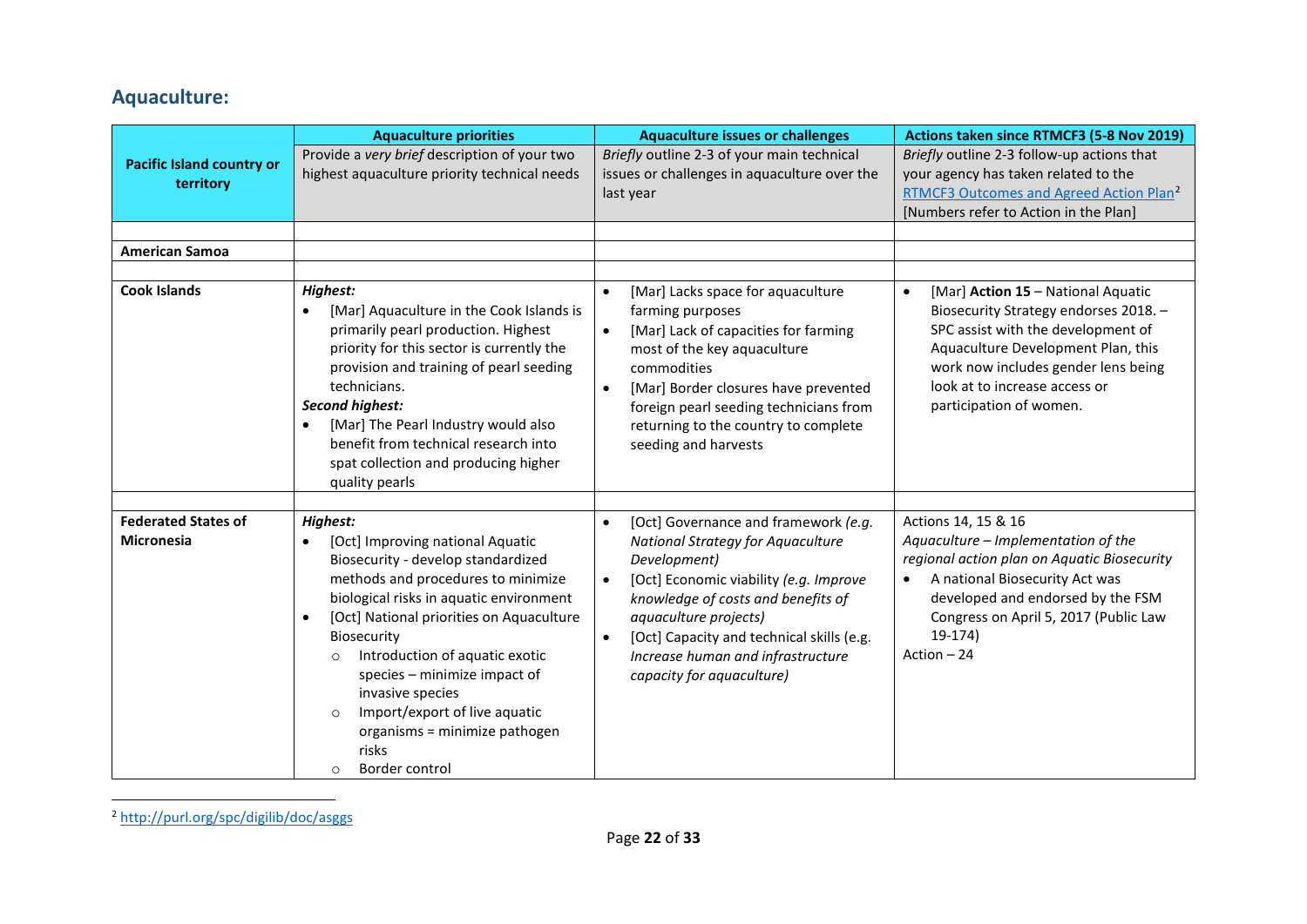|                                               | <b>Aquaculture priorities</b>                                                                                                                                                                                                                                                                                                                                                                                                                                                                                                                                                                                                                                                                                                                                                | <b>Aquaculture issues or challenges</b>                                                                                                              | Actions taken since RTMCF3 (5-8 Nov 2019)                                                                                                                                                                                                    |
|-----------------------------------------------|------------------------------------------------------------------------------------------------------------------------------------------------------------------------------------------------------------------------------------------------------------------------------------------------------------------------------------------------------------------------------------------------------------------------------------------------------------------------------------------------------------------------------------------------------------------------------------------------------------------------------------------------------------------------------------------------------------------------------------------------------------------------------|------------------------------------------------------------------------------------------------------------------------------------------------------|----------------------------------------------------------------------------------------------------------------------------------------------------------------------------------------------------------------------------------------------|
| <b>Pacific Island country or</b><br>territory | Provide a very brief description of your two<br>highest aquaculture priority technical needs                                                                                                                                                                                                                                                                                                                                                                                                                                                                                                                                                                                                                                                                                 | Briefly outline 2-3 of your main technical<br>issues or challenges in aquaculture over the<br>last year                                              | Briefly outline 2-3 follow-up actions that<br>your agency has taken related to the<br>RTMCF3 Outcomes and Agreed Action Plan <sup>2</sup><br>[Numbers refer to Action in the Plan]                                                           |
|                                               | Quarantine<br>$\circ$<br><b>Emergency planning</b><br>$\circ$<br>Disease management - maintain<br>$\circ$<br>healthy farmed stock<br>On-farm biosecurity - better<br>$\circ$<br>management practices (BMPs)<br>Research, education and training<br>$\circ$<br>International collaboration<br>$\circ$<br>[Oct] SPC to continue providing<br>$\bullet$<br>technical support and guidance to<br>formalize establishment of the MASA<br>[Oct] Publication/production of the FSM<br>$\bullet$<br>Aquaculture Management and<br>Development Plan. The plan (document)<br>is completed and published but limited<br>hard copies made available. Need more<br>hard copies to be shared with<br>stakeholders<br><b>Second highest:</b><br>[Oct] Publication of the documents/reports: |                                                                                                                                                      |                                                                                                                                                                                                                                              |
|                                               | 1) In-depth Aquaculture Risk assessment<br>and Business Investment Planning for FSM<br>and 2) National Aquaculture Animal Health<br>and Biosecurity Strategy for the FSM are<br>pending (FAO and SPC)                                                                                                                                                                                                                                                                                                                                                                                                                                                                                                                                                                        |                                                                                                                                                      |                                                                                                                                                                                                                                              |
| Fiji                                          | Highest:<br>[Mar] Strengthening technical know-<br>$\bullet$<br>how of sandfish farming for commercial<br>trade (site selection, tagging and pens<br>setting up)                                                                                                                                                                                                                                                                                                                                                                                                                                                                                                                                                                                                             | [Mar] Strengthening technical know-<br>$\bullet$<br>how of sandfish farming for commercial<br>trade (site selection, tagging and pens<br>setting up) | [Mar] Action 15 - SPC provided technical<br>$\bullet$<br>assistance, resources and capacity<br>building in aquatic biosecurity planning,<br>implementation and development of<br>protocols. Draft aquatic biosecurity<br>strategy submitted. |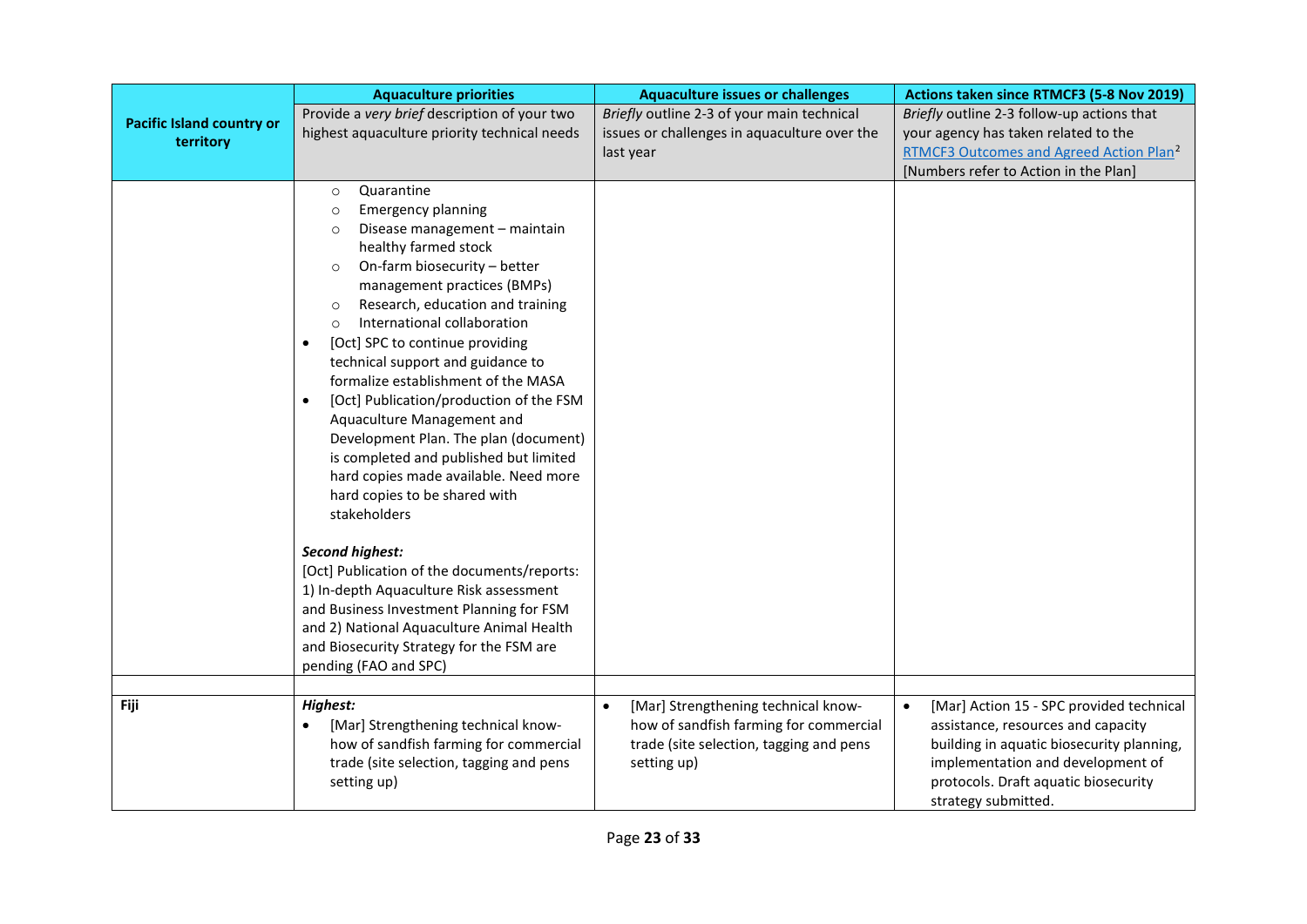|                                               | <b>Aquaculture priorities</b>                                                                                                                                                                                                                                                                                                                                                                                                                                                             | <b>Aquaculture issues or challenges</b>                                                                                                                                                                               | Actions taken since RTMCF3 (5-8 Nov 2019)                                                                                                                                              |
|-----------------------------------------------|-------------------------------------------------------------------------------------------------------------------------------------------------------------------------------------------------------------------------------------------------------------------------------------------------------------------------------------------------------------------------------------------------------------------------------------------------------------------------------------------|-----------------------------------------------------------------------------------------------------------------------------------------------------------------------------------------------------------------------|----------------------------------------------------------------------------------------------------------------------------------------------------------------------------------------|
| <b>Pacific Island country or</b><br>territory | Provide a very brief description of your two<br>highest aquaculture priority technical needs                                                                                                                                                                                                                                                                                                                                                                                              | Briefly outline 2-3 of your main technical<br>issues or challenges in aquaculture over the<br>last year                                                                                                               | Briefly outline 2-3 follow-up actions that<br>your agency has taken related to the<br>RTMCF3 Outcomes and Agreed Action Plan <sup>2</sup><br>[Numbers refer to Action in the Plan]     |
|                                               | [Mar] Feasibility study of kingfish cage<br>farming in Fiji waters. Production chain<br>identification and market access.<br><b>Second highest:</b><br>[Mar] Pathway creation for edible<br>oyster (pearl and mangrove oyster) at<br>local and overseas markets<br>[Mar] Development of a 5-year<br>aquaculture strategy and an<br>aquaculture commodity development<br>plan.                                                                                                             | [Mar] Access to finance for aquaculture<br>$\bullet$<br>development, in particular for small<br>holders.                                                                                                              |                                                                                                                                                                                        |
|                                               |                                                                                                                                                                                                                                                                                                                                                                                                                                                                                           |                                                                                                                                                                                                                       |                                                                                                                                                                                        |
| Guam                                          | Highest:<br>[Oct] Assistance in aquaculture of<br>coastal species<br>[Oct] Strategies in dealing with<br>$\bullet$<br>typhoons and aquaculture facilities<br>[Oct] Assistance with disease detection<br>$\bullet$<br>and treatment in aquaculture facilities<br>would be needed<br><b>Second highest:</b><br>[Oct] Options for aquaculture feed and<br>costs shipped to Guam<br>[Oct] Technical support on screen<br>$\bullet$<br>imported organisms of invasive species<br>and parasites | [Oct] Illegal importation of species that<br>$\bullet$<br>threaten biosecurity status<br>[Oct] Poaching                                                                                                               |                                                                                                                                                                                        |
| <b>Kiribati</b>                               | Highest:<br>[Mar] Promotion of aquaculture<br>business training and investment<br>opportunities for each key commercial<br>and cultured species in Kiribati                                                                                                                                                                                                                                                                                                                               | [Mar] Hatchery low seed production<br>$\bullet$<br>[Mar] Shortage of quality feed to<br>support fish farming program<br>[Mar] Difficulties in accessing markets<br>$\bullet$<br>for aquaculture products (seaweed and | [Mar] Aquaculture Regulation in final<br>draft<br>[Mar] Draft penalty notice regulations<br>[Oct] Aquaculture Regulation cleared by<br>$\bullet$<br>AGs Office and ready for next step |
|                                               |                                                                                                                                                                                                                                                                                                                                                                                                                                                                                           | giant clams)                                                                                                                                                                                                          | (Internal discussion with concern                                                                                                                                                      |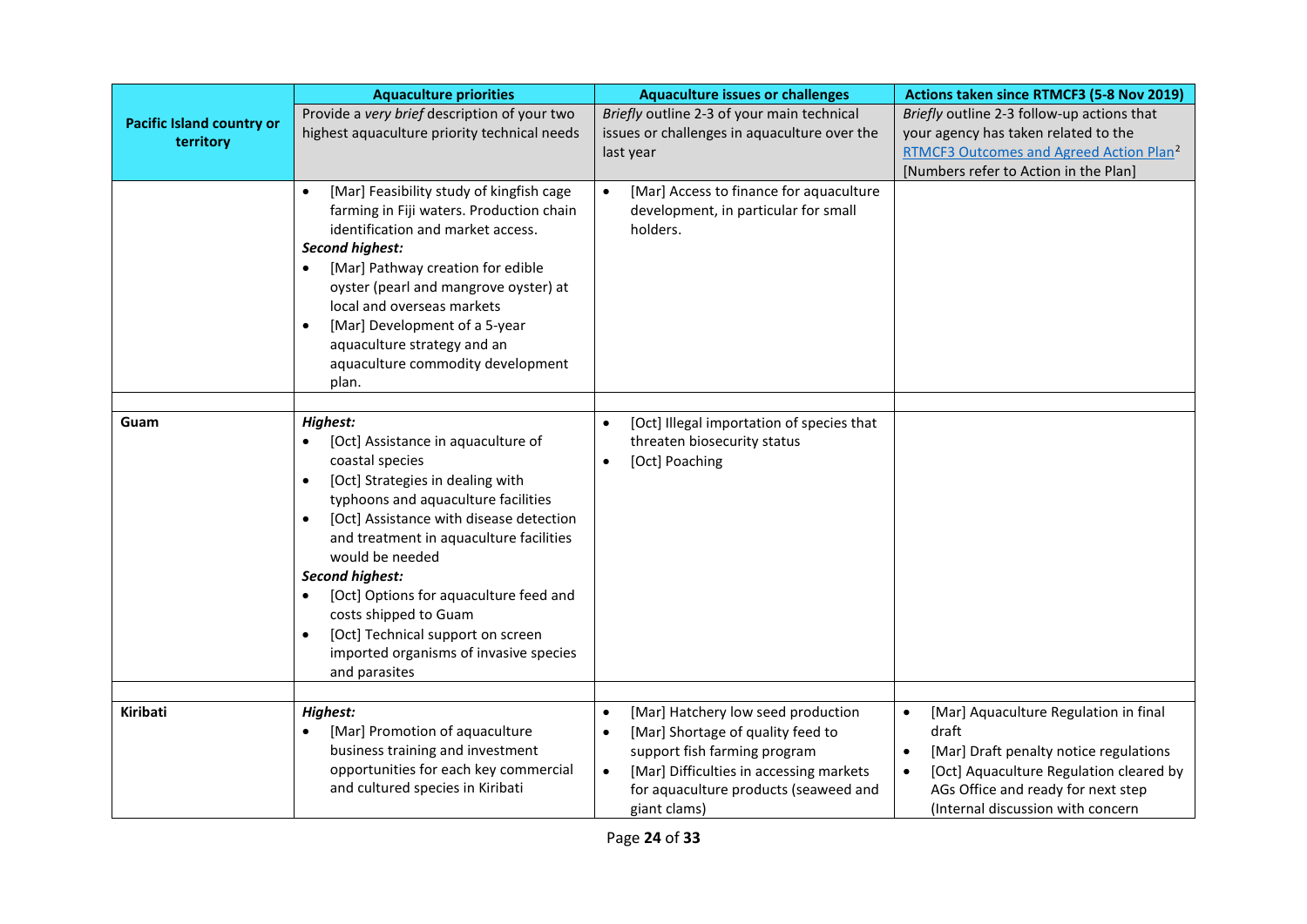|                                  | <b>Aquaculture priorities</b>                                                                                                                                                                                                                                                                                                                                                                                                                                                                                                                                                                                                                                                                                                                                                                                                                                                                                                                                                                                                                                                                                                                                                                                                                                                                                                                                    | <b>Aquaculture issues or challenges</b>                                                                                                                                                                                                                                                                                                                                                                                                                                                                                                                                                                                                                                                                                                                                                                                                                    | Actions taken since RTMCF3 (5-8 Nov 2019)                                                   |
|----------------------------------|------------------------------------------------------------------------------------------------------------------------------------------------------------------------------------------------------------------------------------------------------------------------------------------------------------------------------------------------------------------------------------------------------------------------------------------------------------------------------------------------------------------------------------------------------------------------------------------------------------------------------------------------------------------------------------------------------------------------------------------------------------------------------------------------------------------------------------------------------------------------------------------------------------------------------------------------------------------------------------------------------------------------------------------------------------------------------------------------------------------------------------------------------------------------------------------------------------------------------------------------------------------------------------------------------------------------------------------------------------------|------------------------------------------------------------------------------------------------------------------------------------------------------------------------------------------------------------------------------------------------------------------------------------------------------------------------------------------------------------------------------------------------------------------------------------------------------------------------------------------------------------------------------------------------------------------------------------------------------------------------------------------------------------------------------------------------------------------------------------------------------------------------------------------------------------------------------------------------------------|---------------------------------------------------------------------------------------------|
| <b>Pacific Island country or</b> | Provide a very brief description of your two                                                                                                                                                                                                                                                                                                                                                                                                                                                                                                                                                                                                                                                                                                                                                                                                                                                                                                                                                                                                                                                                                                                                                                                                                                                                                                                     | Briefly outline 2-3 of your main technical                                                                                                                                                                                                                                                                                                                                                                                                                                                                                                                                                                                                                                                                                                                                                                                                                 | Briefly outline 2-3 follow-up actions that                                                  |
| territory                        | highest aquaculture priority technical needs                                                                                                                                                                                                                                                                                                                                                                                                                                                                                                                                                                                                                                                                                                                                                                                                                                                                                                                                                                                                                                                                                                                                                                                                                                                                                                                     | issues or challenges in aquaculture over the<br>last year                                                                                                                                                                                                                                                                                                                                                                                                                                                                                                                                                                                                                                                                                                                                                                                                  | your agency has taken related to the<br>RTMCF3 Outcomes and Agreed Action Plan <sup>2</sup> |
|                                  |                                                                                                                                                                                                                                                                                                                                                                                                                                                                                                                                                                                                                                                                                                                                                                                                                                                                                                                                                                                                                                                                                                                                                                                                                                                                                                                                                                  |                                                                                                                                                                                                                                                                                                                                                                                                                                                                                                                                                                                                                                                                                                                                                                                                                                                            | [Numbers refer to Action in the Plan]                                                       |
|                                  | [Mar] TA attachment for spawning and<br>$\bullet$<br>rearing techniques for mass producing<br>of larvae to maximize hatchery<br>production toward new species of<br>interest such as Groupers, Humphead<br>wrasse, Pacific threadfin (Moi)<br>[Oct] Gaps in market access and trade is<br>$\bullet$<br>priority to target high value species in<br>aquaculture to allow Kiribati to access<br>potential markets includes support on<br>benchmark prices of species<br>[Oct] Biosecurity issues and alert<br>$\bullet$<br>systems on any aquatic diseases<br>[Oct] Inadequate skills and capacity on<br>$\bullet$<br>seed production and techniques of<br>aquaculture staff<br>[Oct] Inadequate skills and capacity in<br>$\bullet$<br>seagrape farming program which could<br>address community farms to support<br>livelihood opportunities<br><b>Second Highest:</b><br>[Mar] Assist in assessing water quality<br>$\bullet$<br>around aquaculture farming sites and<br>apply mitigation measures to avoid<br>negative impact of aquaculture which<br>complement the needs addressed for<br>improving data collection<br>[Mar] This also includes development of<br>$\bullet$<br>database for annual production of<br>seaweed in the gilbert group, including<br>analysis and reporting<br>[Mar] Parasite management for hygienic<br>operation of the hatchery | [Mar] Revival of clam/seaweed farm<br>$\bullet$<br>often shows non-cooperation from<br>communities to support small scale<br>aquaculture project in the Outer Islands<br>and includes Tarawa to provide<br>monitoring. This shows lack of interests<br>to support aquaculture project in the<br>form of aiding to enhance food security.<br>Lack of Awareness<br>[Oct] Lack of community interest in<br>$\bullet$<br>seaweed farming program thus need for<br>incentives to promote revitalization of<br>seaweed farming<br>[Oct] Lack of framework to address<br>$\bullet$<br>import on fisheries which are currently<br>under the Biosecurity Act, hence<br>development work on the aquaculture<br>regulation will support areas under this<br>area.<br>[Oct] Market access still a concern for<br>$\bullet$<br>Kiribati and advice on benchmark prices. | Ministries and submission to Cabinet for<br>endorsement)                                    |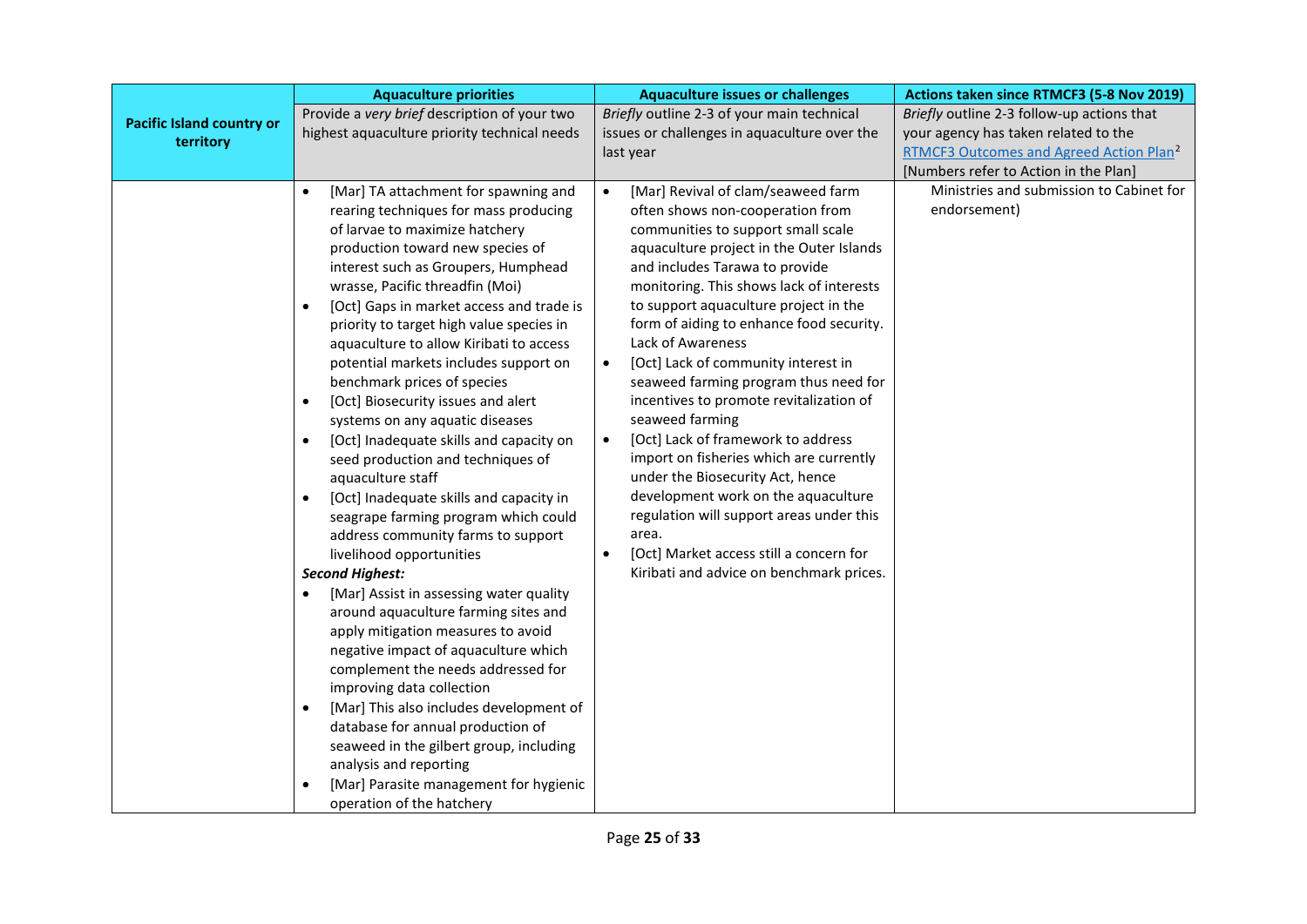|                                               | <b>Aquaculture priorities</b>                                                                                                                                                                                                                                                                                                                                                                                                                                                                                                                                                                          | <b>Aquaculture issues or challenges</b>                                                                                                                                                                                | Actions taken since RTMCF3 (5-8 Nov 2019)                                                                                                                                                                                                                                                                                                                                                                                                                                                                                                                                                                                                                                                                                                       |
|-----------------------------------------------|--------------------------------------------------------------------------------------------------------------------------------------------------------------------------------------------------------------------------------------------------------------------------------------------------------------------------------------------------------------------------------------------------------------------------------------------------------------------------------------------------------------------------------------------------------------------------------------------------------|------------------------------------------------------------------------------------------------------------------------------------------------------------------------------------------------------------------------|-------------------------------------------------------------------------------------------------------------------------------------------------------------------------------------------------------------------------------------------------------------------------------------------------------------------------------------------------------------------------------------------------------------------------------------------------------------------------------------------------------------------------------------------------------------------------------------------------------------------------------------------------------------------------------------------------------------------------------------------------|
| <b>Pacific Island country or</b><br>territory | Provide a very brief description of your two<br>highest aquaculture priority technical needs                                                                                                                                                                                                                                                                                                                                                                                                                                                                                                           | Briefly outline 2-3 of your main technical<br>issues or challenges in aquaculture over the<br>last year                                                                                                                | Briefly outline 2-3 follow-up actions that<br>your agency has taken related to the<br>RTMCF3 Outcomes and Agreed Action Plan <sup>2</sup><br>[Numbers refer to Action in the Plan]                                                                                                                                                                                                                                                                                                                                                                                                                                                                                                                                                              |
|                                               |                                                                                                                                                                                                                                                                                                                                                                                                                                                                                                                                                                                                        |                                                                                                                                                                                                                        |                                                                                                                                                                                                                                                                                                                                                                                                                                                                                                                                                                                                                                                                                                                                                 |
| <b>Marshall Islands</b>                       | <b>Highest:</b><br>[Mar] Expanding research in country in<br>$\bullet$<br>the area of culturing high value species<br>and to increase aquaculture activities<br><b>Second highest:</b><br>[Mar] Cost Benefit Analysis of<br>Aquaculture Production and Marketing<br>to assist with informing Government,<br>Communities and the Private Sector                                                                                                                                                                                                                                                         | [Mar] Inter-island transportation and<br>$\bullet$<br>communication<br>[Mar] Limited capacity-National and<br>$\bullet$<br>local levels<br>[Mar] Export market access for new<br>$\bullet$<br>species of interest      |                                                                                                                                                                                                                                                                                                                                                                                                                                                                                                                                                                                                                                                                                                                                                 |
| <b>Nauru</b>                                  | Highest:<br>[Mar] Lack of basic understanding of<br>aquaculture concepts and principles by<br>local staff.<br>[Oct] No change as the plan to bring in<br>some aquaculture technicians to work<br>with local staff as mentors has been put<br>on hold due to COVID-19.<br><b>Second highest:</b><br>[Mar] Lack of seed stock (milkfish fry<br>and clam seeds) to support aquaculture<br>activities.<br>[Oct] No change but have actually<br>$\bullet$<br>worsened with COVID-19 now stopping<br>our imports of seed stock which has put<br>all milkfish farming and clam farming<br>activities on hold. | [Mar] Lack of properly trained and<br>$\bullet$<br>skilled local aquaculture technicians<br>[Mar] Limited availability of seed stocks<br>$\bullet$<br>and feed to support aquaculture<br>operations<br>[Oct] No change | [Mar] Action 18 - We now have a new<br>$\bullet$<br>Coastal Fisheries and Aquaculture Bill<br>that supports community-based<br>fisheries management and which we are<br>now rolling out with communities.<br>[Oct] We have almost completed the<br>Coastal Fisheries Regulations, with the<br>hope of finalising this with the Justice<br>Department in the next few weeks.<br>[Oct] We are making some progress in<br>our work with communities with some<br>communities now having identified<br>their fisheries management areas and<br>we are working with them on<br>developing their fisheries management<br>area plans for submission to<br>Government for formal declaration of<br>these fisheries management areas and<br>their plans. |
| <b>Niue</b>                                   |                                                                                                                                                                                                                                                                                                                                                                                                                                                                                                                                                                                                        |                                                                                                                                                                                                                        |                                                                                                                                                                                                                                                                                                                                                                                                                                                                                                                                                                                                                                                                                                                                                 |
|                                               |                                                                                                                                                                                                                                                                                                                                                                                                                                                                                                                                                                                                        |                                                                                                                                                                                                                        |                                                                                                                                                                                                                                                                                                                                                                                                                                                                                                                                                                                                                                                                                                                                                 |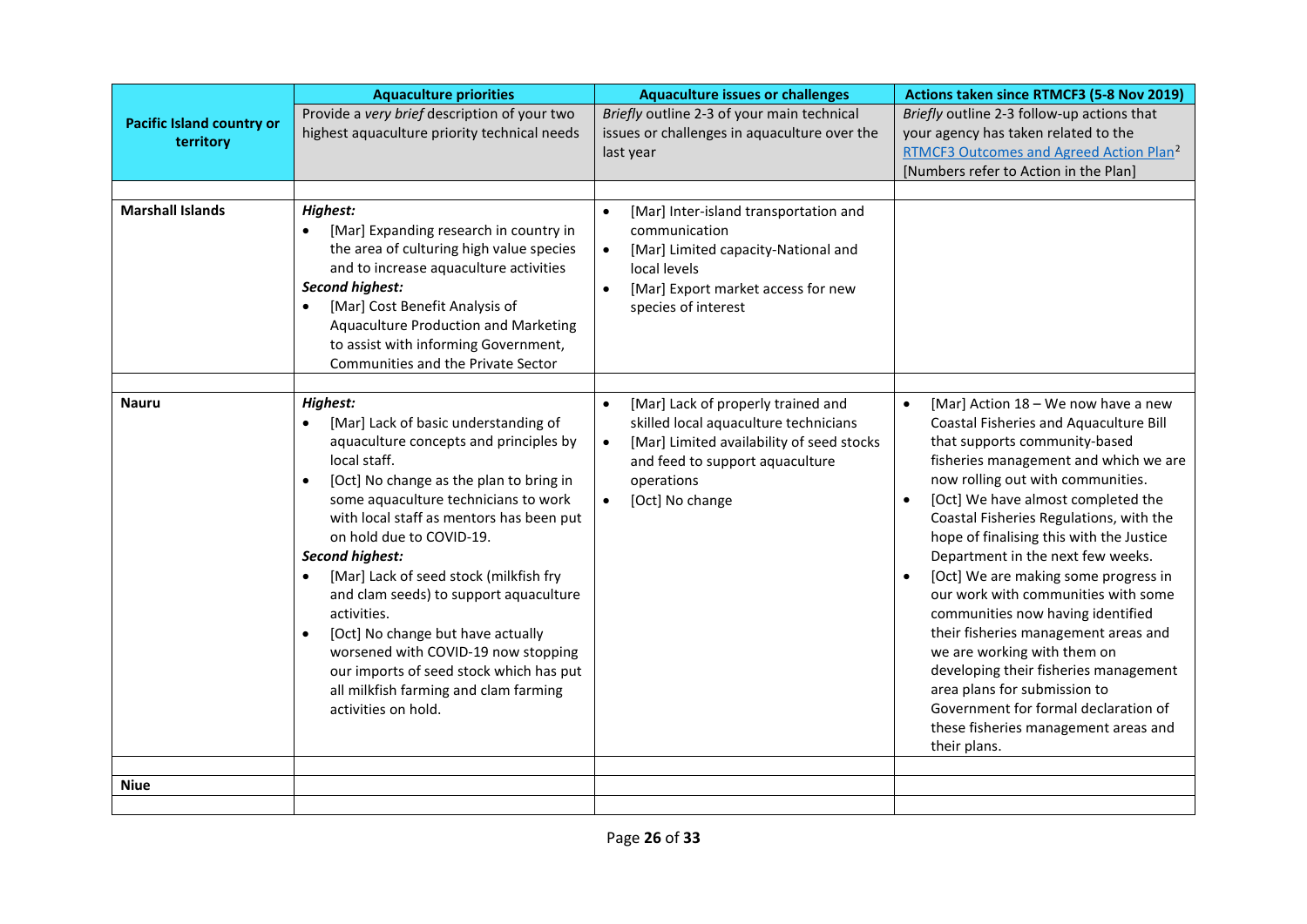|                                               | <b>Aquaculture priorities</b>                                                                                                                                                                                                                                                                                                                                                                                                                                                                                                                                                                                                                                                                                                                                                                                                                                                                                                                                                                                                     | <b>Aquaculture issues or challenges</b>                                                                                                                                                                                                                                                                                                                                                                                                                                                                                                                                                                                                                                                                                                                                                                                                                                                                                                                                    | Actions taken since RTMCF3 (5-8 Nov 2019)                                                                                                                                          |
|-----------------------------------------------|-----------------------------------------------------------------------------------------------------------------------------------------------------------------------------------------------------------------------------------------------------------------------------------------------------------------------------------------------------------------------------------------------------------------------------------------------------------------------------------------------------------------------------------------------------------------------------------------------------------------------------------------------------------------------------------------------------------------------------------------------------------------------------------------------------------------------------------------------------------------------------------------------------------------------------------------------------------------------------------------------------------------------------------|----------------------------------------------------------------------------------------------------------------------------------------------------------------------------------------------------------------------------------------------------------------------------------------------------------------------------------------------------------------------------------------------------------------------------------------------------------------------------------------------------------------------------------------------------------------------------------------------------------------------------------------------------------------------------------------------------------------------------------------------------------------------------------------------------------------------------------------------------------------------------------------------------------------------------------------------------------------------------|------------------------------------------------------------------------------------------------------------------------------------------------------------------------------------|
| <b>Pacific Island country or</b><br>territory | Provide a very brief description of your two<br>highest aquaculture priority technical needs                                                                                                                                                                                                                                                                                                                                                                                                                                                                                                                                                                                                                                                                                                                                                                                                                                                                                                                                      | Briefly outline 2-3 of your main technical<br>issues or challenges in aquaculture over the<br>last year                                                                                                                                                                                                                                                                                                                                                                                                                                                                                                                                                                                                                                                                                                                                                                                                                                                                    | Briefly outline 2-3 follow-up actions that<br>your agency has taken related to the<br>RTMCF3 Outcomes and Agreed Action Plan <sup>2</sup><br>[Numbers refer to Action in the Plan] |
| <b>Northern Mariana</b><br><b>Islands</b>     |                                                                                                                                                                                                                                                                                                                                                                                                                                                                                                                                                                                                                                                                                                                                                                                                                                                                                                                                                                                                                                   |                                                                                                                                                                                                                                                                                                                                                                                                                                                                                                                                                                                                                                                                                                                                                                                                                                                                                                                                                                            |                                                                                                                                                                                    |
| Nouvelle-Calédonie                            | Highest:<br>[Mar] Développement de différents<br>$\bullet$<br>modèles aquacoles :<br>Définition d'un modèle<br>$\Omega$<br>économique viable pour l'élevage<br>d'holothurie en l'intégrant à la<br>crevetticulture par exemple et/ou<br>en vue de programme de<br>repeuplement;<br>Exploitation de petite échelle<br>$\circ$<br>(individuelle ou encore familiale) en<br>mariculture ou algoculture par<br>exemple;<br>Publication de guides techniques<br>$\circ$<br>vulgarisés pour la conduite d'un<br>élevage aquacole artisanal;<br>Appui à l'utilisation des nouvelles<br>$\circ$<br>technologies numérique dans le<br>domaine de l'aquaculture<br>artisanale.<br>[Oct] Développement de différents<br>$\bullet$<br>modèles aquacoles :<br>Définition d'un modèle<br>$\Omega$<br>économique viable pour l'élevage<br>d'holothurie en l'intégrant à la<br>crevetticulture par exemple et/ou<br>en vue de programme de<br>repeuplement;<br>Exploitation de petite échelle<br>$\circ$<br>(individuelle ou encore familiale) en | [Mar] Disposer d'un aliment adapté<br>$\bullet$<br>pour les espèces piscicoles développer<br>en NC (Lutjanus sebae et les siganidés)<br>[Mar] La construction, à partir de zéro,<br>$\bullet$<br>d'un environnement socio-économique<br>et réglementaire favorable au<br>développement de nouvelles filières<br>aquacoles artisanales.<br>[Mar] La mise en place de projets<br>$\bullet$<br>d'aquaculture de tilapia alors que cette<br>espèce est considérée comme<br>envahissante<br>[Oct] Disposer d'un aliment adapté pour<br>$\bullet$<br>les espèces piscicoles développer en NC<br>(Lutjanus sebae et les siganidés)<br>[Oct] La construction, à partir de zéro,<br>$\bullet$<br>d'un environnement socio-économique<br>et réglementaire favorable au<br>développement de nouvelles filières<br>aquacoles artisanales.<br>[Oct] La mise en place de projets<br>$\bullet$<br>d'aquaculture de tilapia alors que cette<br>espèce est considérée comme<br>envahissante |                                                                                                                                                                                    |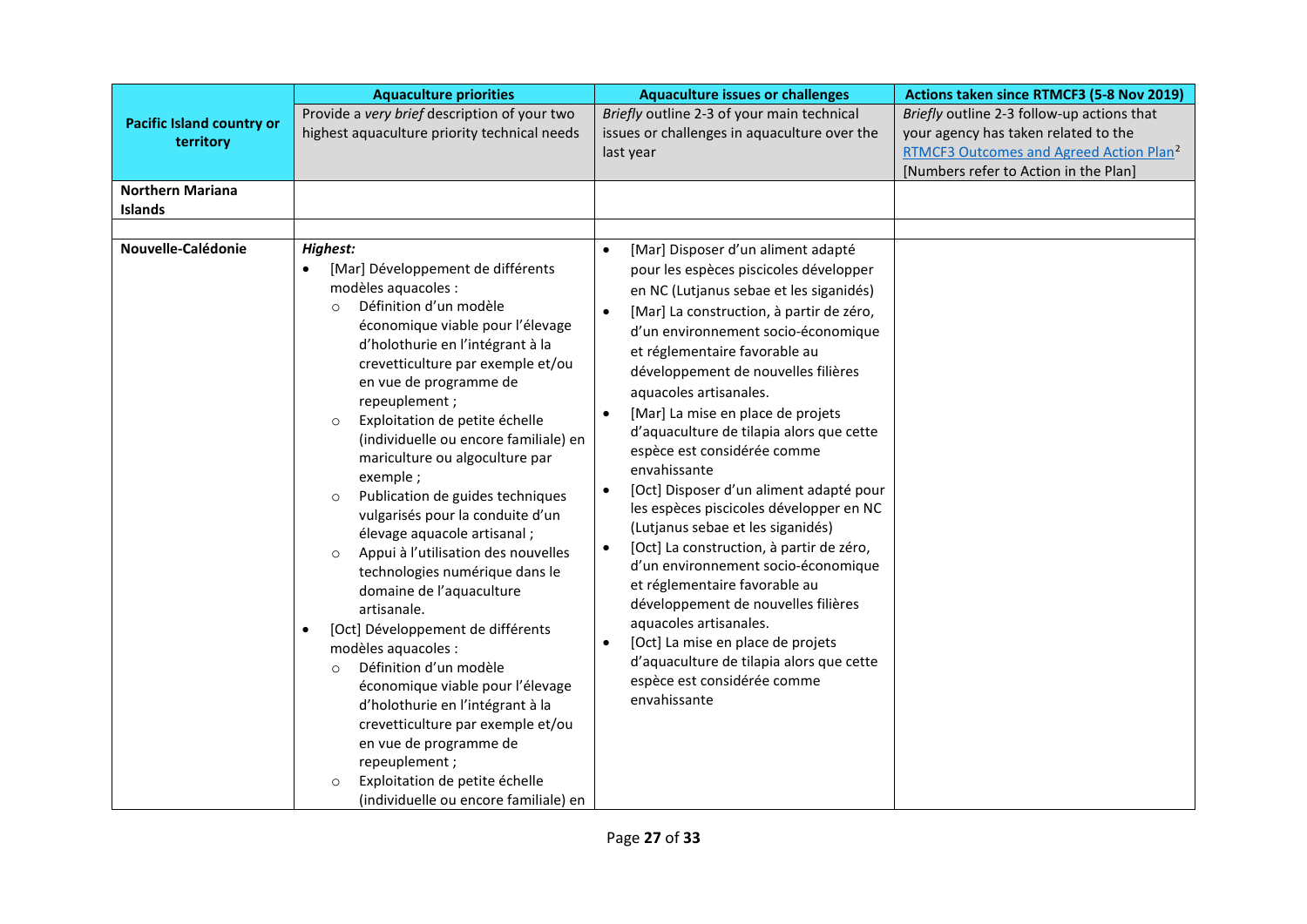|                                               | <b>Aquaculture priorities</b>                                                                                                                                                                                                                                                                                                                                                                                                                                                                                                                                                                                                                                                                                                                                  | <b>Aquaculture issues or challenges</b>                                                                 | Actions taken since RTMCF3 (5-8 Nov 2019)                                                                                                 |
|-----------------------------------------------|----------------------------------------------------------------------------------------------------------------------------------------------------------------------------------------------------------------------------------------------------------------------------------------------------------------------------------------------------------------------------------------------------------------------------------------------------------------------------------------------------------------------------------------------------------------------------------------------------------------------------------------------------------------------------------------------------------------------------------------------------------------|---------------------------------------------------------------------------------------------------------|-------------------------------------------------------------------------------------------------------------------------------------------|
| <b>Pacific Island country or</b><br>territory | Provide a very brief description of your two<br>highest aquaculture priority technical needs                                                                                                                                                                                                                                                                                                                                                                                                                                                                                                                                                                                                                                                                   | Briefly outline 2-3 of your main technical<br>issues or challenges in aquaculture over the<br>last year | Briefly outline 2-3 follow-up actions that<br>your agency has taken related to the<br>RTMCF3 Outcomes and Agreed Action Plan <sup>2</sup> |
|                                               |                                                                                                                                                                                                                                                                                                                                                                                                                                                                                                                                                                                                                                                                                                                                                                |                                                                                                         | [Numbers refer to Action in the Plan]                                                                                                     |
|                                               | mariculture ou algoculture par<br>exemple;<br>Publication de guides techniques<br>$\circ$<br>vulgarisés pour la conduite d'un<br>élevage aquacole artisanal;<br>Appui à l'utilisation des nouvelles<br>$\circ$<br>technologies numérique dans le<br>domaine de l'aquaculture<br>artisanale.                                                                                                                                                                                                                                                                                                                                                                                                                                                                    |                                                                                                         |                                                                                                                                           |
|                                               | <b>Second highest:</b><br>[Mar] Promotion des échanges<br>techniques entre pays de la zone en<br>matière d'aquaculture<br>artisanale (formation des porteurs de<br>projet et des services en charge du<br>développement de l'aquaculture) ;<br>[Mar] Sourcing sur les intrants,<br>$\bullet$<br>matériels et alevins pour la mise en<br>place et la conduite d'élevages<br>aquacoles.<br>[Oct] Promotion des échanges<br>$\bullet$<br>techniques entre pays de la zone en<br>matière d'aquaculture<br>artisanale (formation des porteurs de<br>projet et des services en charge du<br>développement de l'aquaculture) ;<br>[Oct] Sourcing sur les intrants, matériels<br>$\bullet$<br>et alevins pour la mise en place et la<br>conduite d'élevages aquacoles. |                                                                                                         |                                                                                                                                           |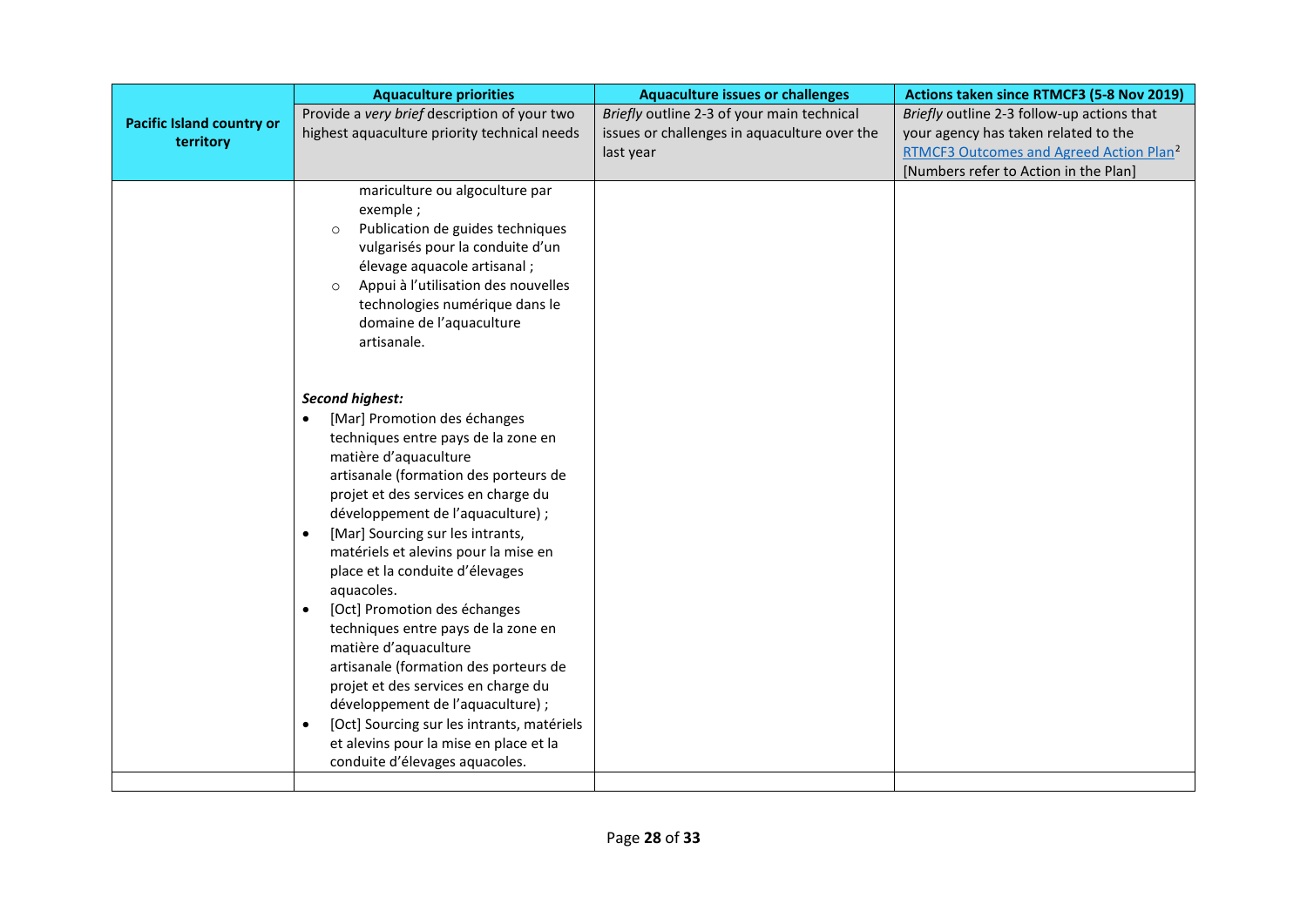|                                               | <b>Aquaculture priorities</b>                                                                                                                                                                                                                                                                                                                                                                                                                                                                                                   | <b>Aquaculture issues or challenges</b>                                                                                                                                                                                                                                                                                                                                                                                                                 | Actions taken since RTMCF3 (5-8 Nov 2019)                                                                                                                                                                                                                                                                                                                                                                                                                                                                                                      |
|-----------------------------------------------|---------------------------------------------------------------------------------------------------------------------------------------------------------------------------------------------------------------------------------------------------------------------------------------------------------------------------------------------------------------------------------------------------------------------------------------------------------------------------------------------------------------------------------|---------------------------------------------------------------------------------------------------------------------------------------------------------------------------------------------------------------------------------------------------------------------------------------------------------------------------------------------------------------------------------------------------------------------------------------------------------|------------------------------------------------------------------------------------------------------------------------------------------------------------------------------------------------------------------------------------------------------------------------------------------------------------------------------------------------------------------------------------------------------------------------------------------------------------------------------------------------------------------------------------------------|
| <b>Pacific Island country or</b><br>territory | Provide a very brief description of your two<br>highest aquaculture priority technical needs                                                                                                                                                                                                                                                                                                                                                                                                                                    | Briefly outline 2-3 of your main technical<br>issues or challenges in aquaculture over the<br>last year                                                                                                                                                                                                                                                                                                                                                 | Briefly outline 2-3 follow-up actions that<br>your agency has taken related to the<br>RTMCF3 Outcomes and Agreed Action Plan <sup>2</sup><br>[Numbers refer to Action in the Plan]                                                                                                                                                                                                                                                                                                                                                             |
| Palau                                         | <b>Highest:</b><br>[Mar] Support sub-regional initiative<br>Micronesia Association Sustainable<br>Aquaculture (MASA)<br>[Mar] Establish feed mill<br>$\bullet$<br>[Mar] Increase production<br>$\bullet$<br>[Mar] Develop guidelines for<br>$\bullet$<br>aquaculture<br>[Mar] Partner with donors and experts<br><b>Second highest:</b><br>[Mar] Partner with state and<br>$\bullet$<br>aquaculture associations<br>[Mar] Support community-based<br>$\bullet$<br>aquaculture project<br>[Mar] Develop SOP<br>$\bullet$         | [Mar] Local expertise (monitoring,<br>$\bullet$<br>research, aquaculture data)<br>[Mar] Extension service and data<br>$\bullet$<br>collection<br>[Mar] Seedlings                                                                                                                                                                                                                                                                                        |                                                                                                                                                                                                                                                                                                                                                                                                                                                                                                                                                |
| <b>Papua New Guinea</b>                       |                                                                                                                                                                                                                                                                                                                                                                                                                                                                                                                                 |                                                                                                                                                                                                                                                                                                                                                                                                                                                         |                                                                                                                                                                                                                                                                                                                                                                                                                                                                                                                                                |
|                                               |                                                                                                                                                                                                                                                                                                                                                                                                                                                                                                                                 |                                                                                                                                                                                                                                                                                                                                                                                                                                                         |                                                                                                                                                                                                                                                                                                                                                                                                                                                                                                                                                |
| Pitcairn                                      |                                                                                                                                                                                                                                                                                                                                                                                                                                                                                                                                 |                                                                                                                                                                                                                                                                                                                                                                                                                                                         |                                                                                                                                                                                                                                                                                                                                                                                                                                                                                                                                                |
|                                               |                                                                                                                                                                                                                                                                                                                                                                                                                                                                                                                                 |                                                                                                                                                                                                                                                                                                                                                                                                                                                         |                                                                                                                                                                                                                                                                                                                                                                                                                                                                                                                                                |
| Polynésie française                           | <b>Highest:</b><br>[Mar] Apport d'expertises en Polynésie<br>$\bullet$<br>française, voire de formations pratiques<br>à l'étranger pour des agents DRM et/ou<br>des privés sur différentes filières, de<br>manière ponctuelle : écloserie huîtres<br>comestibles, écloserie bêche-de-mer,<br>écloserie poissons, bioremédiation<br><b>Second highest:</b><br>[Mar] Réglementation de nouvelles<br>$\bullet$<br>filières aquacoles comme par exemple<br>le pacage marin (sea ranching), la mise<br>en place d'un zonage aquacole | [Mar] Problème de développement de<br>$\bullet$<br>Tenacibaculum maritimum en phase<br>d'alevinage (en bassisn hors sols puis en<br>cages) sur Platax orbicularis<br>[Mar] Problème de passage<br>$\bullet$<br>d'oxytétracycline pure à oxytétracycline<br>diluée puis à probiotiques en écloserie<br>crevette<br>[Mar] Problème de qualification des<br>$\bullet$<br>produits d'écloseries (alevins, post-<br>larves) et de validation de stress-tests | [Mar] Augmentation des actions et<br>réunions transversales sur la biosécurité<br>aquatique entre la Direction des<br>Ressources Marines (DRM) et la<br>Direction de la Biosécurité (DBS)<br>[Mar] Lancement d'un programme<br>$\bullet$<br>aquacole voire halieutique i) sur les<br>holothuries à mamelles nouvellement<br>inscrites à la CITES, ii) sur les huîtres de<br>roches, iii) sur les macro-algues<br>[Mar] Poursuite et développement de<br>$\bullet$<br>chantiers au pôle aquacole VAIA (Centre<br>technique CTA et Ecloseries de |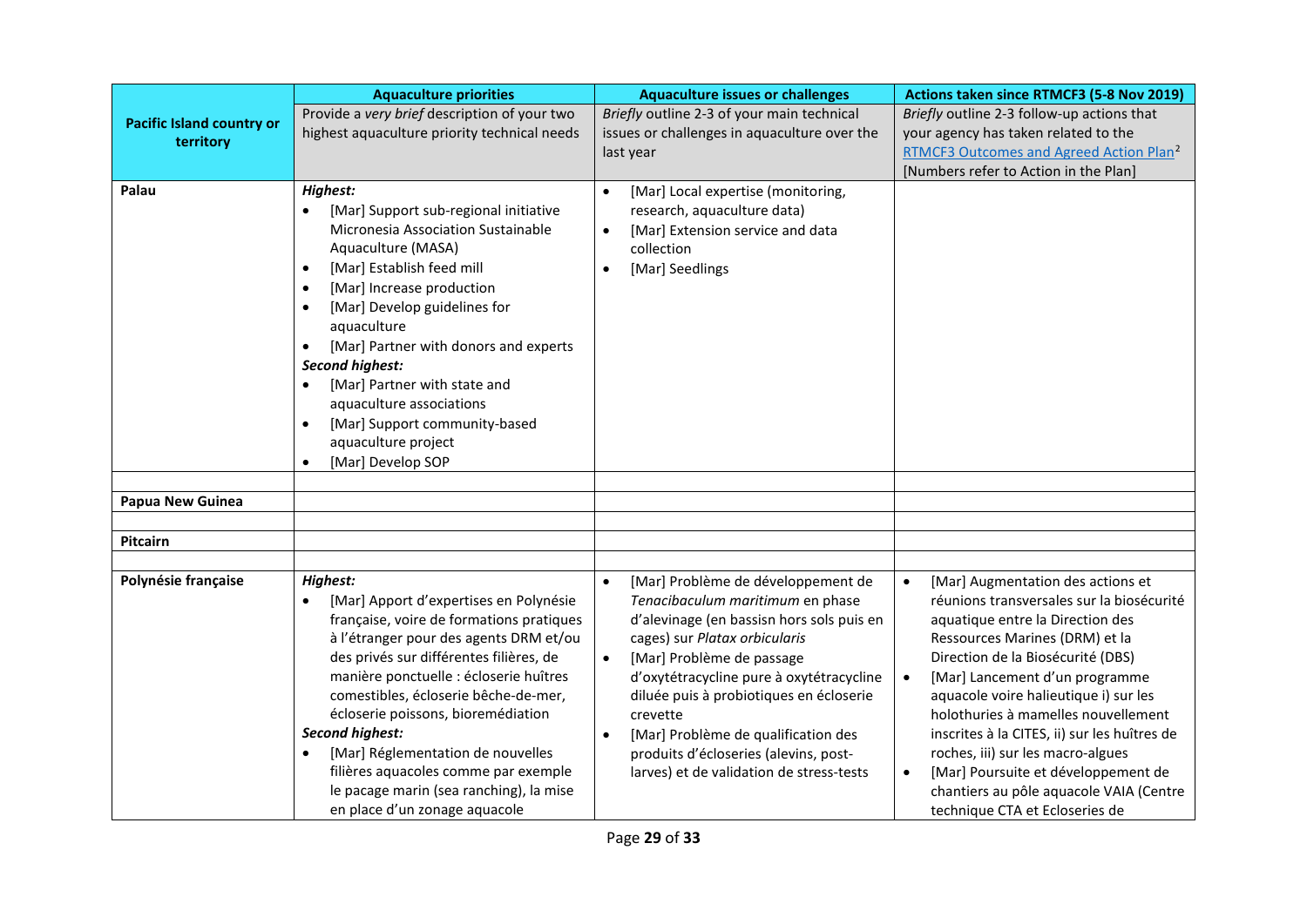|                                               | <b>Aquaculture priorities</b>                                                                                                                                                                                                                                                                                                                                                                                                                                                                                                                                                                                                                                   | <b>Aquaculture issues or challenges</b>                                                                                                                                                     | Actions taken since RTMCF3 (5-8 Nov 2019)                                                                                                                                                                                                                                                                                                                                             |
|-----------------------------------------------|-----------------------------------------------------------------------------------------------------------------------------------------------------------------------------------------------------------------------------------------------------------------------------------------------------------------------------------------------------------------------------------------------------------------------------------------------------------------------------------------------------------------------------------------------------------------------------------------------------------------------------------------------------------------|---------------------------------------------------------------------------------------------------------------------------------------------------------------------------------------------|---------------------------------------------------------------------------------------------------------------------------------------------------------------------------------------------------------------------------------------------------------------------------------------------------------------------------------------------------------------------------------------|
| <b>Pacific Island country or</b><br>territory | Provide a very brief description of your two<br>highest aquaculture priority technical needs                                                                                                                                                                                                                                                                                                                                                                                                                                                                                                                                                                    | Briefly outline 2-3 of your main technical<br>issues or challenges in aquaculture over the                                                                                                  | Briefly outline 2-3 follow-up actions that<br>your agency has taken related to the                                                                                                                                                                                                                                                                                                    |
|                                               |                                                                                                                                                                                                                                                                                                                                                                                                                                                                                                                                                                                                                                                                 | last year                                                                                                                                                                                   | RTMCF3 Outcomes and Agreed Action Plan <sup>2</sup><br>[Numbers refer to Action in the Plan]                                                                                                                                                                                                                                                                                          |
|                                               |                                                                                                                                                                                                                                                                                                                                                                                                                                                                                                                                                                                                                                                                 |                                                                                                                                                                                             | Production EPV) du pays ainsi que sur la<br>zone Biomarine de Faratea (33 ha, 7<br>projets privés)                                                                                                                                                                                                                                                                                    |
|                                               |                                                                                                                                                                                                                                                                                                                                                                                                                                                                                                                                                                                                                                                                 |                                                                                                                                                                                             |                                                                                                                                                                                                                                                                                                                                                                                       |
| Samoa                                         | Highest:<br>[Mar] Promote aquaculture<br>development and management<br>through:<br>Increasing the number of feasible<br>$\circ$<br>species being farmed.<br>Identifying and researching species<br>$\circ$<br>with high commercial potential<br>(trochus, mabe-pearl, etc) to add<br>value.<br>Providing the support to<br>$\circ$<br>community and enhancing skills to<br>all involved and participated in the<br>sector.<br>Sufficient supply of fingerlings and<br>juveniles to cater for the<br>stakeholders' needs.<br>Second highest:<br>[Mar] Capacity building for the<br>$\bullet$<br>aquaculture team to support<br>aquaculture development in Samoa. | [Mar] Insufficient supply of good quality<br>$\bullet$<br>brood-stocks for spawning<br>[Mar] Staff capacity and resources<br>$\bullet$<br>[Mar] Lack of potential commodities for<br>trials | [Mar] Action 15: Samoa National<br>$\bullet$<br>Aquatic Biosecurity Strategy drafted<br>with the assistance provided by SPC in<br>formulating the strategy and also<br>trainings for the local staff.<br>[Mar] Action 9: Samoa Fisheries put<br>$\bullet$<br>forward a request to work with SPC on<br>fisheries and aquaculture sector policy<br>and fisheries socio-economic survey. |
|                                               |                                                                                                                                                                                                                                                                                                                                                                                                                                                                                                                                                                                                                                                                 |                                                                                                                                                                                             |                                                                                                                                                                                                                                                                                                                                                                                       |
| Solomon Islands                               | Highest:<br>[Mar] Development of national hatchery<br>$\bullet$                                                                                                                                                                                                                                                                                                                                                                                                                                                                                                                                                                                                 | [Mar] Preparation of standard hatchery<br>$\bullet$<br>and quarantine facilities                                                                                                            |                                                                                                                                                                                                                                                                                                                                                                                       |
|                                               | quarantine facility and the importation,                                                                                                                                                                                                                                                                                                                                                                                                                                                                                                                                                                                                                        | [Mar] Drafting of legal frameworks for<br>$\bullet$                                                                                                                                         |                                                                                                                                                                                                                                                                                                                                                                                       |
|                                               | quarantine and production of the GIFT                                                                                                                                                                                                                                                                                                                                                                                                                                                                                                                                                                                                                           | aquaculture development such as                                                                                                                                                             |                                                                                                                                                                                                                                                                                                                                                                                       |
|                                               | tilapia for farm grow-outs. Equally<br>important is the quarantine and                                                                                                                                                                                                                                                                                                                                                                                                                                                                                                                                                                                          | legislations, importation process                                                                                                                                                           |                                                                                                                                                                                                                                                                                                                                                                                       |
|                                               | hatchery operations. Since the                                                                                                                                                                                                                                                                                                                                                                                                                                                                                                                                                                                                                                  | (worsen by the COVID-19 pandemic)                                                                                                                                                           |                                                                                                                                                                                                                                                                                                                                                                                       |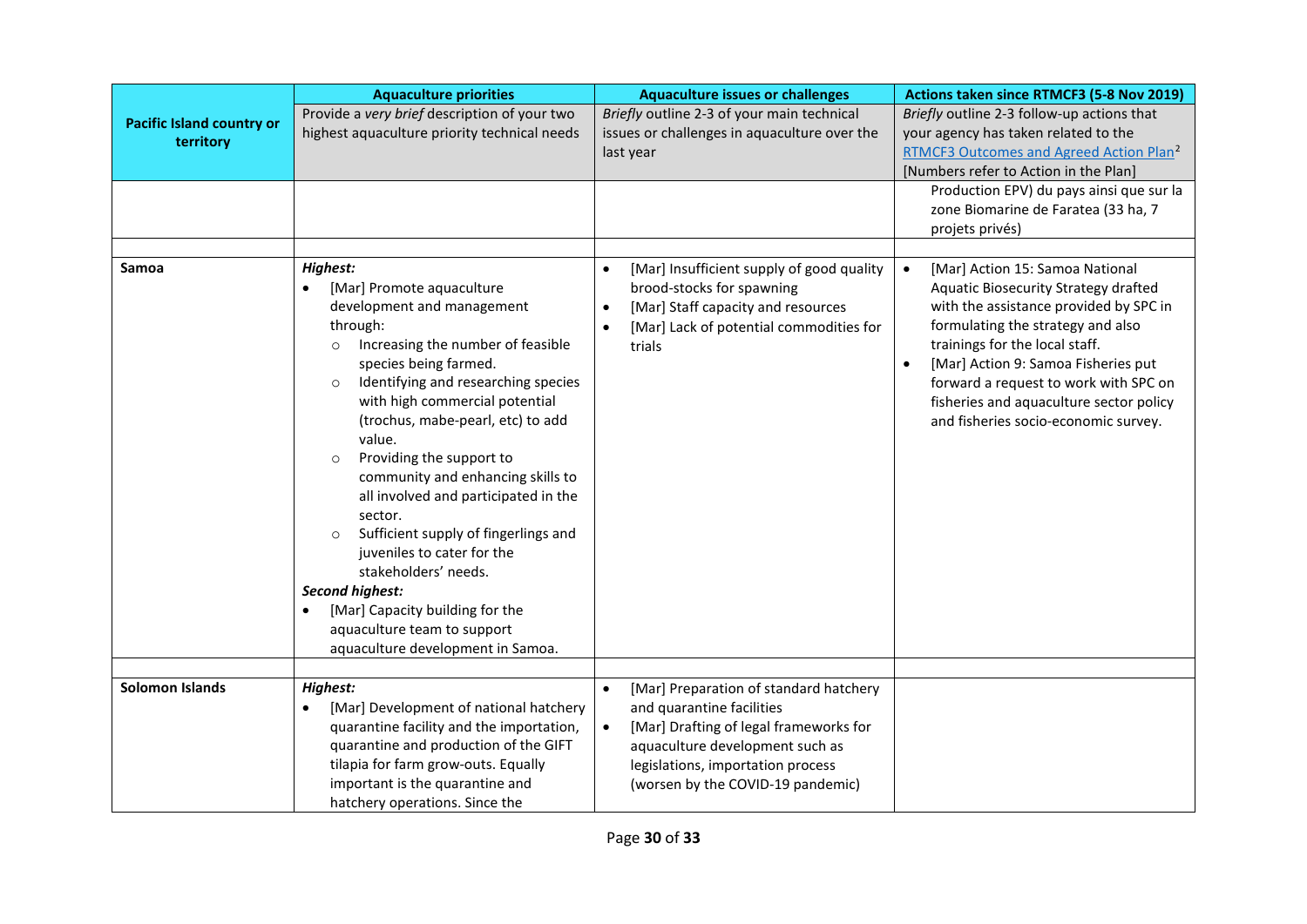|                                               | <b>Aquaculture priorities</b>                                                                                                                                                                                                                                                                                                                                                                                                                                                                                                                                                                                                                                                            | <b>Aquaculture issues or challenges</b>                                                                                                                                                                                                                                                                                                                                       | Actions taken since RTMCF3 (5-8 Nov 2019)                                                                                                                                                                                                                                                                                                                                                                                                                        |
|-----------------------------------------------|------------------------------------------------------------------------------------------------------------------------------------------------------------------------------------------------------------------------------------------------------------------------------------------------------------------------------------------------------------------------------------------------------------------------------------------------------------------------------------------------------------------------------------------------------------------------------------------------------------------------------------------------------------------------------------------|-------------------------------------------------------------------------------------------------------------------------------------------------------------------------------------------------------------------------------------------------------------------------------------------------------------------------------------------------------------------------------|------------------------------------------------------------------------------------------------------------------------------------------------------------------------------------------------------------------------------------------------------------------------------------------------------------------------------------------------------------------------------------------------------------------------------------------------------------------|
| <b>Pacific Island country or</b><br>territory | Provide a very brief description of your two<br>highest aquaculture priority technical needs                                                                                                                                                                                                                                                                                                                                                                                                                                                                                                                                                                                             | Briefly outline 2-3 of your main technical<br>issues or challenges in aquaculture over the<br>last year                                                                                                                                                                                                                                                                       | Briefly outline 2-3 follow-up actions that<br>your agency has taken related to the<br>RTMCF3 Outcomes and Agreed Action Plan <sup>2</sup><br>[Numbers refer to Action in the Plan]                                                                                                                                                                                                                                                                               |
|                                               | introduction of GIFT tilapia will be the<br>first of its kind, a lot of technical<br>assistance is required of SPC to ensure<br>the GIFT is introduced safely into the<br>country. Introduction of GIFT tilapia for<br>inland aquaculture is a top priority for<br>the current government.<br><b>Second highest:</b><br>[Mar] Mass production and restoration<br>$\bullet$<br>of sea cucumber (Stichopus horrens)<br>stocks in the wild. The life cycle of S.<br>horrens has been closed and the next<br>stage is to attain a commercial<br>production level. The national objective<br>is increase the production of juvenile<br>sea cucumbers for restocking and stock<br>enhancement. | [Mar] Gaps in capacity for technical<br>$\bullet$<br>hatchery/lab officers/managers both for<br>tilapia and sea cucumber<br>[Mar] Daily hatchery operations and<br>$\bullet$<br>management of the GIFT tilapia facility<br>and biosecurity aspects.                                                                                                                           |                                                                                                                                                                                                                                                                                                                                                                                                                                                                  |
| <b>Tokelau</b>                                | [Mar] Not a priority now<br>$\bullet$                                                                                                                                                                                                                                                                                                                                                                                                                                                                                                                                                                                                                                                    | [Mar] Limited land area in Tokelau<br>$\bullet$<br>[Mar] Not a priority for now                                                                                                                                                                                                                                                                                               | [Mar] None<br>$\bullet$                                                                                                                                                                                                                                                                                                                                                                                                                                          |
| <b>Tonga</b>                                  | Highest:<br>[Mar] Develop SOP for import and<br>$\bullet$<br>culturing of introduce species (e.g.<br>revive culture of Tridacna gigas, milk<br>fish & tilapia) (Biosecurity).<br>[Mar] Establish Culture techniques of<br>$\bullet$<br>new aquaculture commodities (prawns,<br>milkfish, mud crab, sea cucumber and<br>tilapia).<br>[Mar] Transfer knowledge of farming<br>$\bullet$<br>activities to the community level (SMAs<br>and Aquaculture area)                                                                                                                                                                                                                                 | [Mar] Maintaining the contribution<br>$\bullet$<br>made by aquaculture to food security,<br>[Mar] Employment, and national<br>$\bullet$<br>economic development.<br>[Mar] Access to markets and affordable<br>$\bullet$<br>technology, strengthening the base for<br>aquaculture development through<br>improved data collection.<br>[Mar] Policy and Regulation<br>$\bullet$ | [Mar]Provide technical support for pearl<br>$\bullet$<br>farming<br>[Mar] Stock enhancement programme<br>$\bullet$<br>ongoing for giant clams - SMAs<br>[Oct] Conduct trail on mud crap using<br>$\bullet$<br>pen culture system<br>[Oct] Conduct trail on shrimp farming<br>$\bullet$<br>using pond culture system - extensive<br>[Oct] Conduct trail on sea cucumber<br>$\bullet$<br>farming (Golden sandfish) using pen<br>culture system for SMAs community. |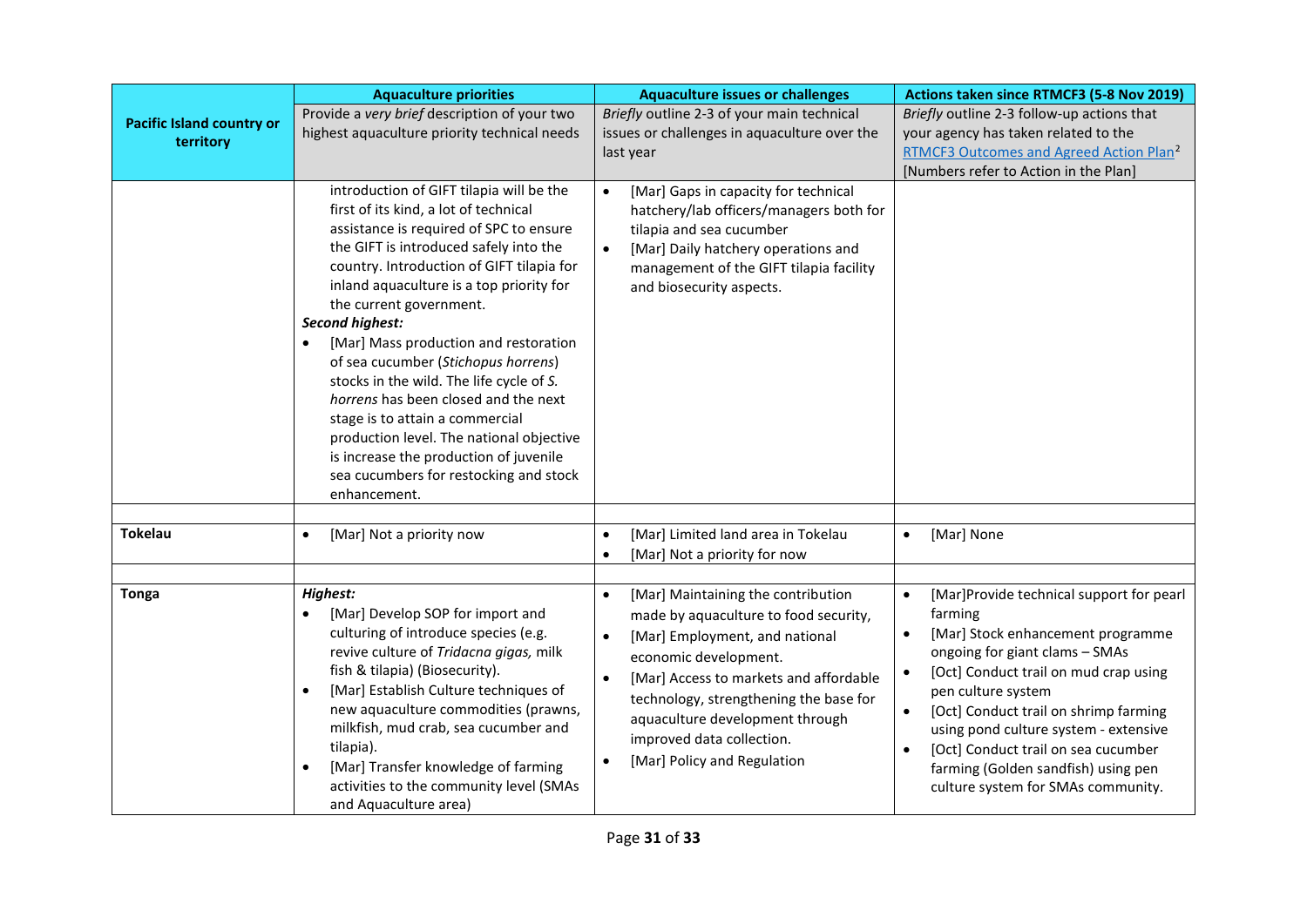|                                  | <b>Aquaculture priorities</b>                                                                                                                                                                                                                                                                                                                                                                                                                                                                                                                         | <b>Aquaculture issues or challenges</b>                                                                                                                                                                                               | Actions taken since RTMCF3 (5-8 Nov 2019)                                                                                               |
|----------------------------------|-------------------------------------------------------------------------------------------------------------------------------------------------------------------------------------------------------------------------------------------------------------------------------------------------------------------------------------------------------------------------------------------------------------------------------------------------------------------------------------------------------------------------------------------------------|---------------------------------------------------------------------------------------------------------------------------------------------------------------------------------------------------------------------------------------|-----------------------------------------------------------------------------------------------------------------------------------------|
| <b>Pacific Island country or</b> | Provide a very brief description of your two<br>highest aquaculture priority technical needs                                                                                                                                                                                                                                                                                                                                                                                                                                                          | Briefly outline 2-3 of your main technical<br>issues or challenges in aquaculture over the                                                                                                                                            | Briefly outline 2-3 follow-up actions that<br>your agency has taken related to the                                                      |
| territory                        |                                                                                                                                                                                                                                                                                                                                                                                                                                                                                                                                                       | last year                                                                                                                                                                                                                             | RTMCF3 Outcomes and Agreed Action Plan <sup>2</sup><br>[Numbers refer to Action in the Plan]                                            |
|                                  | [Mar] Review of coastal regulation and<br>$\bullet$<br>Aquaculture Management Act<br>[Mar] Review aquaculture development<br>$\bullet$<br>plan<br>[Oct] Conduct trail on cage & pond<br>$\bullet$<br>culture system for the community to<br>support food security (i.e. tilapia and<br>milkfish).<br><b>Second highest:</b><br>[Mar] Technical capacity building on<br>$\bullet$<br>culture of the above commodities (e.g.<br>Culture technique for new aquaculture<br>species).<br>[Oct] Mape Pearl crafting training -<br>$\bullet$<br>added value. | [Mar] Lack of financial and technical<br>$\bullet$<br>capacities (rely very much on SPC or<br>others donor partners)<br>[Oct] Local feed for tilapia & milkfish<br>$\bullet$                                                          | [Oct] Conduct trail on sea mullet<br>farming using pen culture system.<br>[Oct] Establishment culture technique<br>for golden sandfish  |
| Tuvalu                           | <b>Highest:</b><br>[Oct] Establishment of a mariculture<br>$\bullet$<br>hatchery for giant clam and other<br>species<br><b>Second highest:</b><br>[Oct] Appropriate development of<br>milkfish culture in Vaitupu Island                                                                                                                                                                                                                                                                                                                              | [Oct] Limited technical expertise in<br>$\bullet$<br>aquaculture<br>[Oct] Logistical issues - delays in<br>$\bullet$<br>delivery of equipment and materials                                                                           | [Oct] While recognising the importance<br>of aquatic biosecurity, we are only<br>planning to work with endemic species<br>at this time. |
| Vanuatu                          |                                                                                                                                                                                                                                                                                                                                                                                                                                                                                                                                                       |                                                                                                                                                                                                                                       |                                                                                                                                         |
|                                  |                                                                                                                                                                                                                                                                                                                                                                                                                                                                                                                                                       |                                                                                                                                                                                                                                       |                                                                                                                                         |
| <b>Wallis et Futuna</b>          | <b>Highest:</b><br>[Mar & Oct] Expérimentations<br>$\bullet$<br>aquacoles locales et low-cost pour :<br>Réhabiliter les milieux et réduire les<br>$\Omega$<br>impacts des effluents terrestres<br>(bio-remédiation)                                                                                                                                                                                                                                                                                                                                   | [Mar & Oct] Absence d'aquaculture sur<br>$\bullet$<br>le territoire<br>[Mar & Oct] Impossibilité d'importer du<br>$\bullet$<br>matériel biologique<br>[Mar & Oct] Manque de clarté sur le<br>statut du « foncier marin », pas de base |                                                                                                                                         |